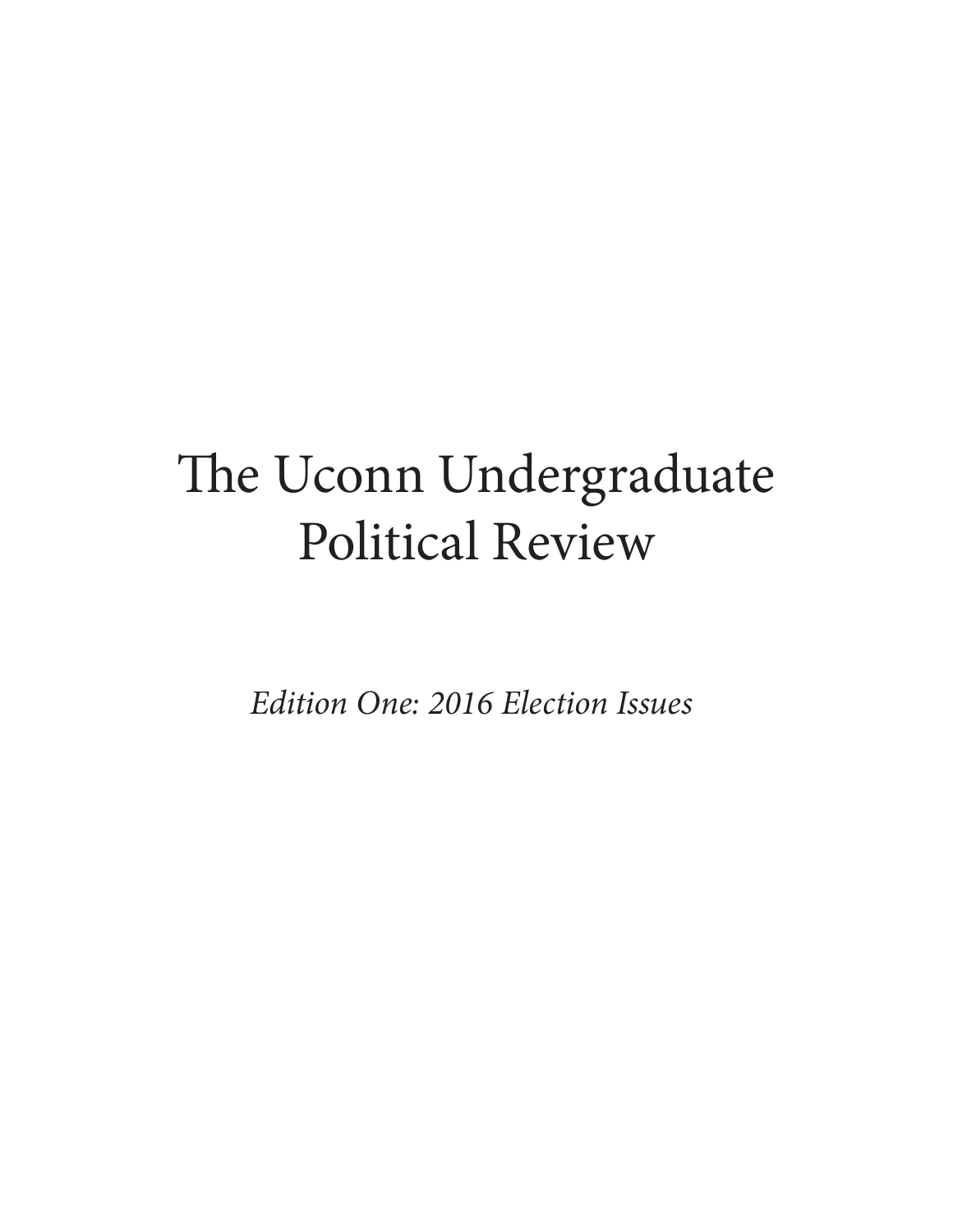### **Editorial Board**

Editor-In-Chief

#### *Peter Bassine*

#### Associate Editor-In-Chief

*Maye Henning* 

#### Editors

*Will Fricke Sam Julien Harrison Fregeau* 

#### Web Developer / Layout Manager

*Jamie Buck* 

#### **Contributors**

*Christian Caron Rubayet Lasker Rebecca Kaufman Kylie Moyle Evelyn Luchs Zachary Dukof* 

*Joy Sgobbo Darren D. Daughtry Jr. Humza Mirza William Welenc* **Isabel Blank** *Isabel Blank Andrew Bolger Joseph Fong Peter Hopko* 

> Special thanks to the University of Connecticut Political Science Department for their continuing support.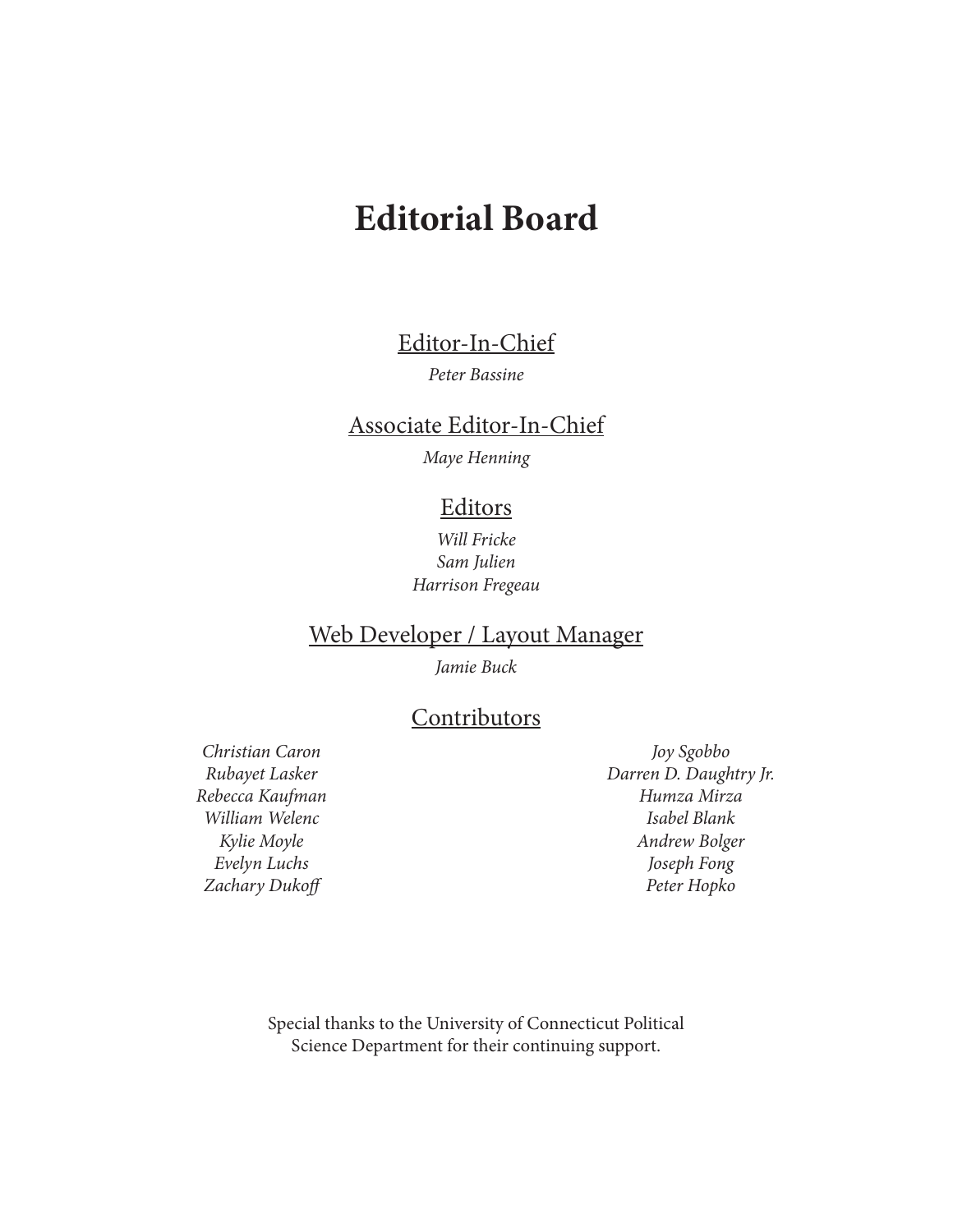# **Contents**

| Letter From The Editor<br><b>Peter Bassine</b>                                                                     | $\overline{4}$ |
|--------------------------------------------------------------------------------------------------------------------|----------------|
| Turnout or Turn Up: Repairing America's Voting Booths<br>Will Fricke                                               | 5              |
| Time to Approve the Trans-Pacific Partnership<br><b>Harrison Fregeau</b>                                           | 7              |
| The TPP: Another Driver of Inequality and Degradation<br><b>Christian Caron</b>                                    | 9              |
| Orientalism and Xenophobia in Republican Foreign Policy<br><b>Rubayet Lasker</b>                                   | 11             |
| Analyzing United States Immigration Discourse: A Historical Look at Trans-American Relations<br>Rebecca Kaufman    | 13             |
| Anchors, Away!<br>William Welenc                                                                                   | 15             |
| An Analysis of Immigration from the Perspective of Human Rights<br><b>Kylie Moyle</b>                              | 17             |
| The Flaw in his Plan: Why Donald Trump is wrong about Syrian Refugees<br><b>Evelyn Luchs</b>                       | 19             |
| Bernie Sanders and Isolationism in Foreign Policy<br><b>Zachary Dukoff</b>                                         | 21             |
| The Trial Hillary Won't Get<br>Sam Julien                                                                          | 23             |
| The Problems with Clinton's New College Compact (Section Break)<br><b>Joy Sgobbo</b>                               | 25             |
| A Step in the Right Direction: Hillary Clinton's New College Compact<br>Darren D. Daughtry Jr.                     | 27             |
| Why You Should Care About Free Education<br>Humza Mirza                                                            | 29             |
| Vouchers for Education<br><b>Isabel Blank</b>                                                                      | 31             |
| Why Reform in Education is Doomed to Fail<br><b>Andrew Bolger</b>                                                  | 33             |
| The Tax Program from God<br><b>Joseph Fong</b>                                                                     | 35             |
| Parties in Flux: Two Decades of Parallels between the British Labour Party and the Republican Party<br>Peter Hopko | 37             |
| The Great Recession and the Resurgence of European and Domestic Populism<br><b>Harrison Fregeau</b>                | 39             |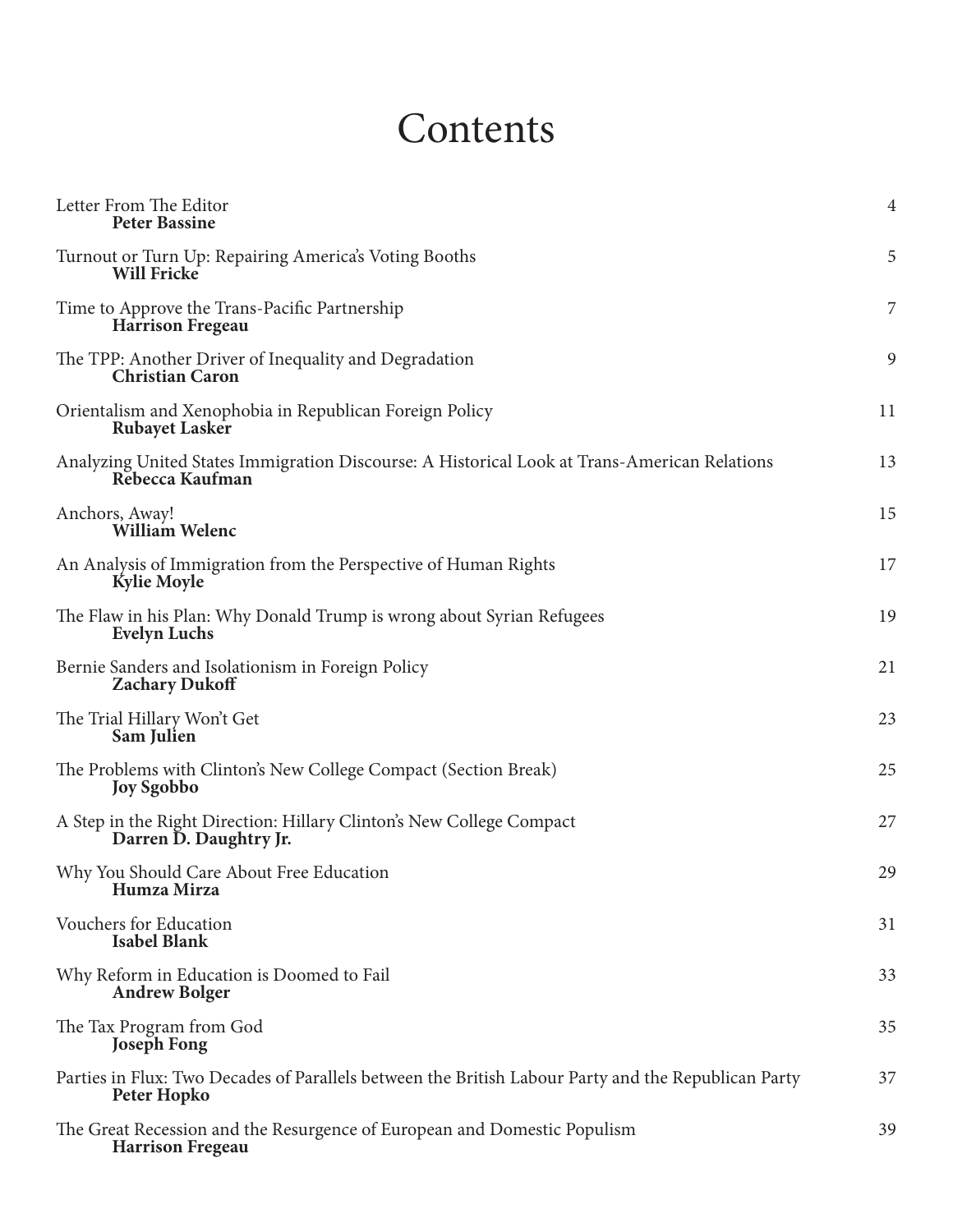### **Letter From The Editor**

Dear Readers,

I would like to introduce you to the first edition of the Uconn Undergraduate Political Review. The Review will be publishing analysis and opinion pieces on political topics written and edited by undergraduates. Tis journal has been an effort of months, conceived by graduating students last year in consultation with the Political Science Department, and carried to frst print by a dedicated team of student-editors this Fall.

Each edition of the Review will publish on a specifc theme, focusing contributions around one topic. For this frst edition, we have chosen to present a varied mix of submissions under the general guideline of issues important to the 2016 Presidential Election. The contained article topics range from healthcare to education, and from trade to terrorism. We have attempted to produce a publication that carries a variety of views, with multiple perspectives on each raised issue.

Going forward, our fundamental goal for the Review is to produce a publication which engages the UConn undergraduate community in a shared dialogue on the political issues important to Uconn and to our nation. We strive to enable a conversation with viewpoints as varied as our undergraduates, but held to the standards of scholarly discussion. Strong views, but civil contributions. Unpopular positions, but supported arguments. It is our aspiration that the Review not only be the setting for an undergraduate dialogue, but also help that dialogue occur in its most informed and persuasive form.

Invaluable to this efort has been the aid and guidance of Political Science faculty. Professor Bayulgen, our faculty advisor, advocated for this project, and provided invaluable guidance throughout its construction. Professor Yalof provided the Review with the opportunity to present our project to the faculty at large. The entire Department has sponsored and supported the Review with space and resources. We extend our sincere thanks. This effort would not be possible without this generous support.

In the Spring semester the Review will be producing two more editions. If you have an interest in contributing, please visit our website at [www.uconnpolitics.com.](www.uconnpolitics.com) There you can find our application guidelines for new writers. If you have a specifc response or article idea you would be interested in submitting for consideration, that is also welcome. Finally, we will soon be announcing our next edition's thematic focus, and calling for submissions. Look for announcements though the Political Science Department and the Daily Digest.

I hope you enjoy the fnal product.

Sincerely,

#### **Peter Bassine**

*Editor-in-Chief*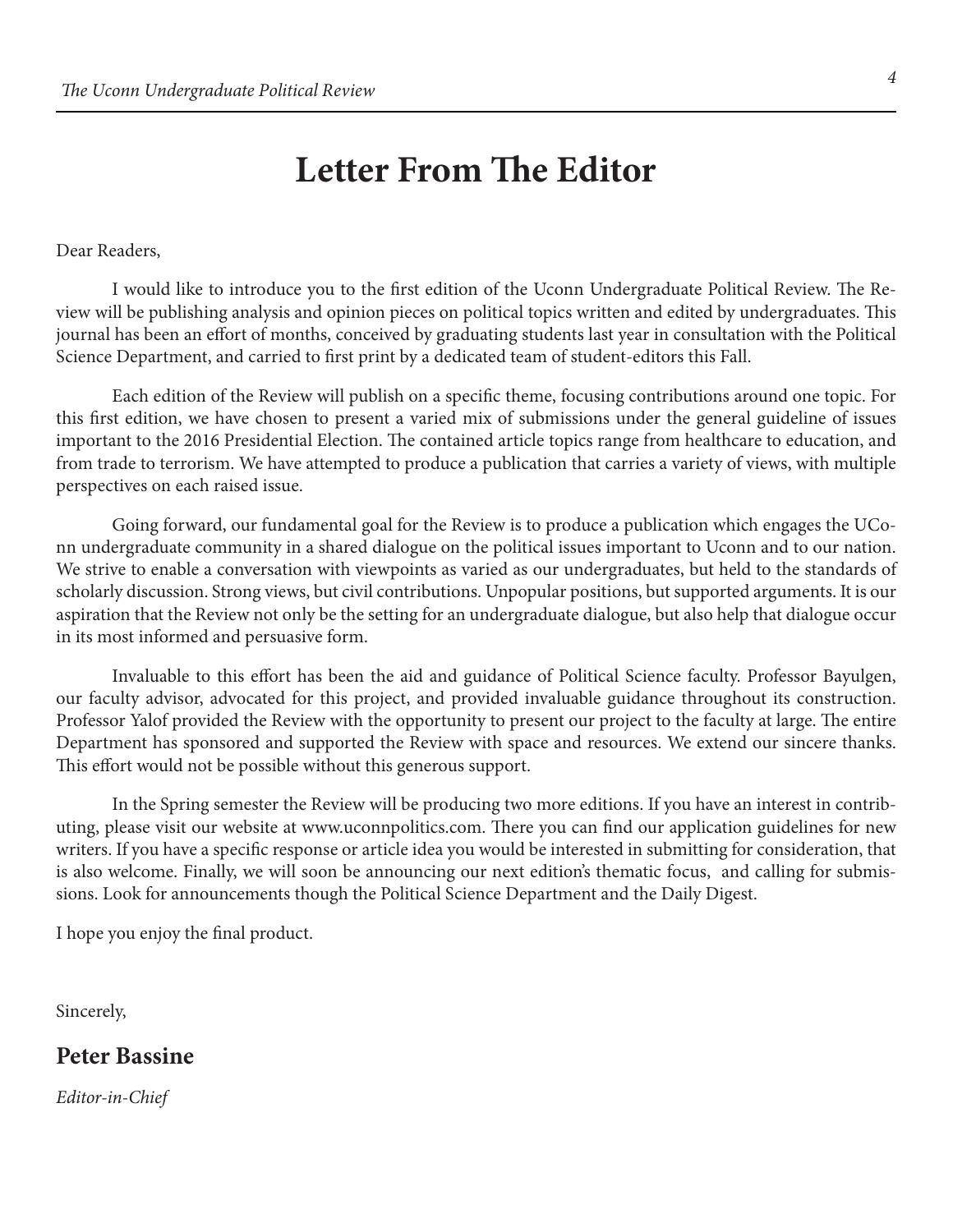# **Turnout or Turn Up: Repairing America's Voting Booths**

#### *Will Fricke*

The United States has a problem. I'm not talking about the budget deficit, climate change, ISIS, or Donald Trump. Nor am I referring to the concerning amount of Iggy Azalea and Pitbull appearances at music award shows. The problem in question is voter turnout at elections.

The term "voter turnout" is misleading. The figure does not show what percentage of actual voters actually voted, i.e. registered voters. It shows what percentage of American citizens over the age of eighteen voted, registered or not. In the 2008, 2010, 2012, and 2014 elections, voter turnout was 64%, 46%, 62%, 42%, respectively.<sup>1</sup> But the percentage of registered voters who actually vote was twenty-three to twenty-six percent higher, reaching even reaching 90% in 2008.<sup>2</sup> This debunks several classic theories of why people do not vote, from weather to work. According to these statistics, the chief reason people do not vote is because they are not registered to.

However, it does not rule out the possibility that some people are simply not interested in voting. For these non-politically efficacious Americans, it would not make a difference to be registered or not.

On the other hand, the situation for many is that they do not know how to register to vote. The process is diferent for each state, and may involve traveling, internet access, a mailbox, or the possession of photo identifcation, which can make it difficult for the poor, the hard-to-reach, and disabled.

What is a democracy where only two thirds of eligible voters, maximum, take the time to participate in the political process, where the only requirement is checking of a box once every other year? Voters need to show up and make their voices heard, but they cannot do it alone. How we vote needs to change.

The first step in fixing the voter turnout problem is for each state to pass same-day registration legislation. This means that any citizen over the age of eighteen can show up to his or her local designated voting location and register to vote at the same time and place as they vote. Thirteen states have already enacted this type of legislation.<sup>3</sup> In the 2014 Congressional election, six of the top ten highest voter turnouts were states with same-day registration. Eight of the thirteen states with more than half of eligible voters voting were same-day registration states. Maine, a same-day registration state, had the top voter turnout with 62%, while West Virginia, not a same-day registration state, fell at the bottom with just a third of eligible voters voting. These statistics show that same-day voting registration is efective in getting people to the polls.

The second step in fixing the voter turnout problem is for Congress to move Election Day and declare it a national

<sup>&</sup>lt;sup>1</sup> United States Census Bureau. 2015. "Who Votes? Congressional Elections and the American Electorate: 1978-2014." July.<https://www.census.gov/content/dam/Census>/ library/publications/2015/demo/p20-577.pdf (November 5, 2015).

<sup>2</sup> United States Census Bureau. 2012. "Voting and Registration in the Election of November 2008." July.<https://www.census.gov/prod/2010pubs/p20-562.pdf> (November 5, 2015).

<sup>3</sup> National Conference of State Legislatures. 2015. "Same Day Voter Registration." June 2.<http://www.ncsl.org/research/elections-and-campaigns/same-day-registration>. aspx (November 6, 2015).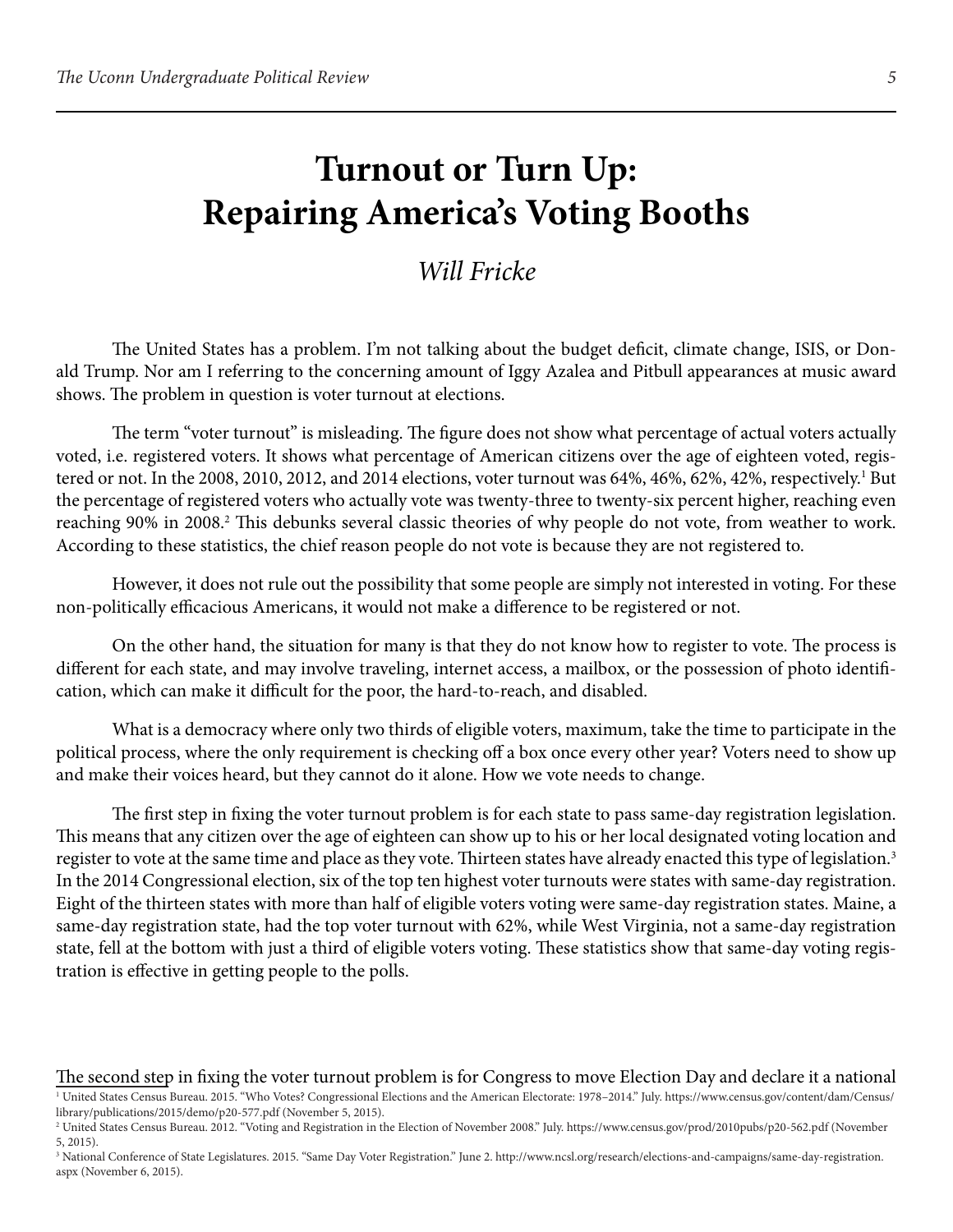holiday. Congress set Election Day on the frst Tuesday in November in 1845, with the intention to give farmers the chance to vote between the end of the harvest and the beginning of the harsh winter weather.<sup>4</sup> In our current age, however, half of Americans do not work in the agriculture industry. Moving Election Day to a warm month, like April, where there are no federal holidays, and declaring it a national holiday, would allow for everyone to go vote, unrestricted by work hours. On Independence Day we celebrate the country, and on Veterans Day we celebrate the bravest among us. Why not celebrate our democracy on Election Day?

Voting in America needs to be simple, accessible, and most of all, celebrated. What kind of a modern democracy only has two thirds of its voters show up the polls, in a good year? The United States needs to rethink the way its citizens vote.

<sup>4</sup> Andrews, Evan. 2013. "Why do we vote on a Tuesday in November?" October 30. <http://www.history.com/news/ask-history/why-do-we-vote-on-a-tuesday-in-novem>ber (November 7, 2015)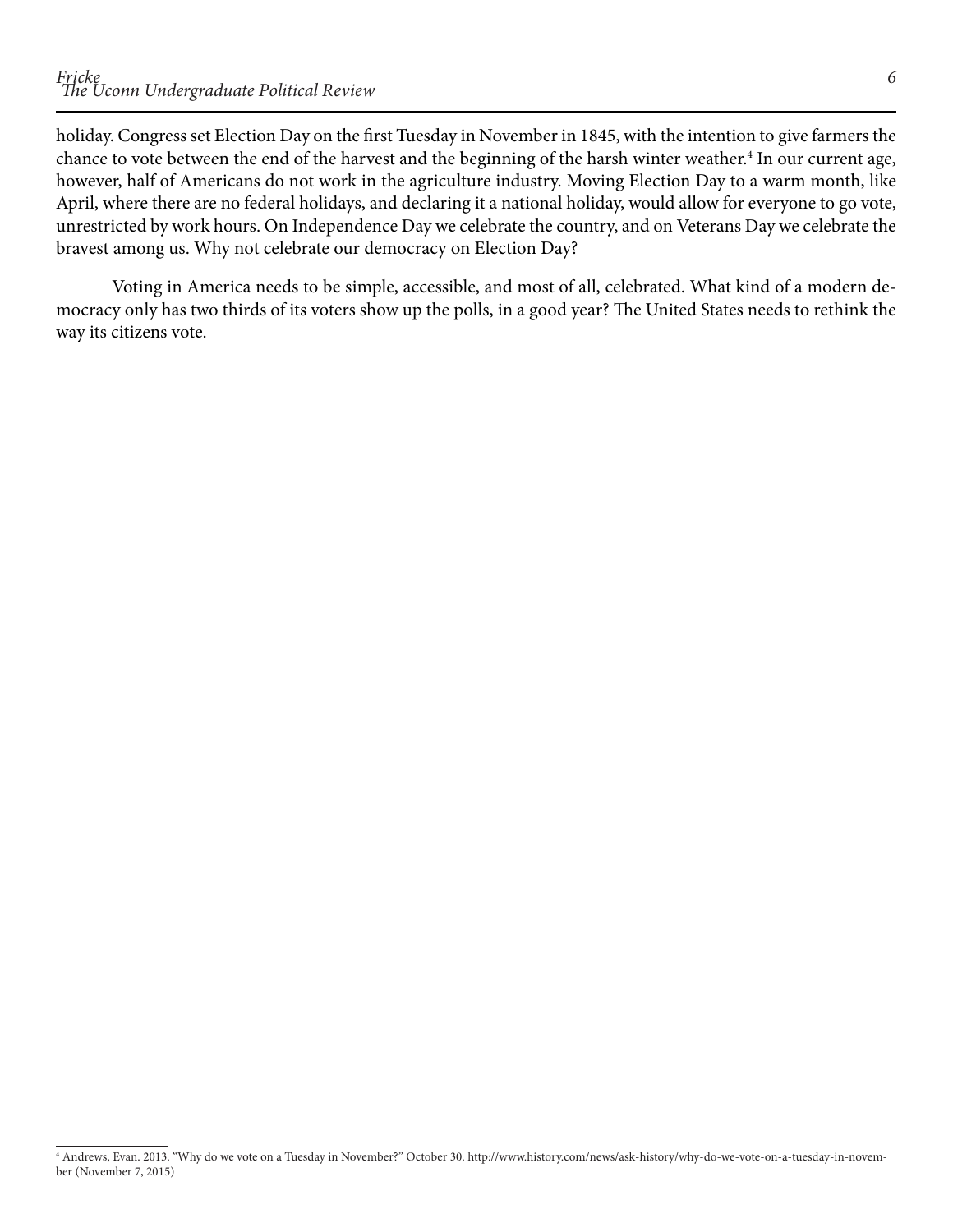### **Time to Approve the Trans-Pacifc Partnership**

#### *Harrison Fregeau*

On Monday, October 05, 2015, twelve countries, Australia, Brunei, Canada, Chile, Japan, Malaysia, Mexico, New Zealand, Peru, Singapore, the United States, and Vietnam reached an agreement to form the Trans-Pacific Partnership (TPP). The TPP is an extensive free trade agreement designed to eliminate tariffs imposed by the twelve nations against one another; reducing the cost of exporting goods to other member nations. President Obama, with signifcant Republican support, endorses the bill, claiming "this partnership levels the playing feld for our farmers, ranchers, and manufacturers, by eliminating more than 18,000 taxes that various countries place on our products" and that "it includes the strongest commitments on labor and the environment of any trade agreement in history, and these commitments are enforceable, unlike in past agreements<sup>1</sup>." Despite this assertion, the proposal faces strong Congressional opposition, particularly from Democrats. Afer a 90 day period, President Obama will sign the pact, and Congress may either vote yes or no on the proposal.

Congress should vote to join the Trans-Pacifc Partnership. As a liberal, I am certainly outnumbered in this belief: as most liberals oppose this deal. The TPP's opponents argue the deal harms American workers and the environment. Worker and environmental protection are noble causes to support, and opposing the TPP harms those causes in the long term.

To explain why, I shall delve into the arguments against joining the TPP. Bernie Sanders sums up the argument nicely in a release titled "the Trans-Pacifc Partnership (TPP) Agreement Must Be Defeated". Sanders claims the TPP "is part of a global race to the bottom, to boost the profts of large corporations and Wall Street by outsourcing jobs; undercutting worker rights; dismantling labor, environmental, health, food safety and fnancial laws…<sup>2</sup>" These claims are interesting, and many are true to a degree. However, Sanders' viewpoint here is trapped in a widespread antiquated view of how the American economy and the American worker thrives. In order to prepare the American worker for the future, this nation cannot encourage Americans to take jobs in dying industries through hopeless protectionist measures. Rather, American workers in such industries must be re-trained and the TPP provides the best impetus to retrain American workers in over 20 years.

The mechanism through which to accomplish this is the Trade Adjustment Assistance; passed alongside the TPA fast track bill in June. Trade adjustment assistance provides re-training and income support to workers who lost jobs via the trade bill. Whether or not Congress passes the TPP, labor will remain cheaper in Vietnam than in the United States. Thus, to repatriate American jobs, American workers must enhance their knowledge and skills advantage to offset the cheaper cost of foreign labor. Thus, better higher paying jobs will replace those lost through TPP and America will have a better educated workforce.

I would love to delve into the specifcs of why the TPP has superior environmental and labor protections than past free trade agreements. Unfortunately, much of the specifcs remain shrouded in secrecy; a necessary condition for negotiation. However, the rules and regulations regarding labor rights and environmental protection in an American-led trade pact will surely surpass standards required by the alternative power in the Asia-Pacifc region: China. The TPP represents the critical thrust of President Obama's intended "pivot towards Asia". The pivot to Asia responds to the growing economic and political clout of the Asia-Pacifc region: one riddled with potential

<sup>1</sup> Barack Obama, Office of the Press Secretary Statement,<br><sup>2</sup> Sanders Bernie. "THE TRANS-PACIEIC TRADE (TPP)

<sup>&</sup>lt;sup>2</sup> Sanders Bernie, "THE TRANS-PACIFIC TRADE (TPP) AGREEMENT MUST BE DEFEATED" Accessed online.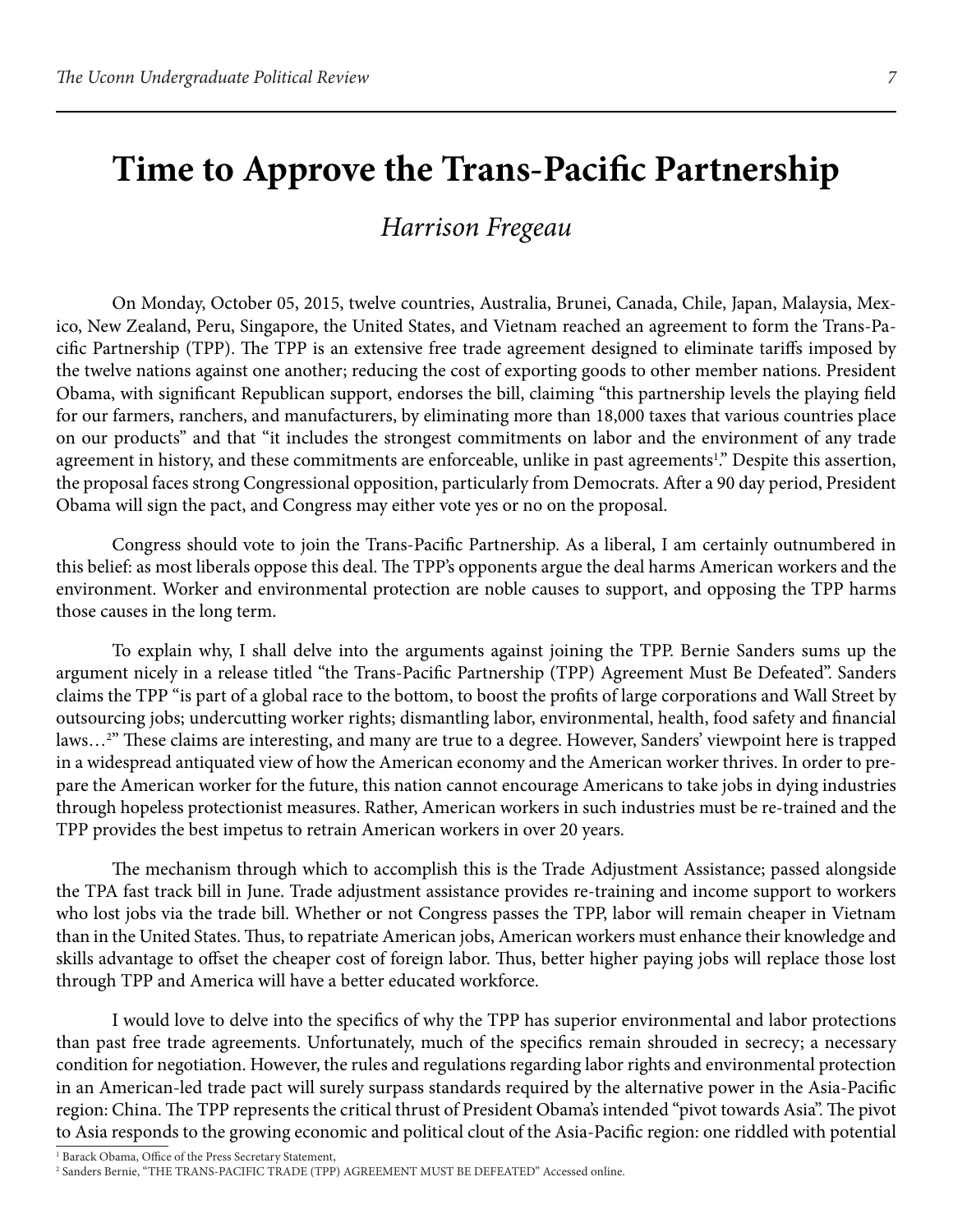sparks for conflict. These potential flare ups include a divided Korea and numerous disputed islands in the South China Sea. The soft-power implications of promoting worker's rights and environmental protection in the crucial Asia-Pacifc and Latin American regions promote American leadership more efectively than any hard-power "liberation" in the Middle East. With Chinese dams and other infrastructure projects committing environmental atrocities from Myanmar to Ecuador, providing an effective American alternative in the region is vital. Through reducing costs, the TPP will help American corporations secure contracts overseas against ferce Chinese state-run competition, while providing a framework for protecting labor and the environment.

Which brings me to a crucial player in the TPP and with free trade in general: the American corporation. Will corporations beneft from TPP? Yes. American corporations will beneft massively from the Trans-Pacifc Partnership. With all free trade agreements, the basic purpose is to reduce costs for all countries by eliminating tarifs on imports within the agreed area. Under the American capitalist system, the vast majority of the windfall from the TPP will fall into the hands of American corporations. That does not mean the TPP is at fault: rather the American tax code is at fault. The after-effect of the TPP, with American corporations hogging the extracted wealth from the TPP, can be another impetus to reform the American tax code and make it fairer to the American populace.

A final argument against TPP concerns its investor-state dispute settlement program. This provides a mechanism to resolve conflicts between corporations and member states in an international court. This is a necessary reality, as inevitably there will be diferences between the two parties. For the alternative to establishing this international court to try these cases would be holding them in national courts. National courts in countries like Mexico and Vietnam do not have a great record on protecting workers and the environment. Plus, if the TPP is to be one unit, its regulations cannot be interpreted differently in Chile than in Brunei. Thus the court must exist to solve these disputes: much as the International Criminal Court exists to prosecute criminals who may be protected in their own countries.

Congress should vote to enter the Trans-Pacific Partnership. The jobs which TPP will steal from the country are those about to be lost to globalization. TPP, through Trade Adjustment Assistance, will provide those who lost jobs with better, more sustainable jobs going forward. Enacting the TPP will be a signal to the world, and the American public, that the American worker and the environment will not be left behind in the globalization race that is the  $21<sup>st</sup>$  century.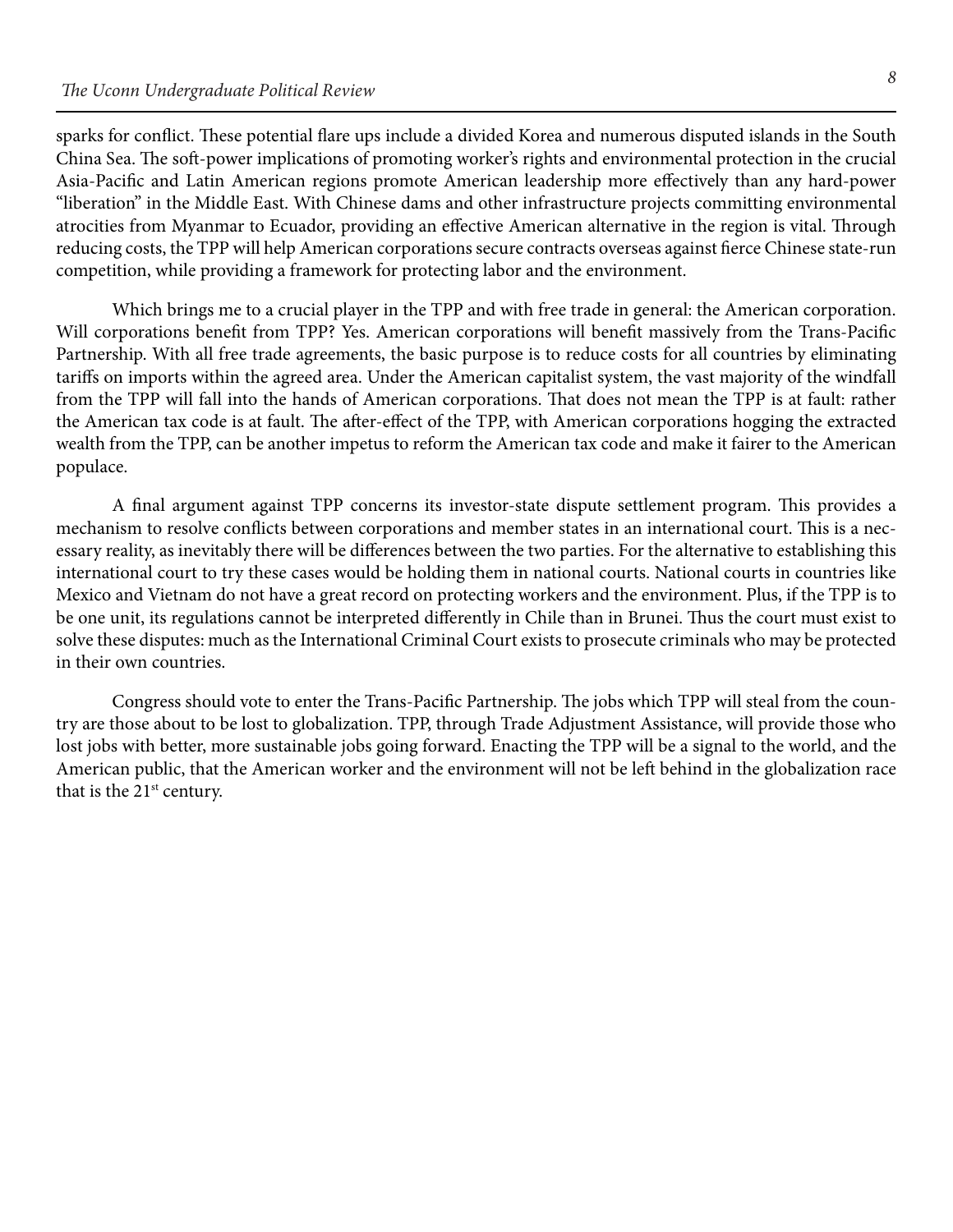## **The TPP: Another Driver of Inequality and Degradation**

#### *Christian Caron*

In these hyperpartisan times, one would be hard-pressed to fnd an issue on the political agenda that does not divide Democrats and Republicans—in government and in the electorate—along party lines. One would have an even more difficult time finding an issue upon which there is a consensus among Bernie Sanders and Ted Cruz—the presidential race's two most ideologically driven Democratic and Republican candidates, respectively—and Ed Schultz and Mark Levin—frebrand talk-radio hosts who occupy diametrically opposite positions on the political spectrum. Opposition to harmful free trade agreements (FTAs) such as the Trans-Pacifc Partnership (TPP), it seems, transcends partisanship and ideology, and with good reason. The results of the TPP's predecessors are in: by way of the North American Free Trade Agreement (NAFTA) and other FTAs, multinational corporations have reaped huge profts at the expense of workers and the environment. Because there is reason to believe the TPP will have economic and environmental ramifcations akin to those brought about by prior FTAs, Congress should reject it.

Proponents of the TPP argue that its tarif reduction measures will be a boon for American exports and lower the price of imported manufactured goods. As economists such as former Secretary of Labor Robert Reich point out, however, most tarifs between partner nations are already low. Indeed, over the past two decades, 10 out of the 12 partner nations have cut their tariffs by half or more.<sup>1</sup> It is safe to say, therefore, that the TPP will have minimal impact on the U.S. economy and that its supposed economic benefts will elude the average American.

At a time of nearly unprecedented economic inequality, the TPP is the last thing America needs. According to a report released by the Center for Economic and Policy Research, increased trade intensity has been at least partly responsible for stagnant wages since 1990, a trend the TPP will surely perpetuate, if not exacerbate. Furthermore, America's highest earners, who are least susceptible to competition from workers overseas, will likely see their incomes rise as a result of the TPP's restrictive intellectual property provisions.<sup>2</sup> Pharmaceutical companies are prepared to use these provisions as a means of stymieing competition from cheaper generic brands, thereby raising drug costs for American consumers.<sup>3</sup> Meanwhile, Congress refuses to pass legislation that would help offset these efects: the federal minimum wage, for instance, remains at its woefully inadequate rate of \$7.25. In light of this information, it is disappointing that President Obama, who has repeatedly denounced widening inequality and has proven himself to be an ally of organized labor, is an unabashed supporter of the agreement.

Jobs will rank among the United States' top exports to the Pacifc Rim following implementation of the TPP. In the years since the implementation of NAFTA, alarming trade defcits with Mexico have led to the

elimination of 700,000 American jobs. Currency manipulation is a major contributor to the growth of trade deficits,

and President Obama himself admits the TPP contains no enforceable provisions against this behavior. Although

<sup>1</sup> Cooper, Preston. 2015. "TPP Won't Be a Game Changer for the Economy." October 7. <http://www.economics21.org/commentary/tpp-wont-game-changer-economy> (October 18, 2015).

<sup>2</sup> Rosnick, David. 2013. "Gains from Trade? Te Net Efect of the Trans-Pacifc Partnership on U.S. Wages." *Center for Economic and Policy Research*. <http://www.cepr.net>/ documents/publications/TPP-2013-09.pdf (October 5, 2015).

<sup>3</sup> Marcin, Tim. 2015. "Trans-Pacifc Partnership Health And Medicine Policies Could Hurt Poor Nations, Boost Pharmaceutical Companies." *International Business Times*, 12 May.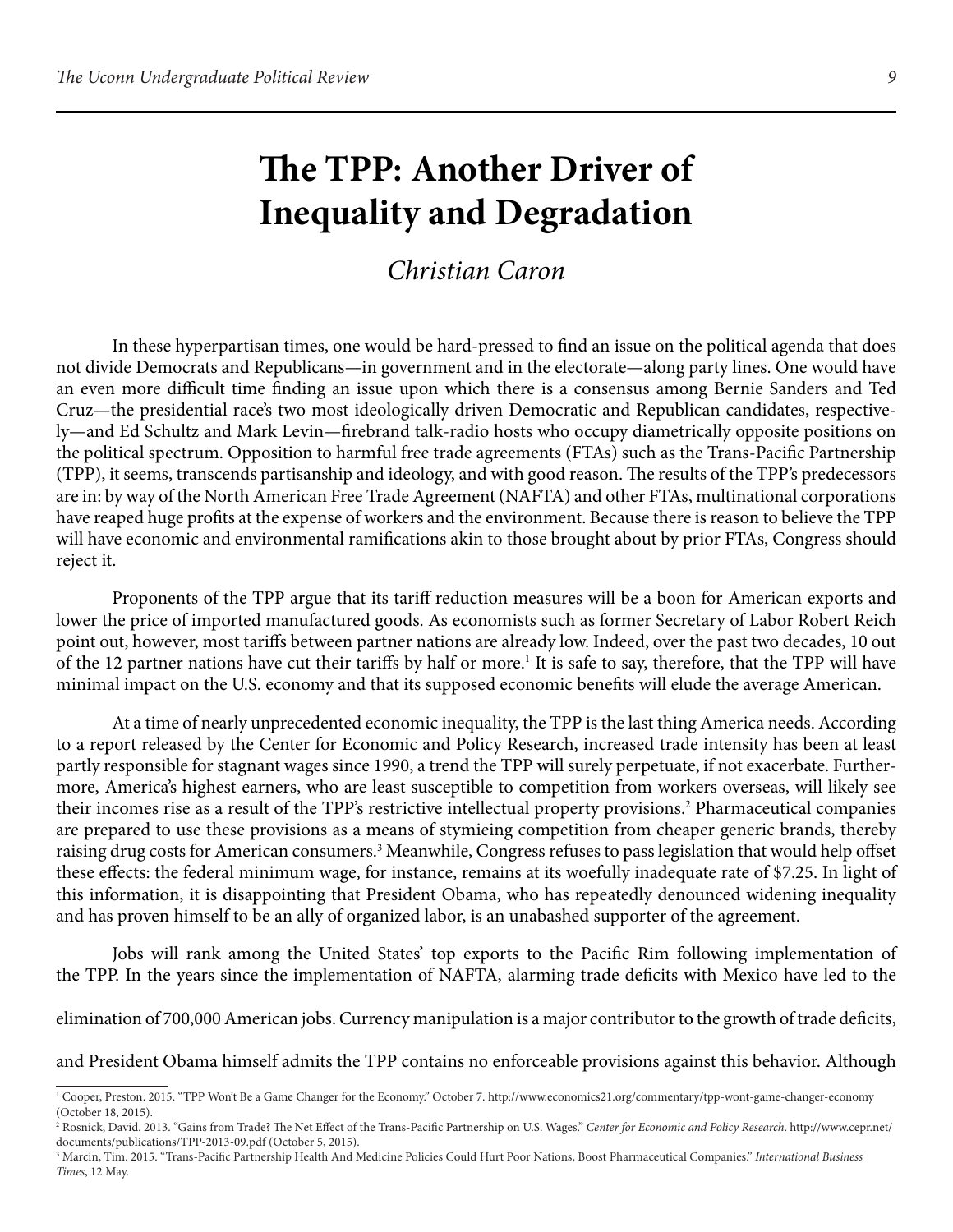Congress did reauthorize the Trade Adjustment Assistance program, which provides aid to workers displaced by global competition, its effectiveness in promoting reemployment is in question, to say the least.<sup>4</sup> A program to rebuild America's crumbling infrastructure, on the other hand, would create thousands of good-paying jobs, but Republicans have resisted such proposals in the past. And as the Republican speakership fasco demonstrated, Tea Party obstructionists continue to exert tremendous infuence over the proceedings of the House of Representatives, making it highly unlikely that that chamber will take any positive action on behalf of American workers anytime soon. The TPP will be just the latest example of congressional action—or inaction—that has harmed the American worker.

Leaked documents validate the notion that the TPP is bound to contribute to environmental degradation. The agreement contains an investor-state dispute settlement provision, which would enable multinational corporations to sue governments whose regulations violate their property rights. Even more disturbingly, suits involving the United States would be adjudicated not by the federal courts, but rather by an international panel of arbitrators. While the TPP recognizes the "inherent right to regulate . . . [and] to protect legitimate public welfare objectives, such as . . . the environment," a fine line often exists between legitimate government regulation and a property rights violation.5 Indeed, Dr. Kyla Tienhaara, a research fellow at the Australian National University College of Asia and the Pacifc, argues that similar provisions have enabled corporations to not only successfully challenge environmental regulations, but also deter governments from developing future environmental policies.<sup>6</sup> It is ironic indeed that many of the TPP's chief negotiators will be meeting in Paris later this year to hopefully forge a global climate change accord.

As he seeks congressional approval of the TPP, President Obama has echoed many of the assurances President Clinton made in the months leading up to the enactment of NAFTA. That agreement has not lived up to the hype by any means, however, and the American people have taken notice. If Congress desires to contain the damage from prior FTAs and undermine the notion that it is accountable to corporations and campaign contributors rather than to ordinary citizens, it should reject the TPP.

 $^{\rm 6}$  Tienhaara, Kyla. 2009. *The Expropriation of Environmental Governance: Protecting Foreign Investors at the Expense of Public Policy*. Cambridge: University of Cambridge Press.

<sup>4</sup> Scott, Robert E. 2011. "Heading South: U.S.-Mexico Trade and Job Displacement Afer NAFTA." *Economic Policy Institute*. [http://www.epi.org/fles/page/-/BriefngPa](http://www.epi.org/files/page/-/BriefingPa)per308.pdf (October 5, 2015).

<sup>5</sup> Farrell, Henry. 2015. "People are Freaking Out About the Trans-Pacifc Partnership's Investor Dispute Settlement System. Why Should You Care?" *Washington Post*, 26 March.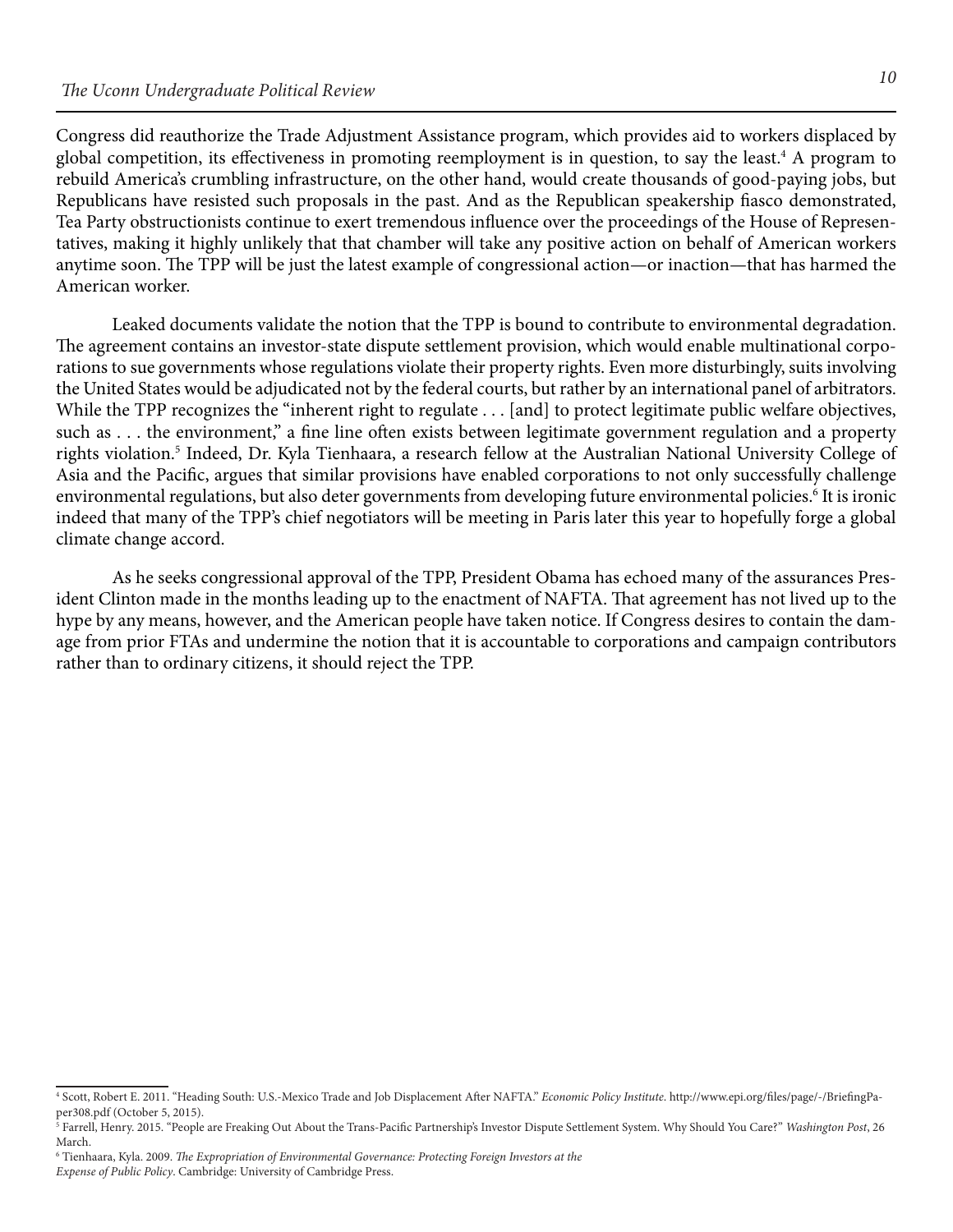### **Orientalism and Xenophobia in Republican Foreign Policy**

#### *Rubayet Lasker*

A significant conservative shift has occurred in the Republican Party, especially illustrated in the inflammatory rhetoric of the GOP road to primary elections. For example, Donald Trump led in the polls afer claiming the Mexican government was exporting "drug dealers and rapists". Additionally, Ben Carson, who recently surpassed Trump, denounced the right of a Muslim to potentially become President. These comments reflect an ideology coined by scholar Edward Said—Orientalism, or the tendency of the Western world to categorize the nonwestern world as one monolithic identity the civilized West will never be able to understand. GOP rhetoric also illustrates xenophobia, towards the Middle East, or an inherent fear of the unknown. This article studies the Republican presidential candidates' foreign policy platforms towards the Middle East. More specifcally, it aims to identify how their foreign policy platforms are shaped by orientalism and xenophobia, by studying the rhetoric used in the frst GOP debate in August 2015.

Discourse surrounding foreign policy decisions in the Middle East in the GOP debate revolved predominantly around the Iran deal and ISIS. Fox news journalist, and cohost of the debate, Brett Baier began the questioning on foreign policy, asking Senator Rand Paul, an unyielding isolationist, about his outspoken animosity against the Republican party's traditionally militaristic perspective towards the Middle East. Before defending himself, the Senator clarifed this: "First of all, only ISIS is responsible for the terrorism. Only ISIS is responsible for the depravity". After defending his isolationist perspective, he reiterated, "We didn't create ISIS—ISIS created themselves". While analyzing these answers, it is important to recognize that all of the GOP candidates are appealing to the widest base of the Republican Party during the primary elections. Senator Paul deviates from the military intervention norm, thus he makes sure to align himself with the party in another way; he establishes ISIS as an isolated enemy, "the other", implying that "we" the United States remain blameless in its creation or development. Later in the debate, Senator Ted Cruz reinforces this static image of ISIS. When asked by cohost Megyn Kelly about his plan to destroy ISIS in 90 days, Cruz expresses the importance of emphasizing the link between "radical Islamic terrorism" and ISIS, and criticized President Obama for not doing so. He characterizes followers of ISIS as wagers of jihad upon America, which further develops a link between Islam and ISIS. It is important to note that jihad in this context is defned as "holy war"; only Muslim extremists agree with the West on this interpretation. Jihad translates to "struggle" in English, and is discussed in the Qur'an as the right to struggle for one's survival in life. While Senator Paul's characterization of ISIS as "the other" may have some justifcation, Senator Cruz uses infammatory rhetoric to construe Muslims, the Middle East, and ISIS as one ideological entity which must be destroyed...in 90 days. The GOP discourse, and consensus on ISIS, during the debate, illustrates a deep-rooted orientalism in foreign policy platforms of the Republican Party.

Another hot topic during the debate was the Iran Deal. The Iran Deal is a historic agreement and a demonstration of potential friendly relations between the Middle East and the United States. Yet, all of the Republican candidates expressed their stark opposition to it, primarily arguing Iran cannot be trusted with nuclear weapons. However, this very argument is orientalist, because it assumes the United States has the authority to determine which countries are allowed to have nuclear weapons, and which countries are not. Additionally, it characterizes Iran as a monolithic state which naturally inspires mistrust. This orientalist and xenophobic perspective was re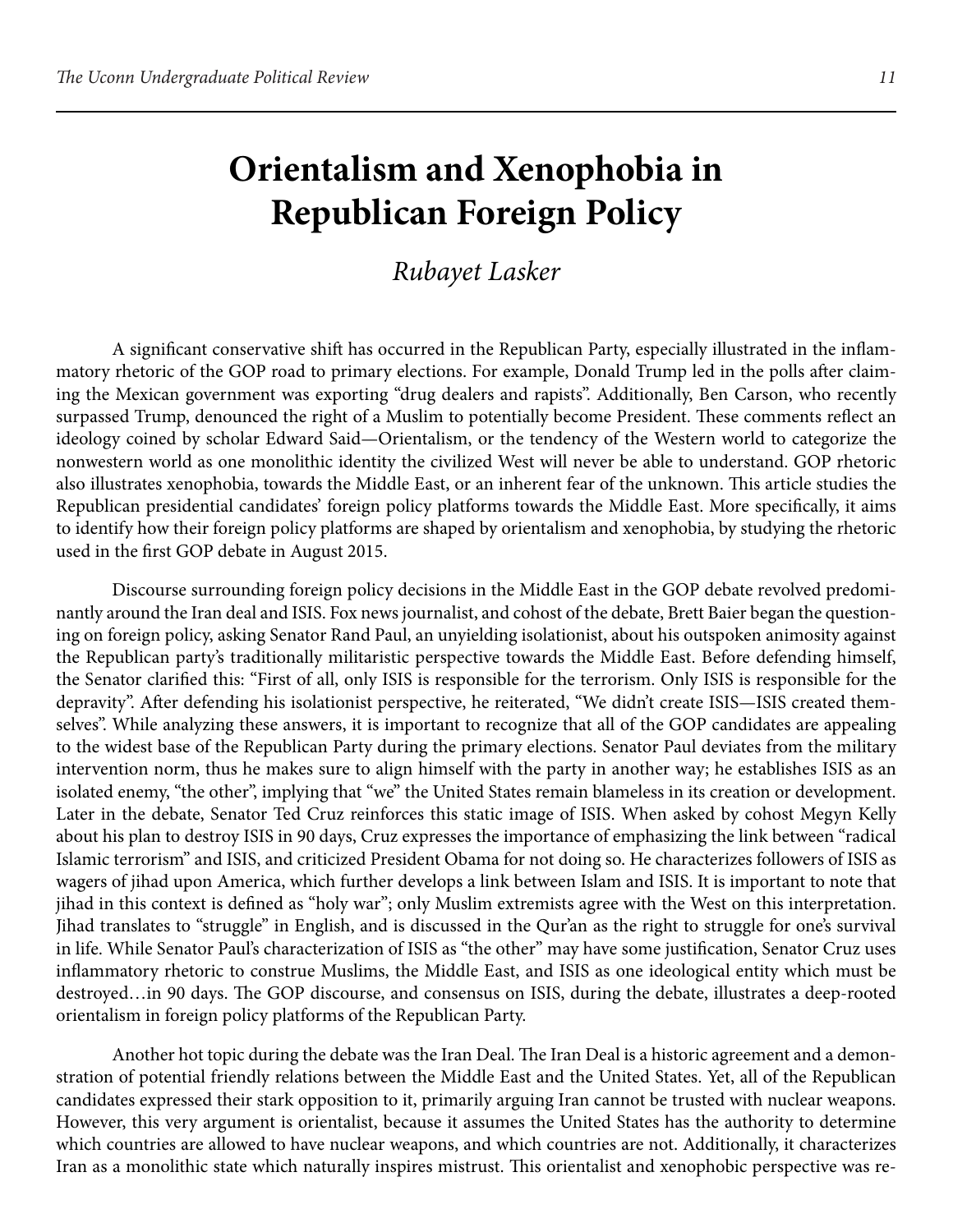flected throughout the GOP rhetoric. To start off the discourse, Fox News played a video clip of Carly Fiorina characterizing Iran as "the heart of the evil that is going on in the Middle East through their proxy". There is a great deal of imagery in her remarks. When hearing them, I think of a darkness that originates in Iran and spreads across the Middle East. However, upon further analysis, it becomes evident that there is no substance in her words. Firstly, it is completely unclear what "evil" in the Middle East she refers to, whether it is the Arab Spring, ISIS, the refugee crisis, or countless other issues. Secondly, she does not identify how this "evil" originates from Iran. In her vagueness, she relates the general concept of "evil" with the entire Middle East. Following the video clip, Governor Scott Walker was asked to respond to the Iran Deal. He urges Congress to "put in place even more crippling sanctions". Furthermore, he states, "This is not just bad with Iran, this is bad with ISIS. It is tied together". It is interesting that he implies that Iran and ISIS are allies, especially because it is in the best interest of the Shia-led Iranian government to battle Sunni-led ISIS. In fact, militias supported by Iran are widely considered the most competent fghters against ISIS. The facts do not support Governor Walker's argument. Yet, his foreign policy platform considers Iran and ISIS one enemy, connected singularly by their relation to the Middle East despite the fact that the two entities are completely in opposition to one another. His remarks clearly illustrate ignorance of the complexities of the region, and his willingness to view the entire Middle East as one monolithic enemy.

Many factors indicate a possibility that the Republican Party is crumbling. The party is divided and increasingly being pushed towards a more radical right wing, while moderate Republicans are no longer able to thrive in office. The extensive xenophobia and orientalism coloring GOP rhetoric, cannot possibly survive in the midst of continued modernization and increased interconnectedness.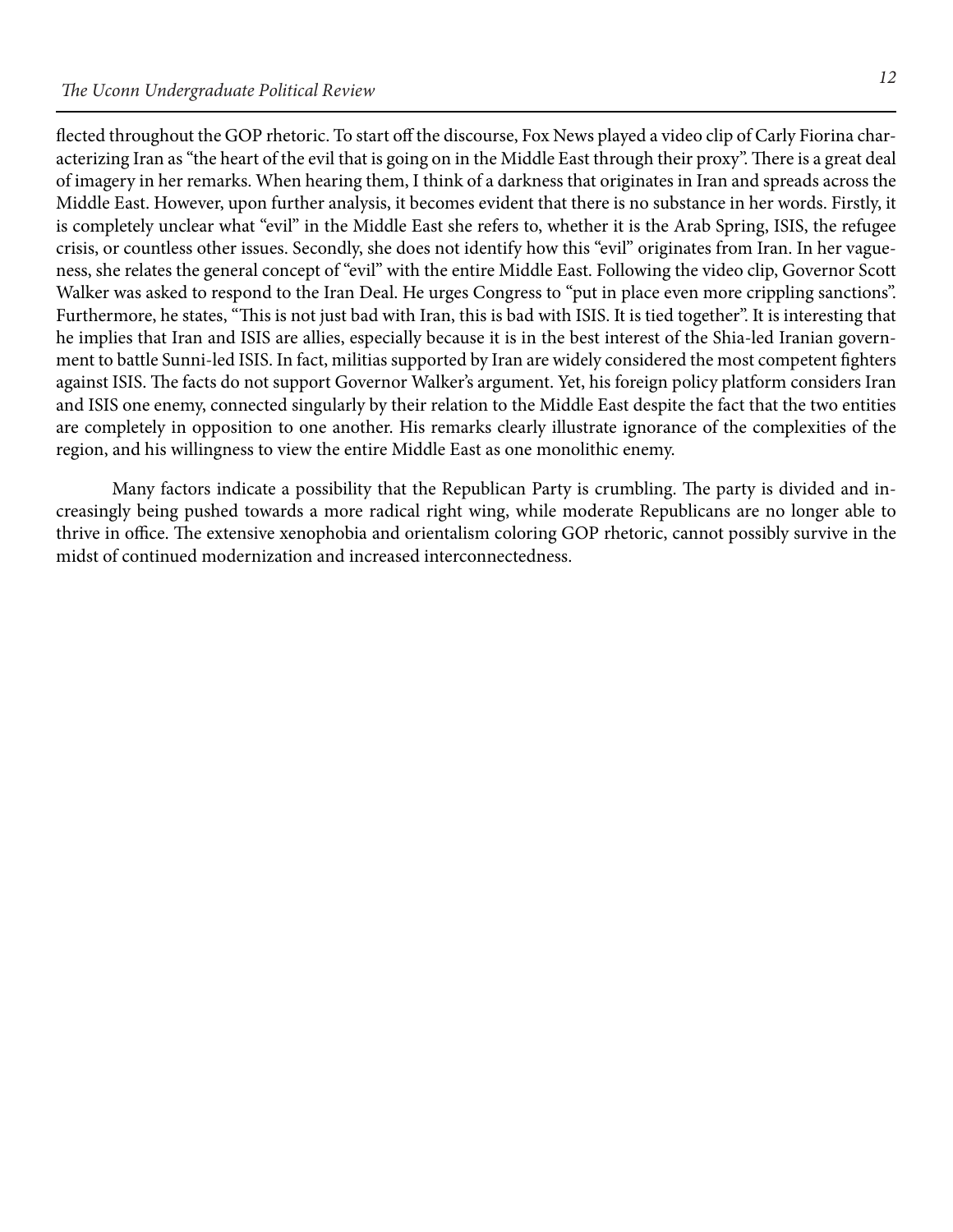### **Analyzing United States Immigration Discourse: A Historical Look at Trans-American Relations**

#### *Rebecca Kaufman*

"First of all, I want to build a wall, a wall that works," Republican Presidential candidate Donald Trump said in the second Republican debate. Trump is widely recognized as one of the most controversial candidates, but his sentiments on immigration are indicative of the widespread conservative view that isolationism ideology should be the primary informer of American immigration policy. Immigrants from developing Latin American nations receive a bad reputation—these populations are stigmatized by claims that they are lazy free riders, or dangerous drug traffickers<sup>1</sup>.

These attitudes are offensive and unfairly generalized about an entire population. However, underlying the argument that anti-immigration attitudes are fundamentally misguided, is history of formal political decisions that holds the U.S. responsible for creating better, more comprehensive immigration policy.

During the mid-to-late 20<sup>th</sup> century, the U.S. implemented counter-insurgency policies supporting the regimes of economically and politically unstable Latin American countries to prevent these countries from transitioning to socialist/communist political systems. Marxist ideology was popular in these areas where sharecropping was one of the largest sources of national income and income inequality was growing<sup>2</sup>. The exploited workers began to rebel—frst through the electoral process, and, when this proved inefective, through guerrilla tactics. However, at the same time, the U.S. Army's School of the Americas was training thousands of Latin American military personnel, many of whom went on to commit brutal violations of human rights (such as state-sanctioned murders and disappearances) in the name of maintaining order and control in their state<sup>3</sup>. The widespread violence dominating Latin American life produced an environment adverse to sustainable development, even afer peace had been, albeit partially restored. Rural indigenous communities were deeply affected by the counter-insurgency eforts as authority shifed from the elders to military patrols who would use force against members of their own communities to quell uprisings, generating an environment of mistrust and disrupting power structures that had been in place for hundreds of years. Furthermore, the region's history of brutally punishing citizens for expressing political views unaligned with those of the people in power repressed social and political participation, making it difficult to strengthen an integral rule of law in the modern era of democracy<sup>4</sup>. This has left much of Latin America disproportionately marginalized, with some of the widest income gaps in the world. While it is wrong to say that the United States was the sole cause of the instability that remains in much of Central America, it would be naïve to dismiss the hand the U.S. played oppressing the ability of the Global South, and especially Central America to develop and be economically competitive with First World countries.

Today, the United States continues to promote and implement international policies that disadvantage Latin America. The late 20<sup>th</sup> century North American Free Trade Agreement (NAFTA) and its 2005 extension, the sdonline. 2011. 'Reframing US Immigration Discourse for the 21st Century\*.' Journal of the Research Group on Socialism and Democracy online. <http://sdonline>.

4 Flores, Walter, Ana Lorena Ruano, and Denise Phé Funchal. 2009. 'Social Participation within a Context of Political Violence: Implications for the Promotion and Exercise of the Right to Health in Guatemala.' Health and Human Rights 11(1).

org/48/reframing-us-immigration-discourse-for-the-21st-century/ (October 9, 2015). 2 White, Tom. 2012. 'Civil War in El Salvador and United States Counterinsurgency Strategy.' Perspectives of the Past. [http://perspectivesofhepast.com/terrorism-and-in](http://perspectivesofthepast.com/terrorism-and-in)surgency-in-the-contemporary-world/civil-war-in-el-salvador-and-united-states-counterinsurgency-strategy/ (October 9, 2015). 3

<sup>&</sup>lt;sup>3</sup> Van Den Anker, Christien, and Rhona K M Smith. 2006. The Essentials of Human Rights (The Essentials of ... Series). New York: Distributed in the USA by Oxford University Press.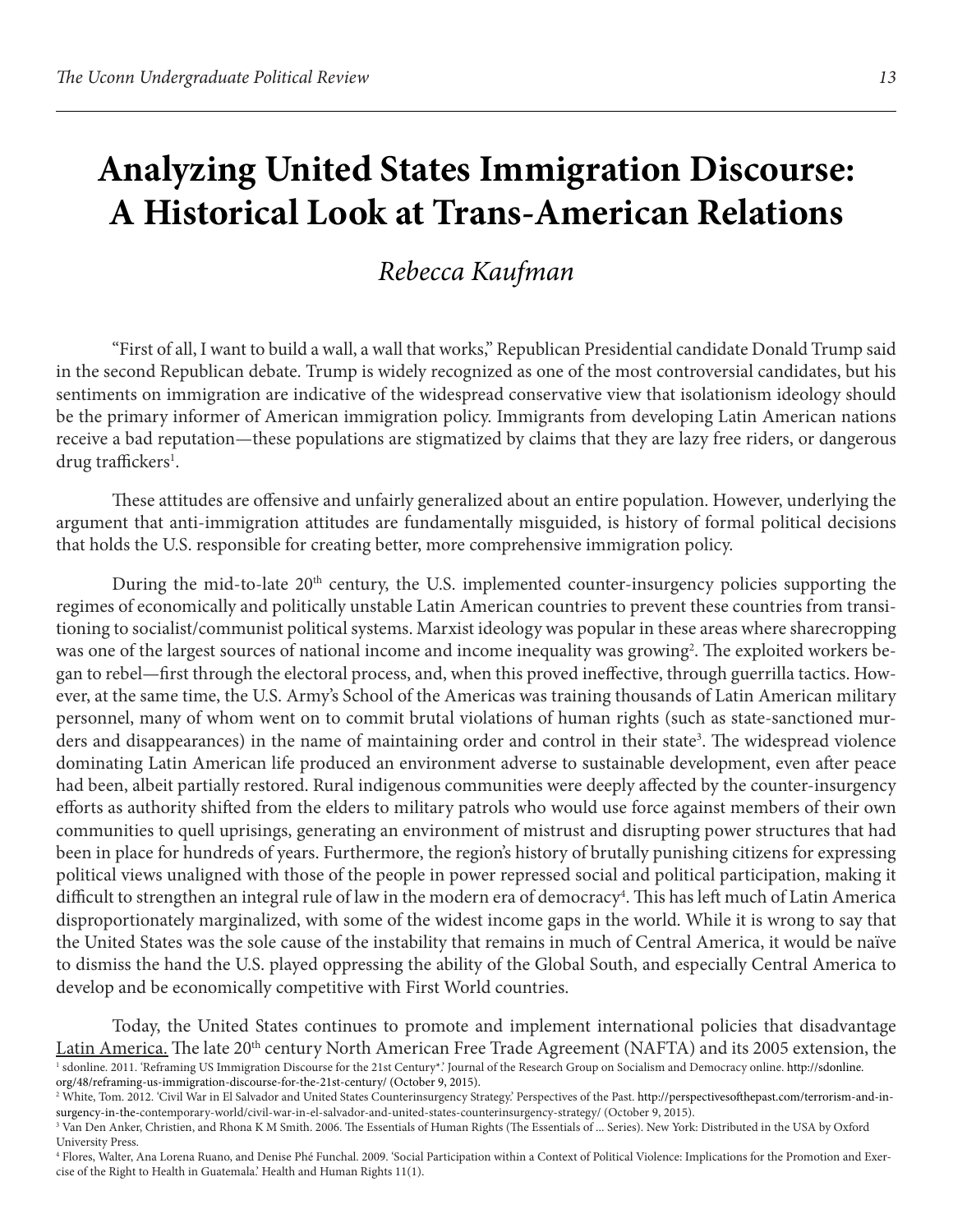Central American Free Trade Agreement (CAFTA) have reinforced unsatisfactory economic conditions in Mexico and Central America. Large proportions of the population work in the informal sector (the realm of property and employment that is unregulated and untaxed). The social infrastructure necessary to protect these workers from the consequences of this legislation is not yet in place, resulting in the exploitation of workers. An analysis of CAFTA conducted by the Oxford Journal of Applied Economic Perspectives and Policy demonstrates how CAFTA currently is not comprehensive enough to address the complexity of poverty and income inequality in Central America. The removal of import tariffs on agricultural goods proposed in the agreement negatively affects the production of and revenue generated by these goods. The analysis reveals how the agreement not only indirectly causes migration because agrarian workers cannot make a living doing what they have always done, but actually stimulates it.  $5$ 

Therefore it is surprising that American politicians hold beliefs averse to welcoming immigrants who are feeing nations plagued by corruption and poverty considering the policies we have created that perpetuate an unjust economic system. It is surprising that many Americans do not feel any sense of moral obligation to support, at least in some way, people who have sufered at the expense of American-sponsored programs that have trained some of the most violent human-rights ofenders in international history.

However, the implications of Central America's struggle to develop at the same pace as the rest of increasingly globalized markets go far beyond just the liberal guilt associated with hegemonic discourse informing our foreign policy. This historical context brings us to the ultimate argument; that the United States needs better immigration policy, and isolationist discourse is harmful and inefective.

Many regions of the U.S. with large immigrant populations demonstrate a decrease in crime and growth in sustainable urban development. In Los Angeles, immigrant teens were less likely to be involved in crime then their peers of the same socioeconomic status. While one cannot assume causality, they can negate the notion that immigrants exacerbate or cause social ills.<sup>6</sup> Furthermore, comprehensive research has shown that immigration actually benefits the economy because diversity generates innovation and entrepreneurship.<sup>7</sup>

Beyond the tangible economic benefts of promoting a more inclusive immigration policy is the fact our global reputation. We live in an interconnected society and it is becoming increasingly important to form relationships with our regional allies, especially considering the threats of nations like Russia and Syria uniting with global superpower China and rejecting American infuence in foreign policy.8 By undermining rights to freedom of movement and to seek asylum, the U.S. not only sets the precedent that it is permissible to violate such rights, but also blocks itself from forming valuable relationships with other countries in the region. And despite countless obstacles, Central America is developing rapidly and becoming more economically competitive—demonstrated by its significantly increased share in the global agriculture trade<sup>9</sup>. It would not be in U.S. interests to refuse Central American countries as valuable allies.

Immigration policy must be thought of as a strategic form of foreign policy. If the U.S. wants to be a global leader, it must set a precedent of only economic dominance, but of moral lead and global acceptance. Common conservative discourse has pushed potentially efective liberal policies to take more moderate measures, is will continue to damage the United States' economy, international relationships, and reputation.

<sup>5</sup> Taylor, J. E., A. Y. Naude, and N. Jesurun-Clements. 2010. 'Does Agricultural Trade Liberalization Reduce Rural Welfare in Less Developed Countries? Te Case of CAFTA.' Applied Economic Perspectives and Policy 32(1): 95–116.

<sup>6</sup> Macdonald, John M., and Robert J. Sampson 2012

<sup>7</sup> Florida, Richard. 2011. 'Why Immigrants Are Good for Our Economy.'<http://www.theatlantic.com/business/archive/2011/06/why-immigrants-are-good-for-our-econ>omy/240209/ (October 19, 2015).

<sup>8</sup> Berger, Ryan, and Christopher Sabatini. 2012. 'Why the U.S. Can't Aford to Ignore Latin America.' CNN. <http://globalpublicsquare.blogs.cnn.com/2012/06/13/why-the>u-s-cant-afford-to-ignore-latin-america/ (October 9, 2015).

<sup>&</sup>lt;sup>9</sup> Herzog, Tim, and Michele Ruta. 2015. 'Future Looks Bright for Food Production in Latin America and Caribbean'. The World Bank. [http://www.worldbank.org/en/](http://www.worldbank.org/en) news/feature/2013/10/16/food-production-trade-latin-america-caribbean-future (October 19, 2015).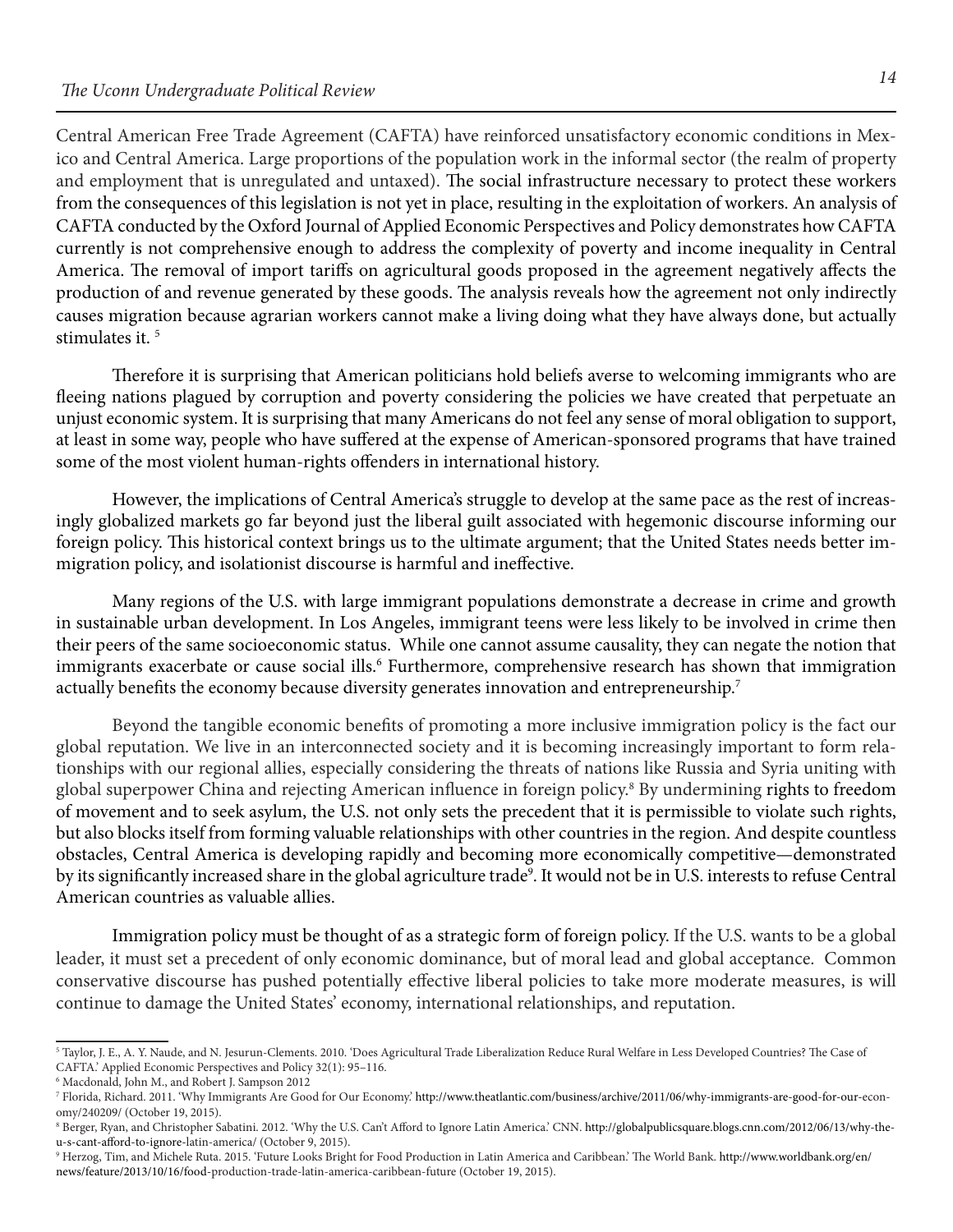### **Anchors, Away!**

#### *William Welenc*

"When Mexico sends its people, they're not sending their best. They're sending people that have lots of problems, and they're bringing those problems with us. They're bringing drugs. They're bringing crime. They're rapists."1 While he is known as the Achilles heel of the Republican ticket, Donald Trump brought what seemed to be the back burner topic of immigration into the center of public attention. His controversial opinions and more specifcally his mentioning of "anchor babies," children born in the United States to foreign-born parents with the intention that the parents can gain U.S. citizenship through their children, has caused uproar. Many called Trump racist and a bigot for using this term- not unjustifable considering his above statement. However, his statements about "anchor babies" and how they are hurting the United States immigration system are factually accurate. In fact, over the years "anchor babies" and maternity tourism have become highly proftable industries. Unfortunately, it is difficult to prosecute those individuals who are entering the U.S. illegally under the Citizenship Clause of the 14th Amendment which reads, "All persons born or naturalized in the United States, and subject to the jurisdiction thereof, are citizens of the United States and of the State wherein they reside."<sup>2</sup> The vagueness of this text ensures that these provisions can be used to undermine our legal immigration system. In maintaining this ambiguous language we ensure that taxpayers will be forced to pay for the social services of those illegally residing in the United States.

The current presidential administration has made attempts that it believes will improve our immigration system, but the promises of amnesty and less harsh penalties for repeat offenders have left a bad taste in the mouth of the American public. According to The Heritage Foundation, "the average unlawful immigrant household costs taxpayers \$14,387 per household."3 One may wonder how this is possible considering that undocumented immigrants are not eligible for many welfare programs. This is true, but they do have access to emergency medical care and schooling. Furthermore, amnesty to immigrants hurts the African American population, according to Peter Kirsanow of the US Commission on Civil Rights: "Illegal immigration has a disparate impact on African-American men because these men are disproportionately represented in the low-skilled labor force."4 Granting amnesty to illegal immigrants would allow thousands upon thousands of low-skilled, low educated laborers to enter the workforce and push many African American and White workers out of a job. Under the Naturalization Clause of the Constitution, Congress has the power to defne the nature of naturalization in the United States. However, President Obama has chosen to take executive action in declaring amnesty for thousands of undocumented immigrants in this country, essentially disregarding the Naturalization Clause entirely. Nevertheless, one cannot blame the President for all of the issues with the current immigration system as they long predate the Obama administration.

A related issue that is dismantling the foundation of the immigration system and hurting the American economy is maternity tourism. Thousands of pregnant Chinese women are traveling to the United States, claiming a variety of false reasons on their visits. In fact, they arrive to give birth on American soil. They do so only so that their children are born citizens, with all the associated rights and privileges. These mothers break the law by lying on their visas and entering the United States under false pretenses.

 $1$  Nina Strochlic, "The Dumbest Stuff Donald Trump Has Ever Said," *The Daily Beast*, June 30, 2015, accessed October 15, 2015.

<sup>&</sup>lt;sup>2</sup> [Amendment] U.S. Const. amend. XIV. Sec. 1.

<sup>&</sup>lt;sup>3</sup> Maria Santana, "5 Immigration Myths Debunked," *CNN*, November 20, 2014, accessed November 3, 2015.<br><sup>4 "Illegal Alien Surge From Mexico Will Hurt Teen Jobs" breithart com accessed November 3, 2015.</sup>

 <sup>&</sup>quot;Illegal Alien Surge From Mexico Will Hurt Teen Jobs", [breitbart.com,](https://breitbart.com) accessed November 3, 2015.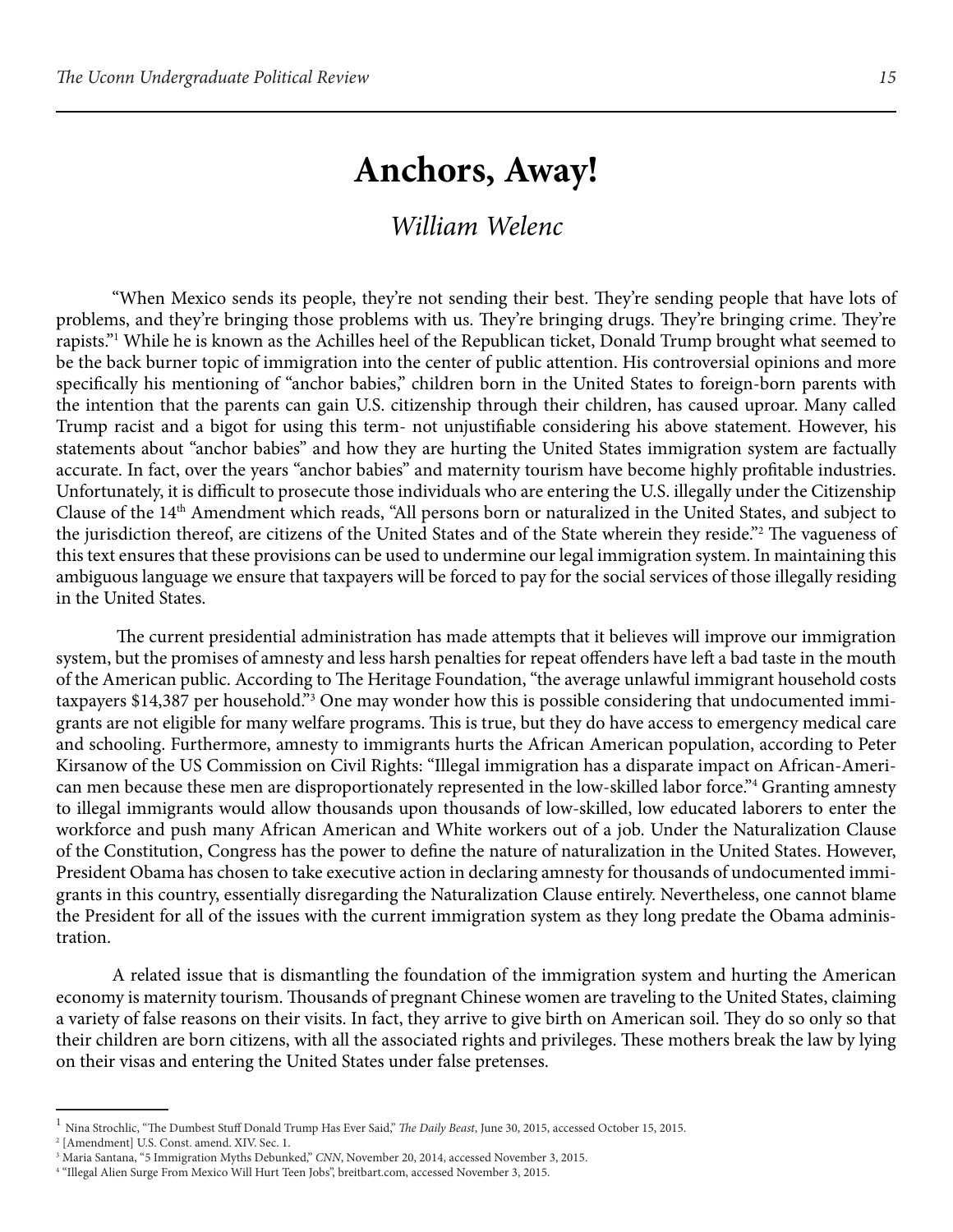It is unclear exactly what Donald Trump or Jeb Bush truly meant when they discussed anchor babies this summer. If they were discussing children born in this nation of immigrants who entered this country illegally, or whose mothers claimed false entry purposes, then they have a legitimate point. We cannot allow persons from outside of the United States to bypass our immigration system by simply having children within our borders, leaving the United States taxpayers responsible for their upkeep. While the goals of these people may be noble, they take advantage of a broken system. Ultimately, the children of legal immigrants, who saved up for years in order to legally enter this country, are the ones who will pay for it.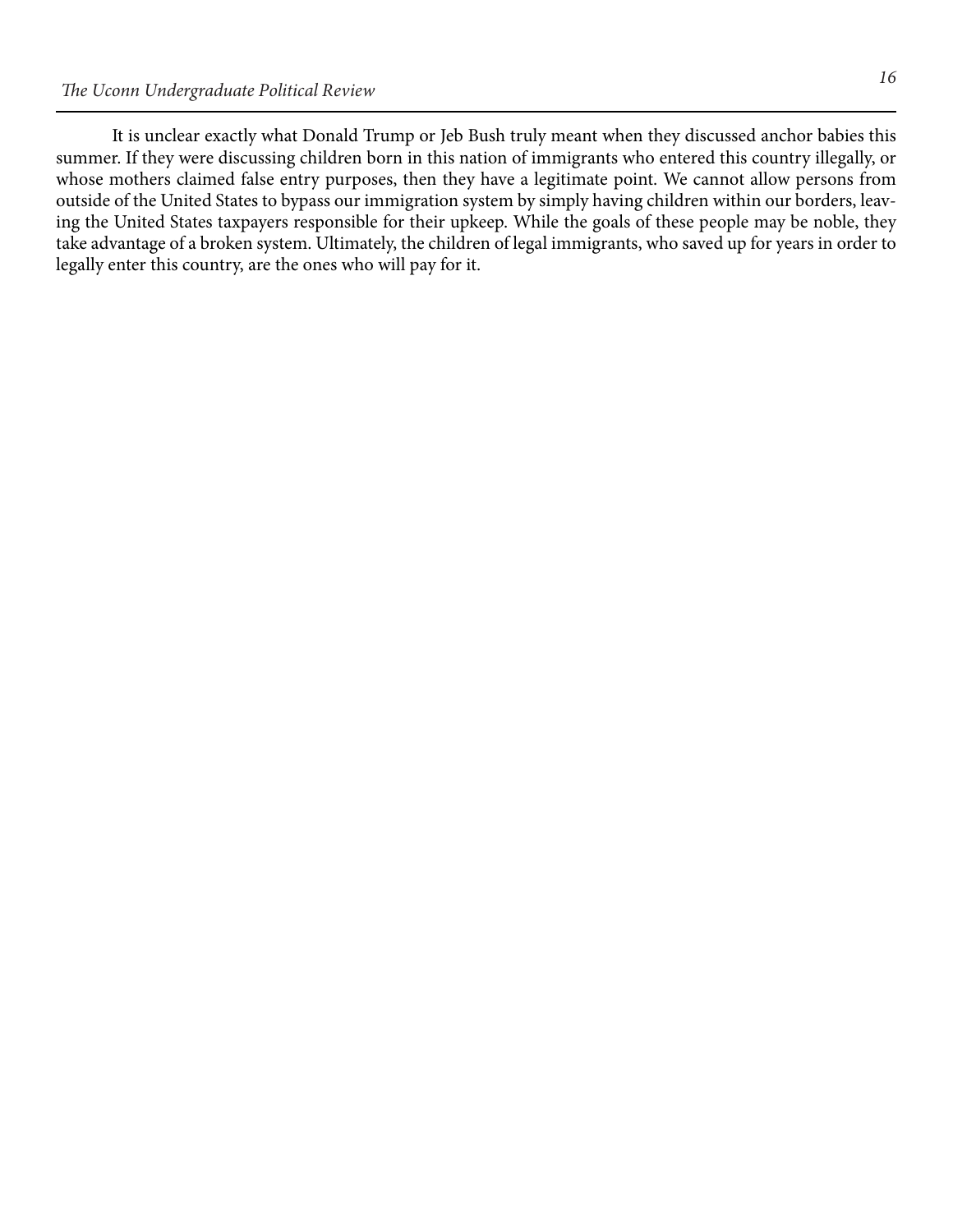### **An Analysis of Immigration from the Perspective of Human Rights**

#### *Kylie Moyle*

As the 2016 Presidential Election nears in the United States, the world is reminded of the issues politicians and voters fnd most pressing. Certainly the decisions made in the United States, such as electing a new president or passing legislation, impact the citizens of the U.S. directly. But nearly all policy decisions made by a sovereign state have *global* impacts, in economic, social or political terms. In this manner, we should view U.S. citizens as *global* citizens, and consider our policy decisions with respect to their *international* influence. The degree to which immigration is considered a national issue rather than an international issue in the U.S. is alarming. The U.S. is not the only nation guilty of such thinking, but with an election around the corner we have the opportunity to reconsider this mindset.

François Crépeau, a professor of law at McGill University, was given the UN title of special rapporteur on the human rights of migrants in 2011. His job, in a simplifed sense, is to update the world through the UN on the status of migrants. He writes:

> Irregular migration is not a crime. Crossing borders may be in violation of the law, but it is an abstract violation of it, since moving from one country to the other does not per se hurt or endanger anyone else… [thus] migration concerns us all and no State can escape from its obligations under international human rights law to protect and ensure respect for the human rights of migrants, irrespective of their migration status. $1$

Declaring that immigration is a human rights issue is a bold claim. But it provides a basis for any respectable state to protect the inherent rights of any human being regardless of nationality. It is evident that immigration is happening across many jurisdictions, regardless of laws intended to limit movement. Therefore, it is not a question of how to stop it, but instead how to deal with it.

The Universal Declaration of Human Rights (UDHR) was adopted by the United Nations that affirms the dignities and rights inherent to every person. This fundamental contract binds UN members and non-members alike in a commitment to uphold these values, regardless of nationality or legal circumstance. Included in the UDHR is the right to free movement. Therefore, immigration must be understood as a human rights issue first and foremost. Human rights is one of the few legal concepts which penetrates the borders of all sovereign states, and should thus be made a priority by all nations.

Any discussion of election priorities should refect a commitment to uphold the human rights outlined in the UDHR. Yet we are forced to (mildly) entertain the idea of "build[ing a] wall"2 to keep immigrants out. Across the aisle there is agreement that the logistics of immigration management are complicated (with respect to security, economics, privacy, monitoring etc.) and warrant further debate. But these issues should be considered secondary to the fundamental, international responsibility to protect human rights. Ultimately this wall is unbuildable both physically and theoretically. For even if this wall were built, it would not address the injustices committed against

<sup>&</sup>lt;sup>1 «</sup>We Are All Migrants' – Time to Change Inflammatory Talk on Migration." Office of the High Commissioner for Human Rights, accessed October, 2015.<br><sup>2</sup> Anna Br "Donald Trumn: I Would Force Mexico to Build Border Wall" *M* 

<sup>&</sup>lt;sup>2</sup> Anna Br, "Donald Trump: I Would Force Mexico to Build Border Wall," *MSNBC*, June 28, 2015, accessed October, 2015.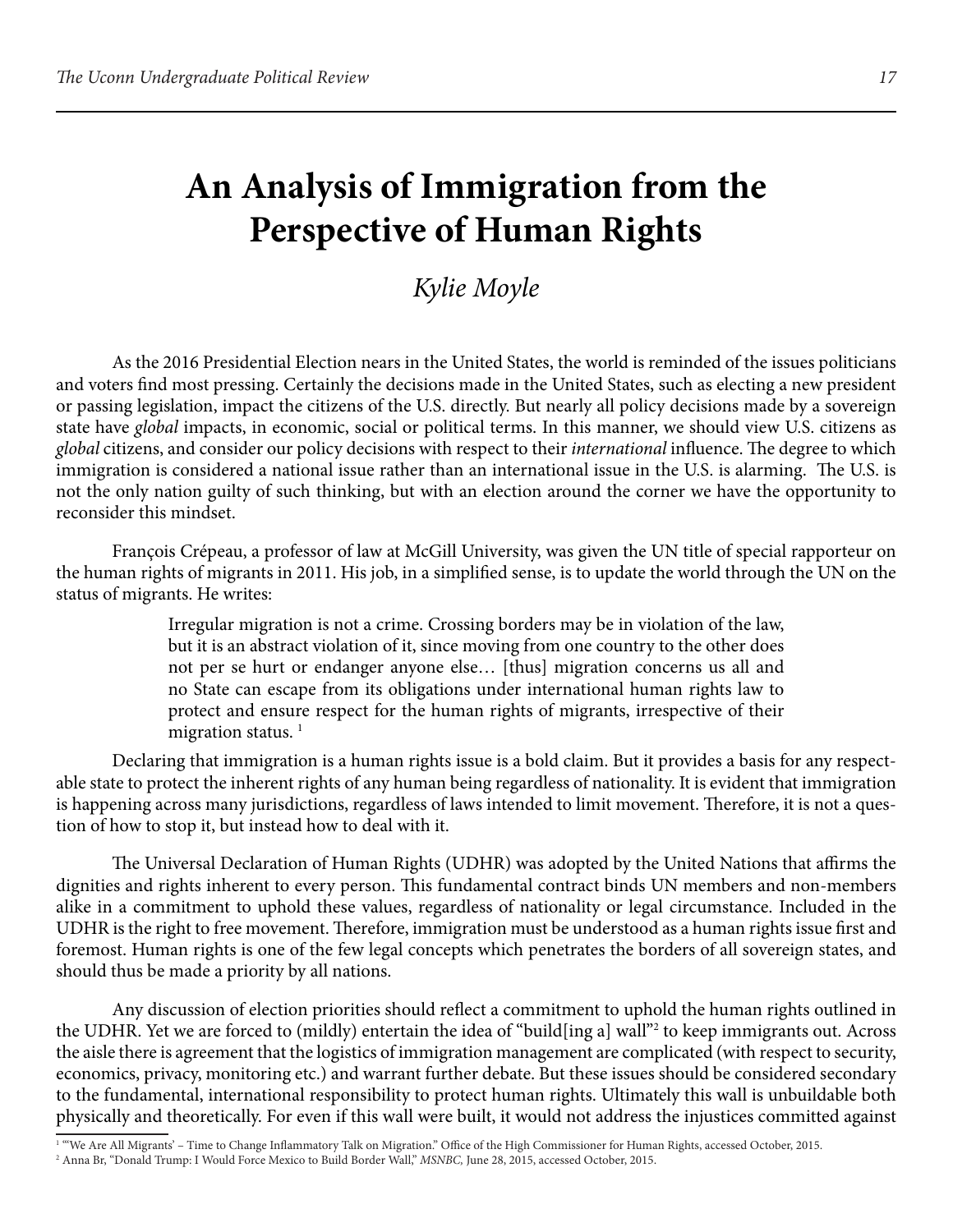those migrants seeking the protection of their basic human rights. Maybe not every individual currently running for president is quite so extreme on the issue, but it is unclear whether any are attempting to change immigration policies to the extent that it aligns with the UDHR.

The immigration debate involves individuals identified as immigrants (legal and illegal), refugees, asylum seekers, or combinations of the above. Because of these distinctions, it is difficult to argue that anyone who waltzes across our border deserves the protection we all enjoy as lawful residents and citizens. They do, however, undoubtedly deserve the protection of certain rights as human beings regardless of how or why they found their way into the United States. The issue as it is discussed today is instilled with a national selfishness, while the more pressing concerns of human rights are left unaddressed.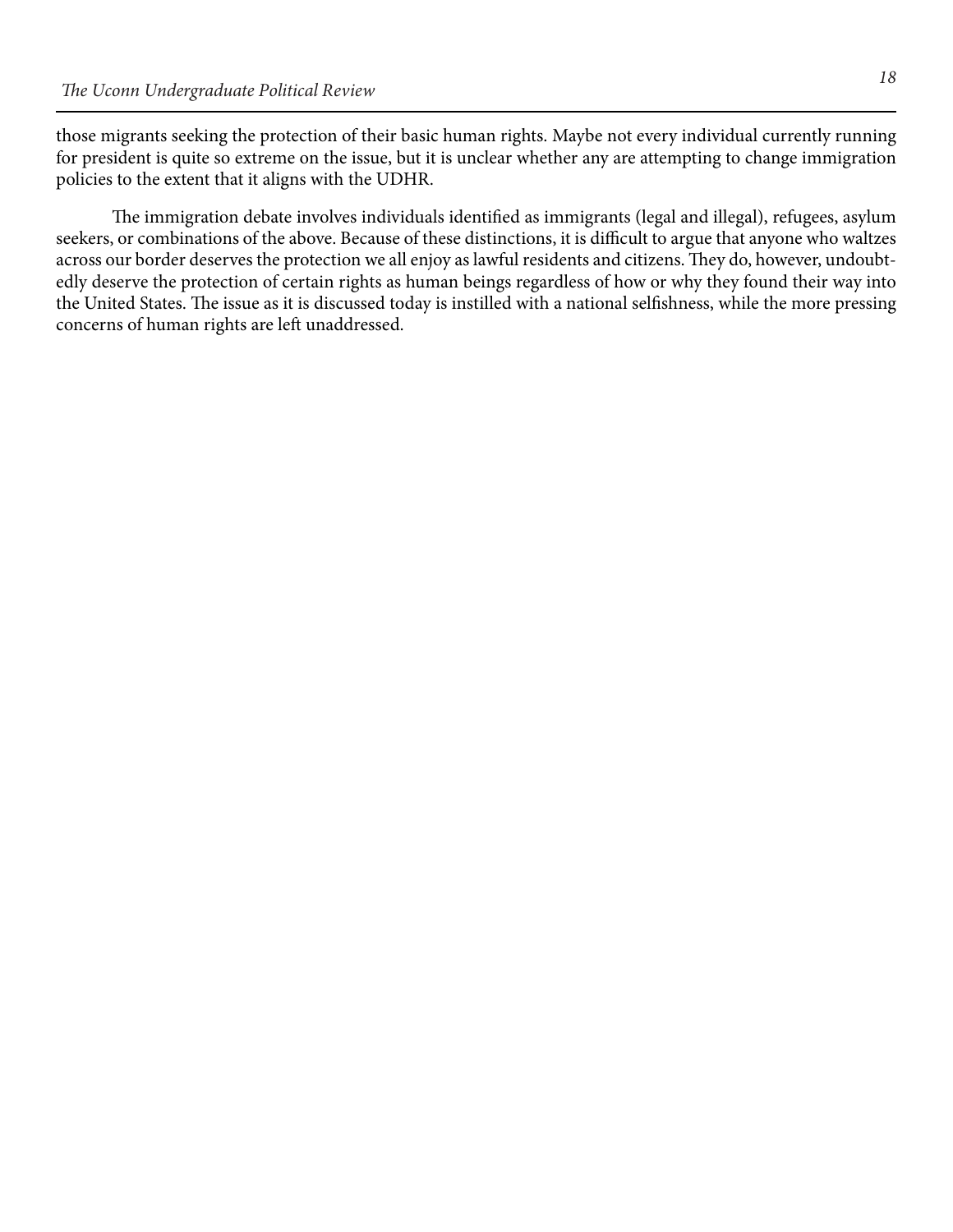# **The Flaw in his Plan: Why Donald Trump is Wrong About Syrian Refugees**

### *Evelyn Luchs*

The Syrian conflict has forced almost twelve million people from their homes. In nearby nations, such as, Jordan, Turkey, and Lebanon, life is untenable for refugees due to strained resources. In Turkey alone, there are over 1.9 million Syrian refugees, who cannot realistically remain there as they are not legally allowed to work.<sup>3</sup> With no other option, smuggling refugees has become a multimillion dollar industry; albeit an illegal one. The smuggling industry, a last hope for Syrian refugees not admitted to the US or another potential host country, presents many dangers to its clients. Cheap rafts deflate halfway across the ocean, and rapidly-produced vests are sometimes filled with water-absorbent foam; not that the smugglers care- they still get paid if the refugee dies.<sup>4</sup> Risking drowning or detainment should not be the only option; instead, the United States should increase the amount of Syrian refugees accepted into our country.

Earlier this month, Donald Trump controversially announced if he wins the election, he plans to send Syrian refugees "back".<sup>1</sup> Mr. Trump also stated he doesn't believe the United States can or should get involved.<sup>2</sup> Perhaps he should reconsider. Despite his concerns, both historical precedent and public opinion indicate that the United States should allow more Syrian refugees to move to the United States.

While Mr. Trump certainly has a lot to say on the subject, his arguments lack logic. In response to CNN asking about his stance on refugees, Mr. Trump claimed

We cannot help everybody through the world. Europe should help. Russian should help. China, they're not doing anything... They should all help. And then maybe we could do something.<sup>2</sup>

This response fails to consider that the United States is in a better position than other countries to take in refugees. The United States has the resources and infrastructure to support an influx of refugees whereas other nations do not, and historical precedent supports this- as this article will elaborate on further, the United States has taken in large amounts of refugees many times throughout history. No, we cannot help everybody in the world. But that does not mean that we should help no one.

Mr. Trump further insinuated that Syrian refugees could cause unrest in the United States:

"This could be one of the great military coups of all time if they send them to our country -- young, strong people and they turn out to be ISIS," he told Fox News' Eric Bolling. "Now, probably that won't happen, but some of them definitely in my opinion will be ISIS."<sup>1</sup>

This quote is an excellent example of Donald Trump's utter lack of reasoning and logic regarding the refugee crisis. The mere fact that he had to follow up his own statement with "that probably won't happen" is a good indicator that Mr. Trump's thoughts on the matter should be taken with a boulder-sized grain of salt. Additionally, this quote fails to take into account the actual process of gaining entry to the United States as a refugee. In reality, all refugees must have a referral from either a US embassy or an NGO, and, after that, must be interviewed by either US Citizenship and Immigration Services (USCIS) or the Department of Homeland Security<sup>5</sup>. Given that every single refugee is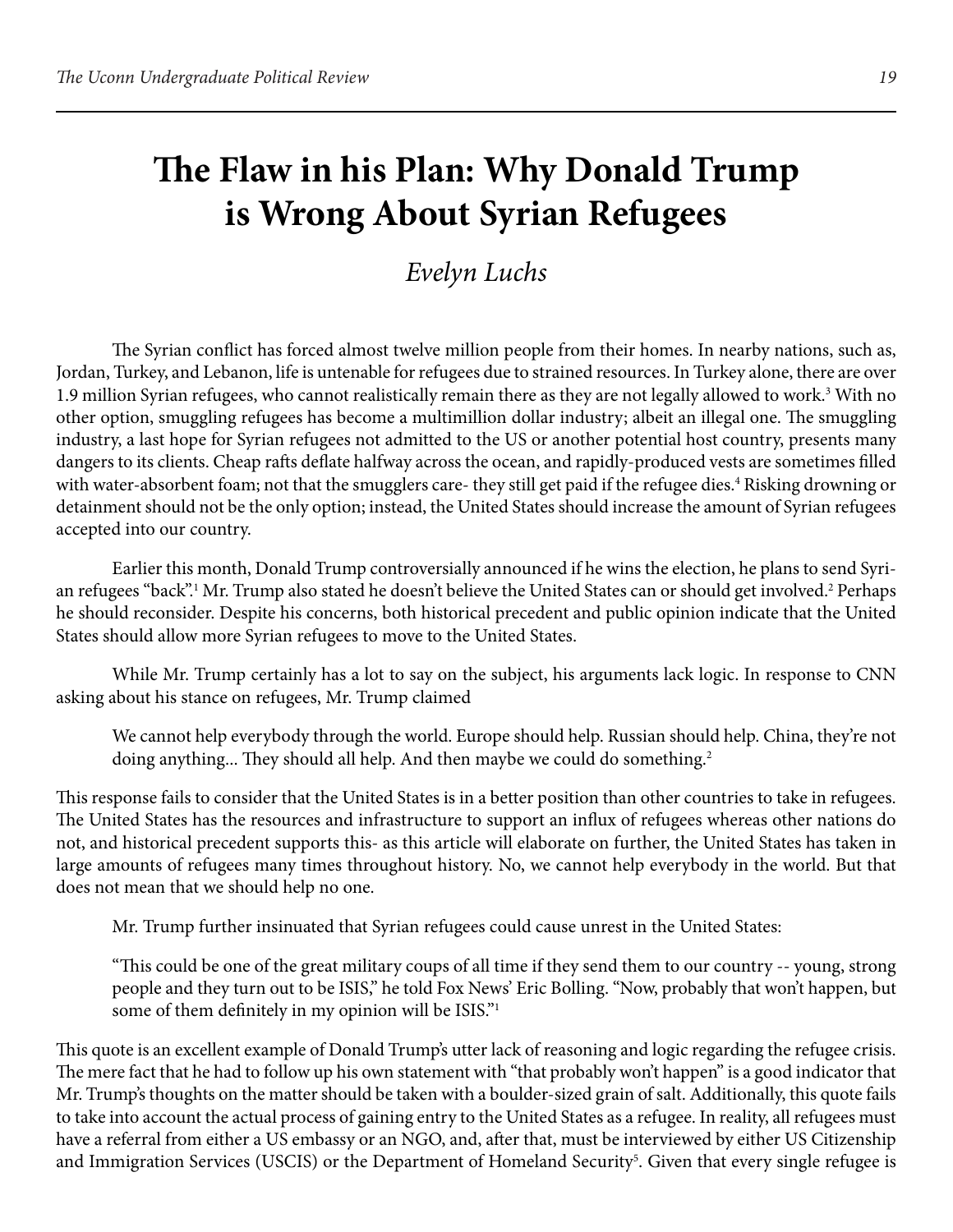interviewed before being allowed to settle in the United States, the probability of a majority or even a signifcant portion of refugees being ISIS members in disguise is not nearly as high as Donald Trump seems to think.

Apart from these glaring flaws, Trump's argument is flat-out wrong. He claims there will be an "army" of 200,000 refugees<sup>1</sup>, however, the United States has only taken 1,500 in the past four years, and President Obama has committed to just 10,000 more.<sup>1</sup> And, when Mr. Trump claims that he will send them back, what does he have in mind? Actual plans aren't really his forte; he doesn't specify. This might be for the better, given there is no safe place to send them back to. Refugees, obviously, do not choose to leave their homes. For them, there is no going back.

Despite Donald Trump's claims that the United States does not have the ability to support refugees<sup>1</sup>, the US actually has a rich history of taking people in. The first refugee legislation in the United States was in 1948, and allowed over 400,000 Europeans to enter the country afer World War II (in addition to those 250,000 who had already come)<sup>6</sup>. Even after fighting a war, the United States was still able to support the addition of hundreds of thousands of people. In the 1960s, there was an infux of Cubans feeing from Fidel Castro's regime. At the end of the Vietnam War, 1.3 million people were resettled worldwide; including over 800,000 in the United States alone.<sup>7</sup> And, since 1975, over 3 million refugees have settled in the United States<sup>6</sup>. As history shows, taking in refugees is nothing new for America. The United States can support greater amounts of Syrian refugees because, the United States has a century of experience taking hundreds of thousands of refugees at a time. While it may not be simple or uncomplicated, it certainly won't cause the turmoil Trump predicts.

In addition to the historical indicators that the United States can handle more refugees, it seems that public opinion favors increasing the amount of Syrian refugees admitted. Surveys have shown that 55% of Americans favor taking more refugees and 83% favor increasing humanitarian aid.<sup>9</sup> A recent Kickstarter campaign to raise money for the Syrian refugees raised \$40,000, more than double the amount the average successful campaign raises.<sup>8</sup> The numbers show Americans want to help the Syrian refugees, and while more citizens favor increasing aid than taking in refugees, increasing the number of refugees taken in is an option which accomplishes the end goal of helping the refugees, which many Americans want.

The United States has both the opportunity to aid in a humanitarian crisis, and the responsibility to do so. In other nations, infrastructure is strained, and resources are running out under the burden of thousands of refugees, whereas a large, rich country like the United States has the resources to support these people. Furthermore, ofering refuge is more than a duty- it is an American tradition. Even the pilgrims landing at Plymouth Rock could be considered refugees; they fed from religious persecution. Since that moment, people from all around the world have come to America seeking refuge, in search of a better life. And, throughout history, America has offered them that life. The Syrian refugees of today are no different. They come from a war-torn region, forced to survive in the most wretched of conditions, inspired by their hope for a new life. At this very moment, the United States has the chance to ofer thousands of refugees the gif- the basic human right- of life, and America can and should take that chance.

- 1. Scott, Eugene. "Donald Trump: Refugees Could Launch a Military Coup [CNNPolitics.com](https://CNNPolitics.com)." *CNN*. Cable News Network, 3 Oct. 2015. Web. 18 Oct. 2015.
- 2. Scott, Eugene, and Sara Murray. "Donald Trump Backtracks on Syrian Refugees - [CNNPolitics.com](https://CNNPolitics.com)." *CNN*. Cable News Network, 10 Sept. 2015. Web. 18 Oct. 2015.
- 3. Kingsley, Patrick, Mark Rice-Oxley, and Alberto Nardelli. "Syrian Refugee Crisis: Why Has It Become so Bad?" The Guardian. The Guardian, 4 Sept. 2015. Web. 18 Oct. 2015.
- 4. Hubbard, Ben. "Money Flows With Refugees, and Life Jackets Fill the Shops." *Te New York Times*. Te New York Times, 26 Sept. 2015. Web. 18 Oct. 2015.
- 5. "Refugee Council USA History of the U.S. Refugee Resettlement Program." *Refugee Council USA History of the U.S. Refugee Resettlement Program*. Web. 18 Oct. 2015.
- 6. "History of U.S. Refugee Resettlement." *U.S. Department of State*. U.S. Department of State, 19 June 2015. Web. 18 Oct. 2015.
- 7. Rosenthal, Max J. "America Once Accepted 800,000 War Refugees. Is It Time to Do Tat Again?"*Mother Jones*. 11 Sept. 2015. Web. 18 Oct. 2015.
- 8. Kaufman, Alexander C. "Kickstarter Just Broke Its Own Rules To Help Syrian Refugees." *Hufngton Post*. Hufngton Post, 6 Oct. 2015. Web. 18 Oct. 2015.
- 9. Agiesta, Jennifer. "CNN/ORC Poll: Partisan Split over U.S. Taking Refugees CNNPolitics.com."*CNN*. Cable News Network, 14 Sept. 2015. Web. 18 Oct. 2015.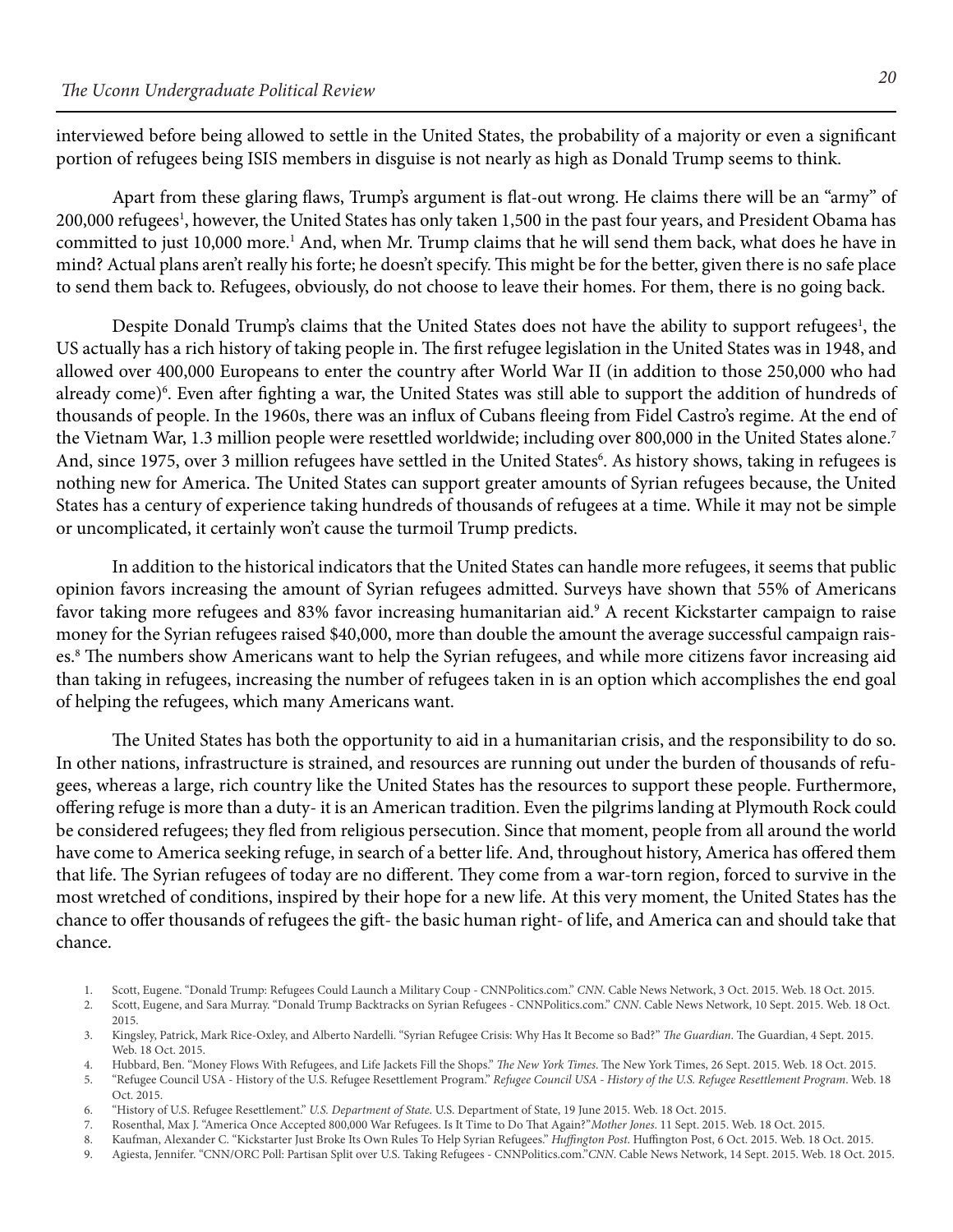# **Bernie Sanders and Isolationism in Foreign Policy**

### Zachary Dukoff

In recent months, it has been nearly impossible to avoid the media's obsessive Middle East coverage. From the rise of the Islamic State, to the Humanitarian Crisis in Syria, to the Iranian Nuclear deal, there are a plethora of issues to be addressed in the near future.

Naturally, given the upcoming 2016 Presidential election, any potential point of international confict allows the media to question the candidates' stances on what they would do if elected Commander-in-Chief. One of these potential leaders of the free world, Senator Bernie Sanders, is a lone sheep in his opinions of American Foreign Policy and what to do in the future. A self-described Democratic-Socialist, the Senator from Vermont has been in a category of his own when it comes to his opinion of American Foreign Policy since he frst was elected to The House of Representatives in 1991. Broadly classified as a non-interventionist, Mr. Sanders believes the United States of America should stop funding nation-building projects, and instead direct those funds towards diplomatic efforts meant to promote the development of democracy.

In the wake of the ofen ridiculed invasions of Iraq in 2003, and our nation's subsequent obsession with the "War on Terror", Senator Sanders offers a stark contrast to our nation's history of blind military intervention. Military hawks ofen ridicule President Obama for his lack of leadership on the Syrian Civil war, and the rise of the Islamic State. These same critics are also equally as hostile towards Senator Sanders's opposition to military intervention and using American forces abroad. There appears to be a feeling that those in favor of using America's military might, regardless of how needed it may be, are considered to be National Security hawks determined to do whatever it takes to protect the interests of The United States of America. Senator Sanders, on the other hand, believes this mindset brought our nation into the First Gulf War, the 2003 invasion of Iraq, and the potential future invasion of this same area to stymie the growth of ISIS. Senator Sanders referred to ISIS as a "barbaric organization", and a "growing threat". However, he does not believe the American military should lead the charge against this enemy thousands of miles away: considering past American intervention subsequently destabilized the region and built a culture allowing The Islamic State to flourish.

Senator Sanders's position on American foreign relations can be classifed as non-interventionist. Sanders advocates to our nation's youth to change our ways, or be forever entangled in military altercations far from home, which only increase global anti-American sentiment. His emphasis on diplomacy and economic development, as a means of fostering democratic growth, is the cornerstone of his proposal to reinvigorate American foreign policy. Opponents of the Senator's positions deem him weak, or out of touch with the immense problems facing America abroad. To these detractors, the Senator typically scofs and reverts back to his history of casting votes against military force except as a last resort. It will be interesting to see if the Senator's foreign policy positions resonate with his usual supporters, who can be broadly classifed as youthful populists thirsting for something beyond the status quo politician we are so accustomed to seeing.

Senator Sanders's foreign policy is a yet to be tested philosophy. For decades, America has tended to intervene in the afairs of nations worldwide, and, if need be, invaded said nations in the name of liberty and democracy. The question, at this point, is whether or not the American Public is ready for such a drastic shift in policy. Presidential candidates, on the right, argue the "Obama-Clinton" foreign policy directly caused the deterioration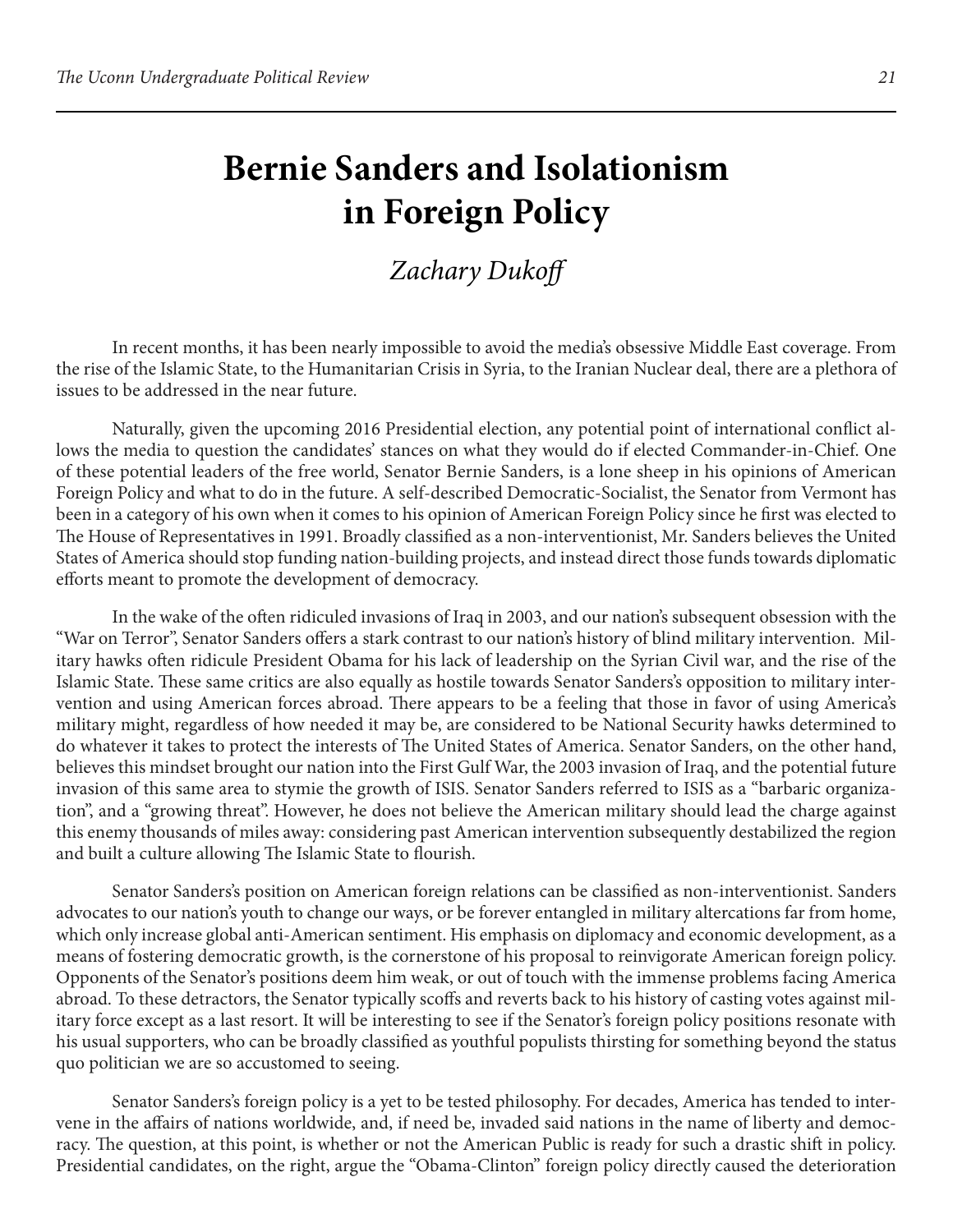of the Middle East. They believe in sending more troops into these conflict areas as a way to not just fight terrorism, but also promote democracy. Senator Sanders, on the other hand, believes what is transpiring in this region today, is a direct consequence of past American intervention in the region, and the only way for peace to fourish is ending Americas role as the world's police officer. For context, I consider myself a staunch supporter of Senator Sanders's foreign policy prescriptions. Nobody knows what the future holds, but in Senator Bernie Sanders's opinion, it must be free of unilateral action by our nation's military as a means of promoting democracy.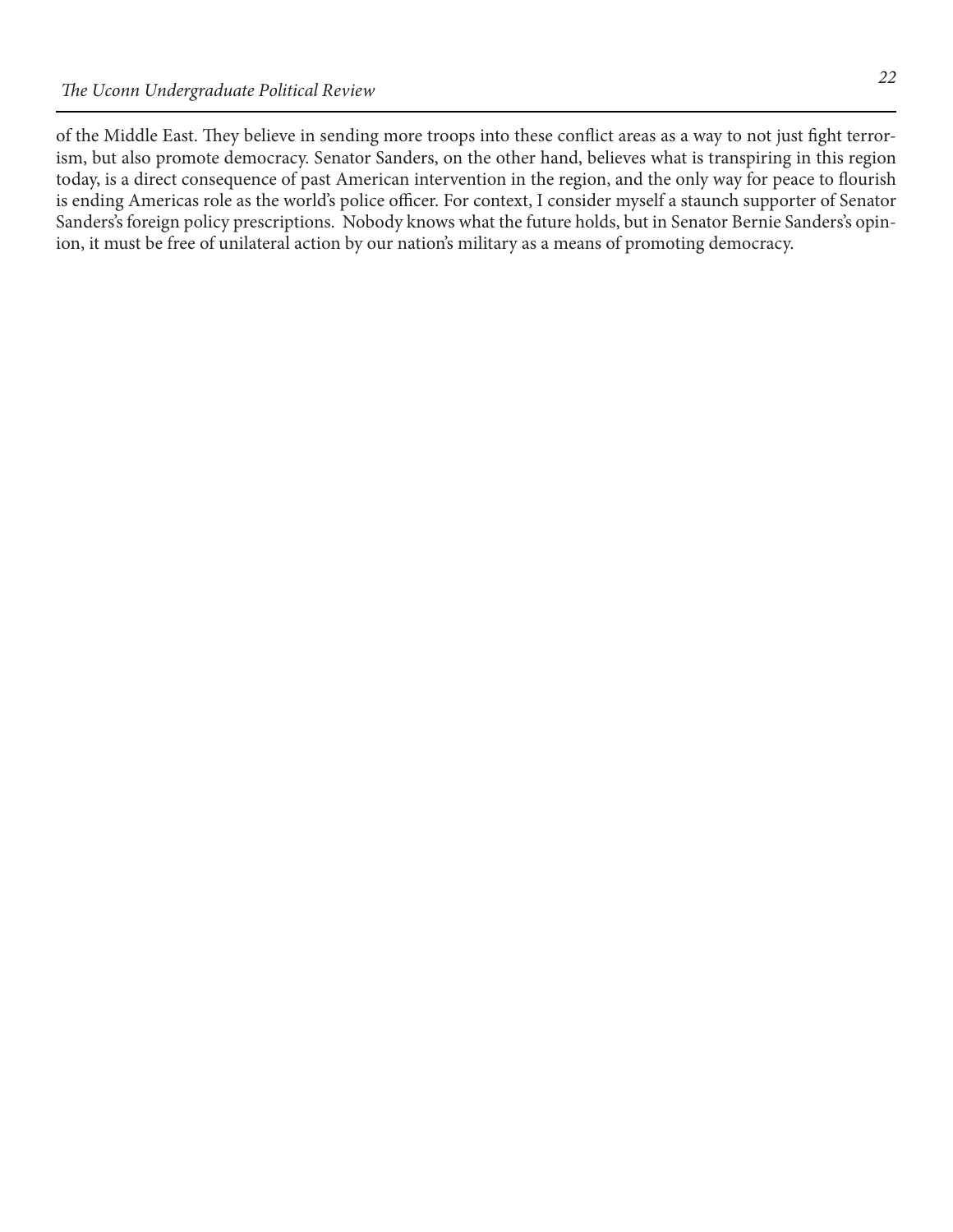### **The Trial Hillary Won't Get**

#### *Sam Julien*

On September 11, 2011 four Americans were killed in an American consulate in Benghazi, Libya. A couple months prior, Libya's ruler Muaammar Gaddaf had been deposed by insurgents afer NATO and Western Powers established a no-fy zone and aided the insurgents. Secretary of State Clinton was an advocate for the intervention. However, in recent months she has undergone intense scrutiny from the media and on October 29<sup>th</sup>, she testified in front of the select congressional committee on Benghazi, a bi-partisan committee chaired by Trey Gowdy. The "Benghazi trials", have been described as a witch hunt by some, and for others a clear example of Clinton corruption. Secretary Clinton has been accused of failing to keep diplomats at the consulate safe by many individuals, even after Ambassador Chris Stevens called for increased security. Some in the media have even gone as far to say the ambassador's blood is on Clinton's hands. Afer many investigations into what happened at Benghazi, it was discovered that Clinton was using a private e-mail for work purposes, which goes against State Department protocols. While the Secretary did violate protocol, former Secretary of State Colin Powell also used a private e-mail when he held the position in the Bush administration.<sup>1</sup> Although this is not an excuse for her actions, it may point to the hypocrisy of some Republican officials and the role partisanship has played surrounding this attack. But the controversy over the attack and who was responsible belies a far more important question: Why were militants in Libya so angry at the U.S. that they would target an embassy? It's time to move beyond the simplistic "they hate us for our freedoms" argument that has been accepted in understanding political violence and terrorism.

A more logical explanation as to why these attacks happened is that the U.S. left a power vacuum after removing Gaddafi, who held power for 40 years. This led to increased violence and political instability in Libya, which led to a phenomenon called blowback. Blowback is a term first used after the C.I.A. overthrew the democratically elected leader of Iran, Mohammed Mossadegh, in 1953. "Blowback" is a *metaphor for the unintended consequences of covert operations against foreign nations and governments*. 2 Many times individuals or groups use violence against the United States when the world power either covertly, or in this case, overtly, intervenes in the afairs of other nations for its own self-interest. In the 1980's the C.I.A. armed Osama Bin Laden and Mujahadeen fghters in the 1980's to draw the Soviets into a what would be costly war in Afghanistan. Bin Laden later condemned the U.S. afer winning the war against the Soviets and driving them out of Afghanistan. Later, this would lead to another instance of "blowback" where America's intervention in other nations led to political terror against our people and consuls. The NATO led bombing of Libya and subsequent ousting of Muammar Gaddafi, the country's leader, which Clinton advocated strongly for, were the real reasons for "blowback" against U.S. diplomats, or what is referred to as terrorism in today's political discourse.

coup.<sup>3</sup> By 2010, Libya had the highest Human Development Index in all of Africa.<sup>4</sup> Gaddafi had transformed Libya The civil conflict in Libya began in 2011. Gaddafi's security forces were accused of using force against rebel insurgents around the country who were rising up in protest against his autocratic and unjust rule. Citing concerns for the citizens of Libya; France, the United States, and Britain established a no-fy zone over Libya and started to aid rebels that would eventually overthrow Gaddafi. Mainstream reports often demonized Gaddafi as a crazy man, a threat to international peace, and sometimes even a terrorist. This portrayal is problematic because it ignores what Gaddaf had done for his country. In 1969 he overthrew King Idris, the British colonial administrator, in a from one of the poorest countries in the world to an independent nation on the rise, using Libya's vast oil wealth to enrich his people. Now in 2015, four years after the war, Libya is on the verge of being a failed state.<sup>5</sup> It has become a safe haven for Islamic radical groups. Militants loyal to the Islamic terrorist group ISIS have gained power in Libya as well, and have taken over the eastern city of Derna since the war.<sup>6</sup> Arms have also been shipped from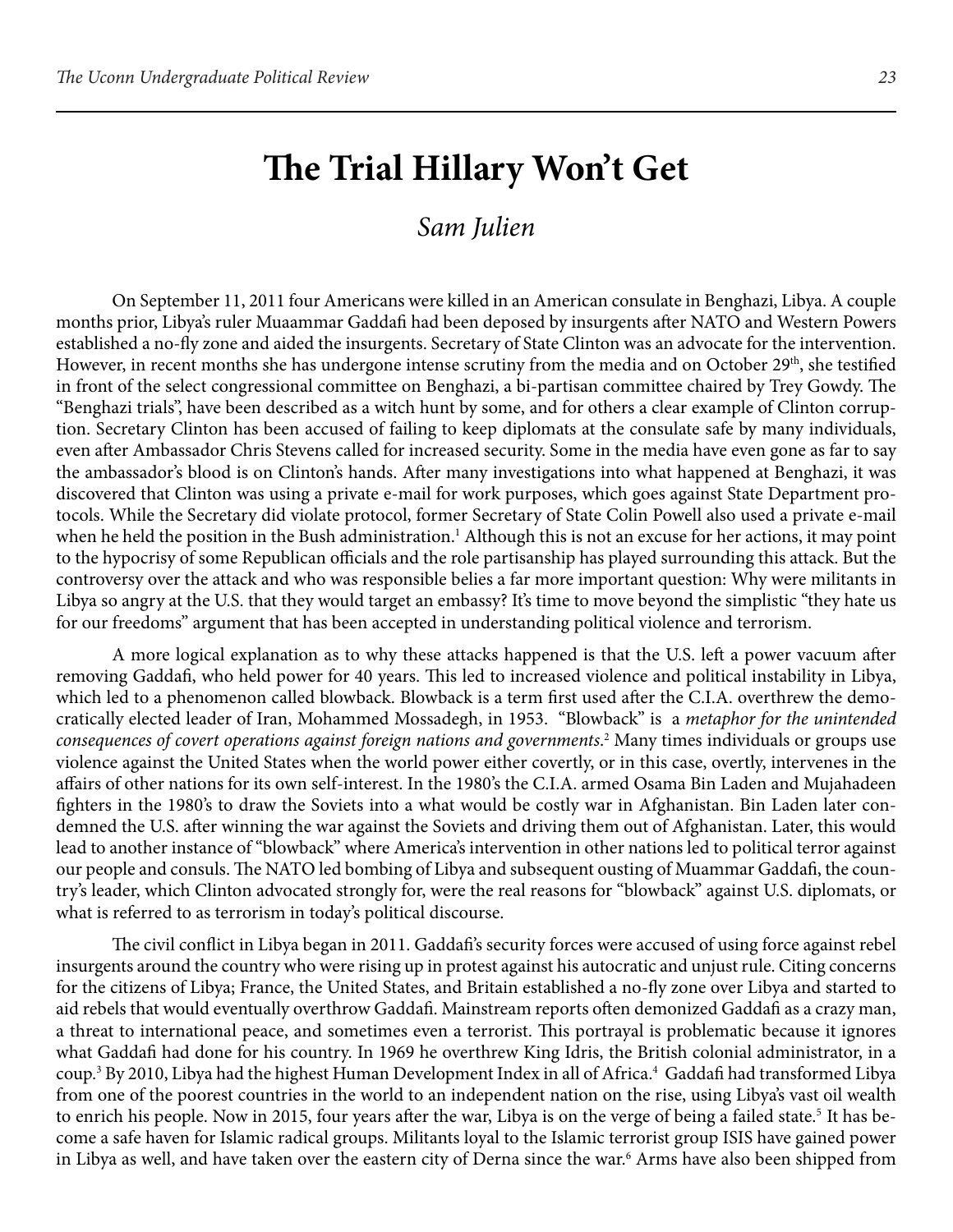Libyan militants to Syria to aid the Islamic State.

In the year following the ousting of Gaddaf, Libya was touted as a foreign policy victory for Hillary Clinton. Events unfolding in recent months have forced her to change this narrative. The chaos in Libya is one of the main reasons why tens of thousands of Libyans are crossing the Mediterranean and risking their lives to make it to Europe. Migrants from other African countries have found it easy to get into Libya before making the same journey Clinton still may be the most qualifed Democratic presidential candidate, but if liberals are to criticize George W. Bush for Iraq, then one must apply that criticism to Hillary's intervention in Libya as well. Both have yielded disastrous results. Thousands of innocent people have died from our intervention and we're clueless as to why extremists have gained power and legitimacy? It is time for our leaders to acknowledge the efects of our foreign policy have had and the ofer a better alternative to war and the forced removal of foreign leaders. Whether it's the thousands of lives lost in Libya, the instability that has contributed to the refugee crisis, or the 4 people that died at the consulate, there are consequences to dropping bombs and killing innocent families that are vital to understanding terrorism and current political situations.

While Hillary's support of the intervention in Libya would seem like an easy attack for her political opponents, few Republicans have spoken out against her policies in Libya. The exception is Senator Rand Paul, who has called Libya "a mistake". A dissident in the Republican party for his dovish foreign policy views, Paul is a rare voice on the right in criticizing American military intervention, drone strikes, and is more wary of military engagement. On the other side of the Republican party, any attempt to understand the reasons for political terrorism are tantamount to justifying its violence. Richard Perle, a prominent conservative, has said that any attempt to understand terrorism is an attempt to justify it. That rational is used to shield any blame from Western Governments violence and imperialism in third-world countries in understanding reactive forces. The Islamic State did not exist in its current form in 2001. It came to existent as a powerful force in 2011 and 2012 afer the U.S. invaded and occupied Iraq in 2003 and lef, leaving another power vacuum for terrorists to organize there, contributed to the arming of insurgents in Syria to topple Bashar Al-Assad, and previously mentioned removal of another Arab leader, Gaddaf. All of these interventions combined to create political vacuums and laid the foundations for terrorists to increase their infuence and further unite against Western powers.

Hillary's other critic, would seemingly come from her lef, but Senator Bernie Sanders has been reluctant to attack Hillary, saying he wants to "focus on the issues". If Bernie wants to contend for the nomination in any serious way, bringing up Libya would certainly score him points with liberal Democrats who see Hillary as hawkish on foreign policy,

The crisis in Libya and subsequent Benghazi hearings are a classic example of how Americans understand foreign policy. With the recent bombings in Paris, it is more crucial than ever to understand these problems so we can respond efectively. Personal e-mail scandals dominate the conversation while substantive issues and a critical analysis of foreign policy are pushed aside.. Should politicians and government be more transparent? Absolutely. Secretary Clinton should have been much more forthright and honest when being asked about her e-mails. However, when talking about Hillary's record and policy views, it is necessary to discuss her actual decisions in office and the lack of preparedness her policies were carried out with, especially afer she voted for the Iraq war, which many credit that for helping her lose the 2008 election. We should talk about the efects a war with no exit strategy could have for a large African nation. And as Libya continues to fall to warring factions of Islamic state like groups and becomes an increasing save-haven for terrorist cells, we should care less about which party we are a part of, and more about what the consequences of our own military interventions.

- 1. POLITICO. 2015. "Colin Powell relied on personal e-mails while secretary of state." March 3, 2015.
- 2. Johnson, Chalmers. 2010. "American Militarism and Blowback: Te Costs of Letting the Pentagon Dominate Foreign Policy." *New Political Science,* August 18.

3. New York Times. 1983. "King Idris, Ousted in 69 by Gaddaf, dies in Cairo." May 26.

- 4. Al Jazeera. 2011. "Libya afer the NATO Invasion." April 9.
- 5. NBC News. 2014. "Deadly Libyan Violence Pushes Country Towards Failed State". July 31.
- 6. Time Magazine. 2014. "Report: ISIS Takes Control of a Libyan City." November 19.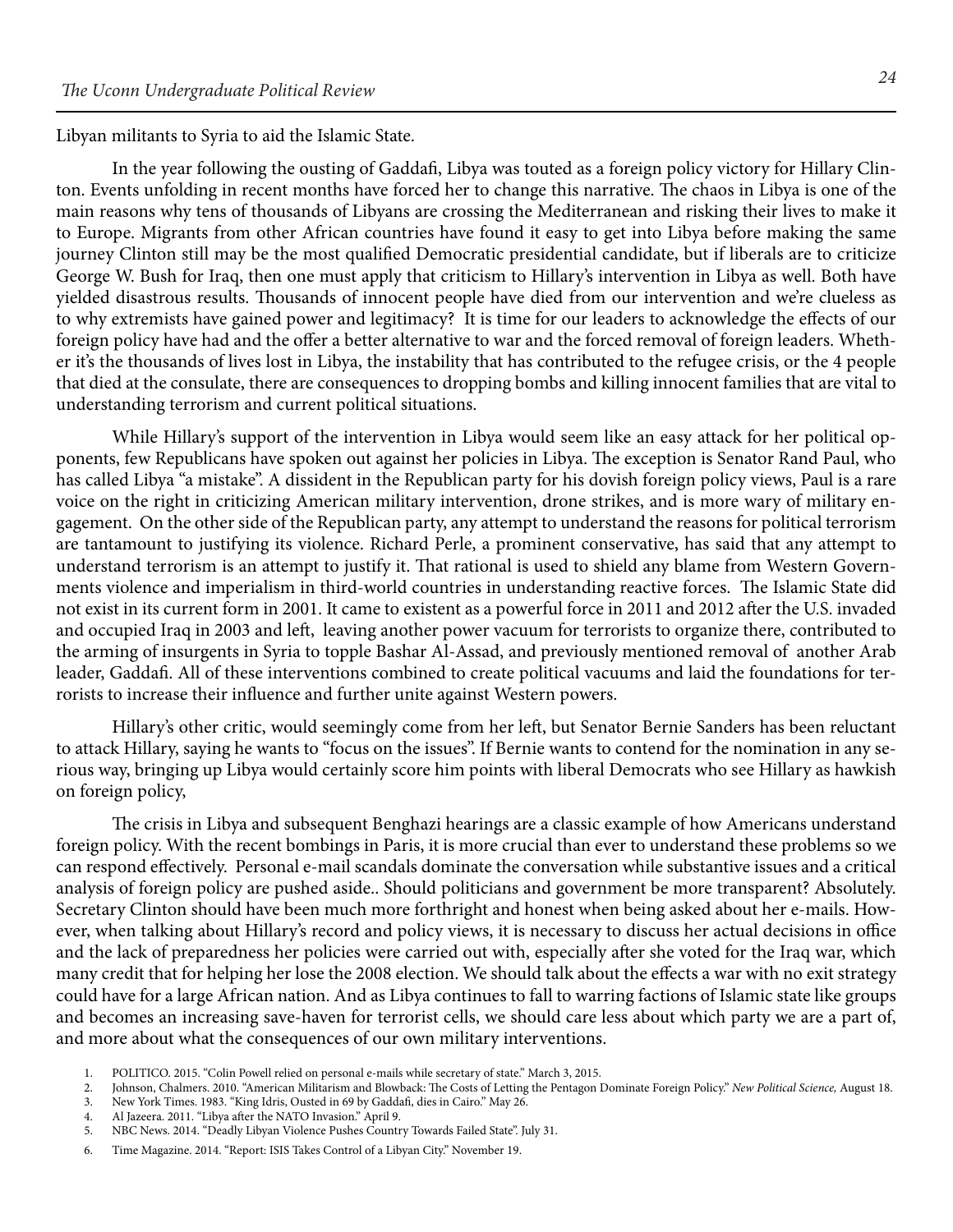# **The Problems with Clinton's New College Compact (Section Break)**

### *Joy Sgobbo*

Today, students are swimming in student loan debt. According to Mark Kantrowitz of the Wall Street Journal, the average student loan debt for the class of 2015 was over \$35,000. Seventy percent of college students graduate with debt, compared to fourty-five percent in 1993<sup>1</sup>. These changes hit students of low and middle incomes hard. College affordability is an issue that is extremely important to graduates and students. Therefore, it only makes sense that Hillary Clinton would take a strong stance on the issue to attract young voters.

Clinton's plan can be broken down into three main goals. The first goal is to increase the amount of state grants so in-state students will not have to take out loans. The second is to make community colleges free. Lastly, her plan aims to lower interest rates on student loans. She promises to do this by "closing tax loopholes and expenditures for the most fortunate."<sup>2</sup> On the surface, Mrs. Clinton's plan is attractive to students who will graduate in debt. However, there are some drawbacks to the plan.

Under Mrs. Clinton's initiative, students will need to work ten hours a week or more to contribute to the assistance of their aid. This could be an issue for many students with heavy workloads. Not all students would be able to balance a ten hour work week on top of schoolwork, especially those who take the heaviest work loads from classes; the same students that may even end up contributing the most to society in the long run. Logically speaking, the students who would be most deserving of a reduced-cost education are those who are least likely to qualify under this plan. It is to be expected that students contribute in some way to their education, however, if when fnalized her plan mandates that students work ten hours a week in order to receive aid, there may instantly be a signifcant number of students who cannot qualify. Many students do work to help pay for their college educations, and often times they may work more than ten hours a week<sup>2</sup>. However, this is not every student, and many will not be able to fulfll this requirement if it is necessary to qualify for a reduced-cost education.

Mrs. Clinton's plan is ideal in a perfect world, but in 2015 it could almost be too good to be true. Mrs. Clinton proposes a program that will make community colleges free and sets a goal that students attending state colleges will not need to take out any loans. She claims that the states will be rewarded if students graduate without debt for tuition. Yet, the largest drawback to Mrs. Clinton's New College Compact is the cost. According to her website, her higher education policy would cost three-hundred and ffy billion dollars over the course of ten years. With Entitlements nearing seventy-one percent of the discretionary budget and a national debt now exceeding eighteen trillion dollars, this is not the time to embark on more federal government spending. Since the new plan is so expensive, middle class taxpayers will face an even greater burden. New taxes to help pay for cheaper college educations could have the opposite efect that is intended, by making Americans even less able to pay for tuitions by decreasing their disposable income. Additionally, with more students going to college, the value of a college degree could decrease. Therefore, more students will need to seek graduate degrees that will make them more competitive in the job market. This will also increase the amount students have to pay for degrees to enter into the work force.

<sup>1</sup> wsj.com. 2015. "Congratulations, Class of 2015. You're the Most Indebted Ever (For Now.)" May 8.<http://blogs.wsj.com/economics/2015/05/08/congratulations-class>of-2015-youre-the-most-indebted-ever-for-now/ (accessed October 3, 2015).

<sup>2</sup>  [cbsnews.com](https://cbsnews.com). 2013. "More student working (a lot) in college." February 8. [http://www.cbsnews.com/news/more-students-working-a-lot-in-college/](http://www.cbsnews.com/news/more-students-working-a-lot-in-college) (date accessed October 3, 2015).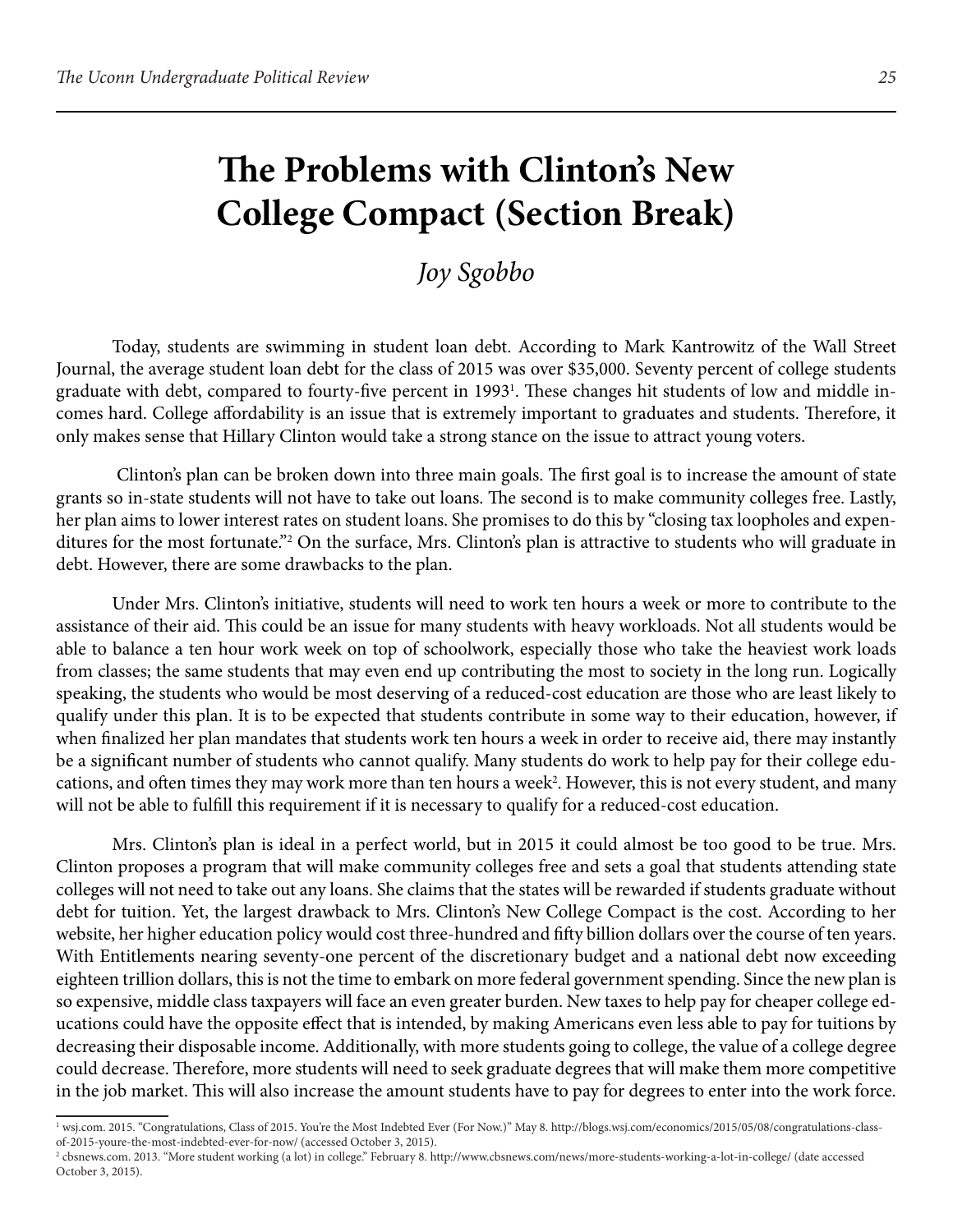Even though many parts of the plan are desirable, including more federal funding to states to provide grants, lower interest rates, and free community colleges, its feasibility is questionable. Whether or not the United States can aford the expensive New College Compact in the future is something that may hinder its execution.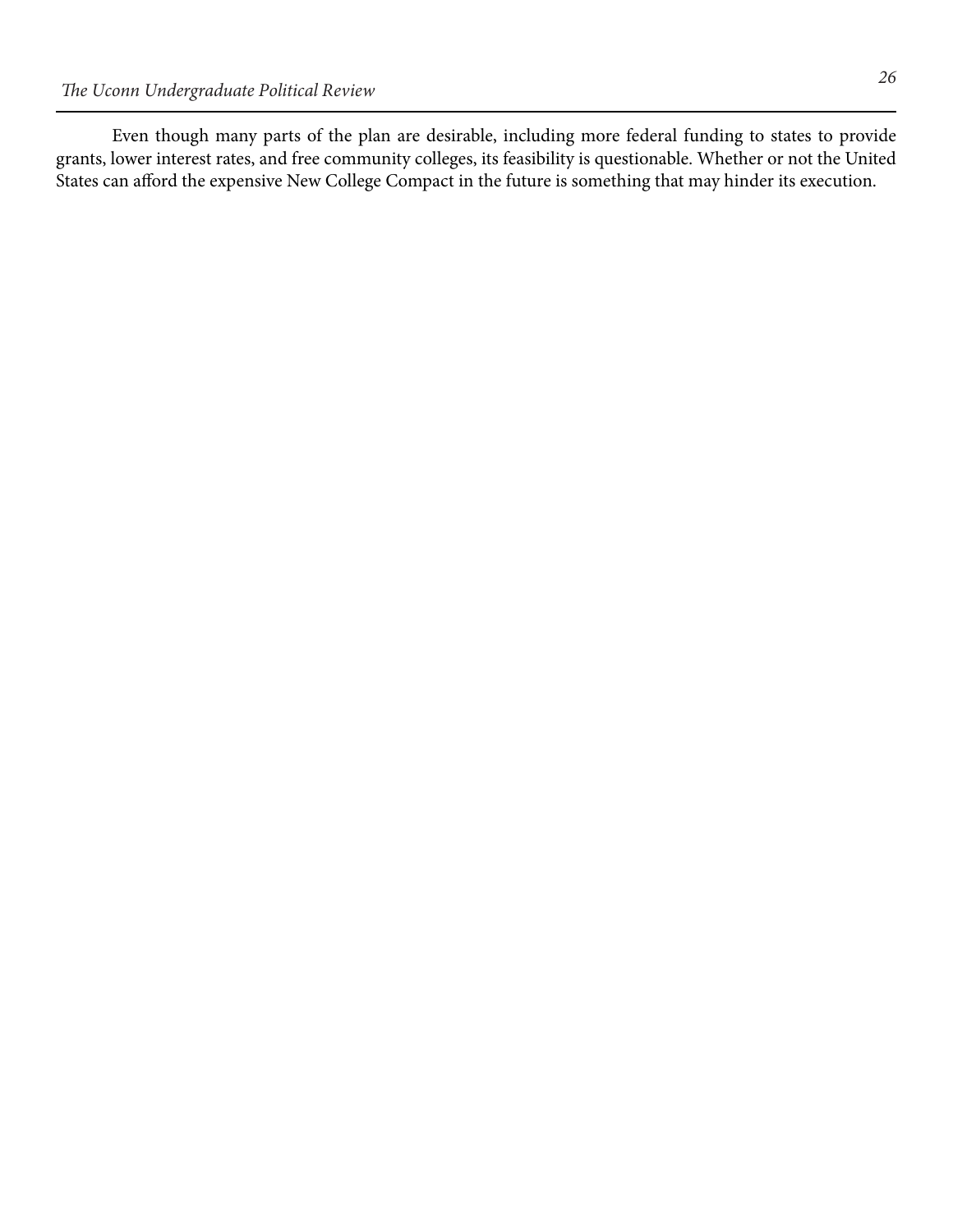### **A Step in the Right Direction: Hillary Clinton's New College Compact**

*Darren D. Daughtry Jr.* 

Hillary Clinton's higher education plan is called the New College Compact. Its goal is to ensure that no student has to take out a loan to cover tuition at four-year public colleges and universities. Tuition at community colleges would also be free.<sup>1</sup> Mrs. Clinton's plan would make college "as debt free as possible," by changing the student loan system, providing grants to states, and creating incentives for states to invest more in higher education<sup>2</sup>.

In total, student loan debt in the U.S. is over \$1.2 trillion<sup>3</sup>, which is half of what the federal government spent in fiscal year 2014<sup>4</sup>. Part of the reason student loan debt is so high is because paying off the loans is difficult. Under the New College Compact, students would be allowed to refnance their loans at a lower interest rate. Which would lower their monthly payments. Also, Mrs. Clinton's plan wants to make all student loan payments income based<sup>5</sup>. This means, when your income is lower shortly after you graduate, your monthly payments would be lower. When your income increases, so do your monthly payments. Another of Mrs. Clinton's proposals, is giving students the option of having their monthly payment deducted from their income<sup>6</sup>. In other words, your payment would be automatically deducted from your pay every month. This would eliminate any chance of someone missing their monthly payment. Finally, afer twenty years, or ten years for public service jobs, if you haven't paid back your student loans, your remaining debt will be forgiven.

In addition to changing how student loans are paid back, Clinton's plan will also get the states involved. Part of the New College Compact is to make states eligible for grants from the federal government to make sure all students can pay for their education<sup>7</sup>. In addition, the New College Compact will create incentives for states to increase the amount of money they invest in public colleges and universities<sup>8</sup>. During the great recession, many state governments drastically cut funding to public colleges and universities<sup>9</sup>. This forced schools to increase tuition to make up for cuts. Although the economy has largely recovered, states haven't brought their funding of public colleges and universities back to pre-recession levels. To make matters worse, many public colleges and universities have increased spending over the past several years. Increased spending coupled with a smaller amount of government funding means the cost of attending a public college or university increases. The more expensive college becomes, the harder it is for middle and lower income students to attend.

<sup>1</sup> Bidwell, Allie. 2015. "2016 Presidential Candidates Scattered on Higher Ed, Student Aid Views."August [12th.http://www.nasfaa.org/news-item/5223/2016\\_Presiden](https://12th.http://www.nasfaa.org/news-item/5223/2016_Presiden)tial\_Candidates\_Scattered\_on\_Higher\_Ed\_Student\_Aid\_Views

<sup>2</sup> ibid

<sup>3</sup> Holland, Kelly. 2015."Te High Economic and Social Costs of Student Loan Debt."June 15. <http://www.cnbc.com/2015/06/15/the-high-economic-and-social-costs-of>student-loan-debt.html (October 5th 2015).

<sup>&</sup>lt;sup>4</sup> Lew, Jacob;Donovan, Shaun. 2014. "Joint Statement of Treasury Secretary Jacob J. Lew and Office of Management and Budget Director Shaun Donovan on Budget Results for Fiscal Year 2014."October 15.<http://www.treasury.gov/press-center/press-releases/Pages/jl2664.aspx> (October 5th 2015). 5

<sup>&</sup>lt;sup>5</sup> Bidwell, Allie. 2015. "2016 Presidential Candidates Scattered on Higher Ed, Student Aid Views."August [12th.http://www.nasfaa.org/news-item/5223/2016\\_Presiden](https://12th.http://www.nasfaa.org/news-item/5223/2016_Presiden)tial\_Candidates\_Scattered\_on\_Higher\_Ed\_Student\_Aid\_Views

<sup>6</sup> ibid 7 ibid

<sup>8</sup> Vara, Vauhini. 2015. "Does Hillary Clinton's College Plan Go Far Enough." August 11. <http://www.newyorker.com/business/currency/does-hillary-clintons-college>plan-go-far-enough (October 6th 2015).

<sup>9</sup> Mitchell, Michael; Palacios, Vincent; Leachman, Michael. 2014. "States are Still Funding Higher Education Below Prerecession Levels." May [1.http://www.cbpp.org](https://1.http://www.cbpp.org)/ research/states-are-still-funding-higher-education-below-pre-recession-levels (October 19th 2015).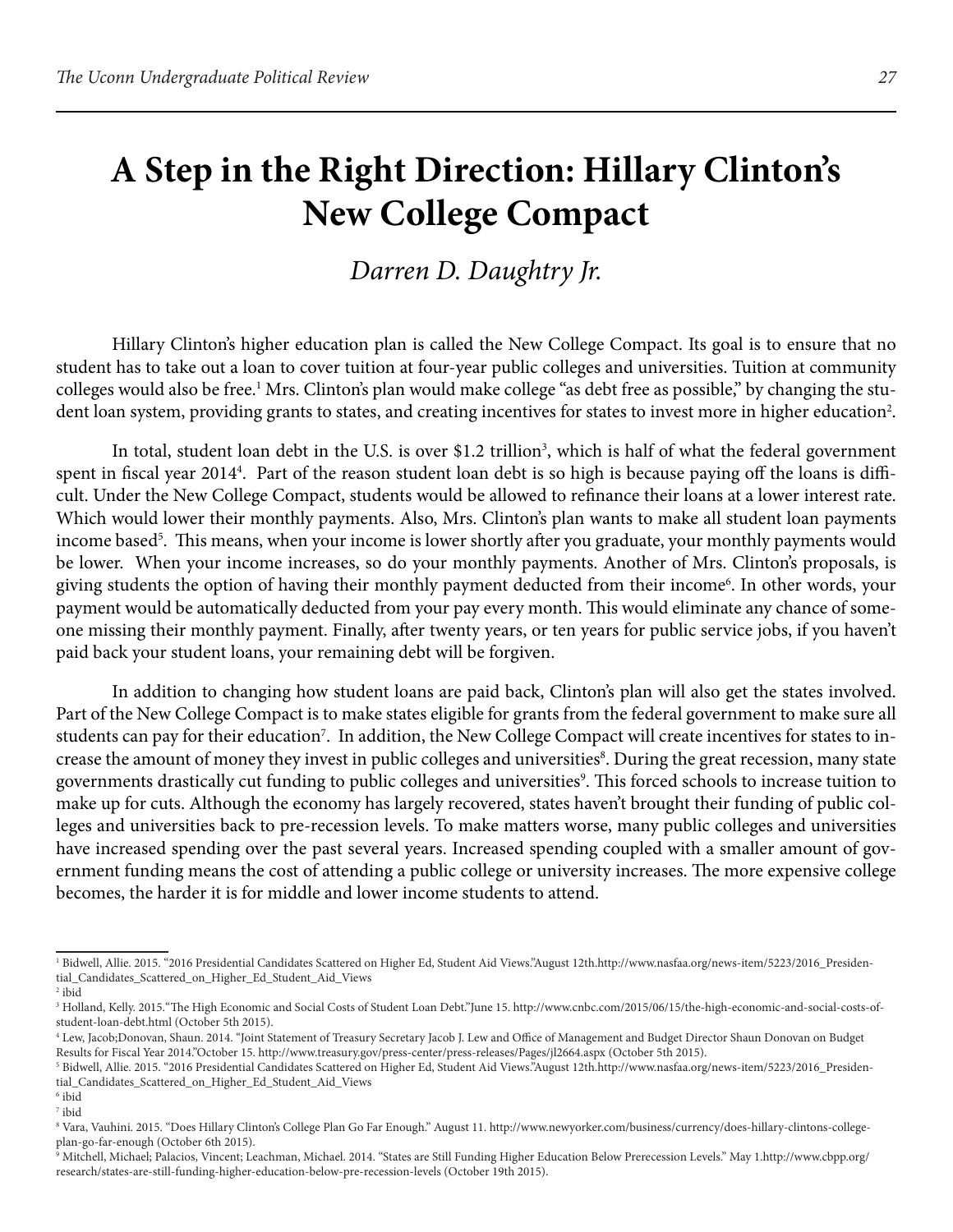Now this is all fne and dandy, but like with everything in government, the question is how to pay for it. The answer is pretty straightforward and fairly reasonable; closing specific loopholes in the tax code<sup>10</sup>. These loopholes are ones used by extremely wealthy people and large companies to reduce the amount of taxes they pay. In addition, itemized deductions such as charitable contributions, tax deductions, and medical expenses, would be limited for high income households and people. This could generate roughly \$600 million over the course of ten years<sup>11</sup>, while the New College Compact is estimated to cost about \$350 million over a decade. These estimates vary depending on which loopholes and itemized deductions Clinton wants to limit<sup>12</sup>.

Overall, Hillary Clinton's New College Compact would bring some badly needed changes to the way Americans pay for higher education. Paying off student loans would be more practical, states would increase funding in higher education, and states would be provided with funds to ensure no student would have to take out a loan to pay for tuition would all contribute to making college education more accessible for all.

<sup>&</sup>lt;sup>10</sup> Jeanne Sahadi. 2015. "Who Will Pay for Hillary Clinton's College Plan." August 10.<http://money.cnn.com/2015/08/10/news/economy/hillary-clin>ton-college-plan/ (August 6th 2015).

 $11$  ibid

 $12$  ibid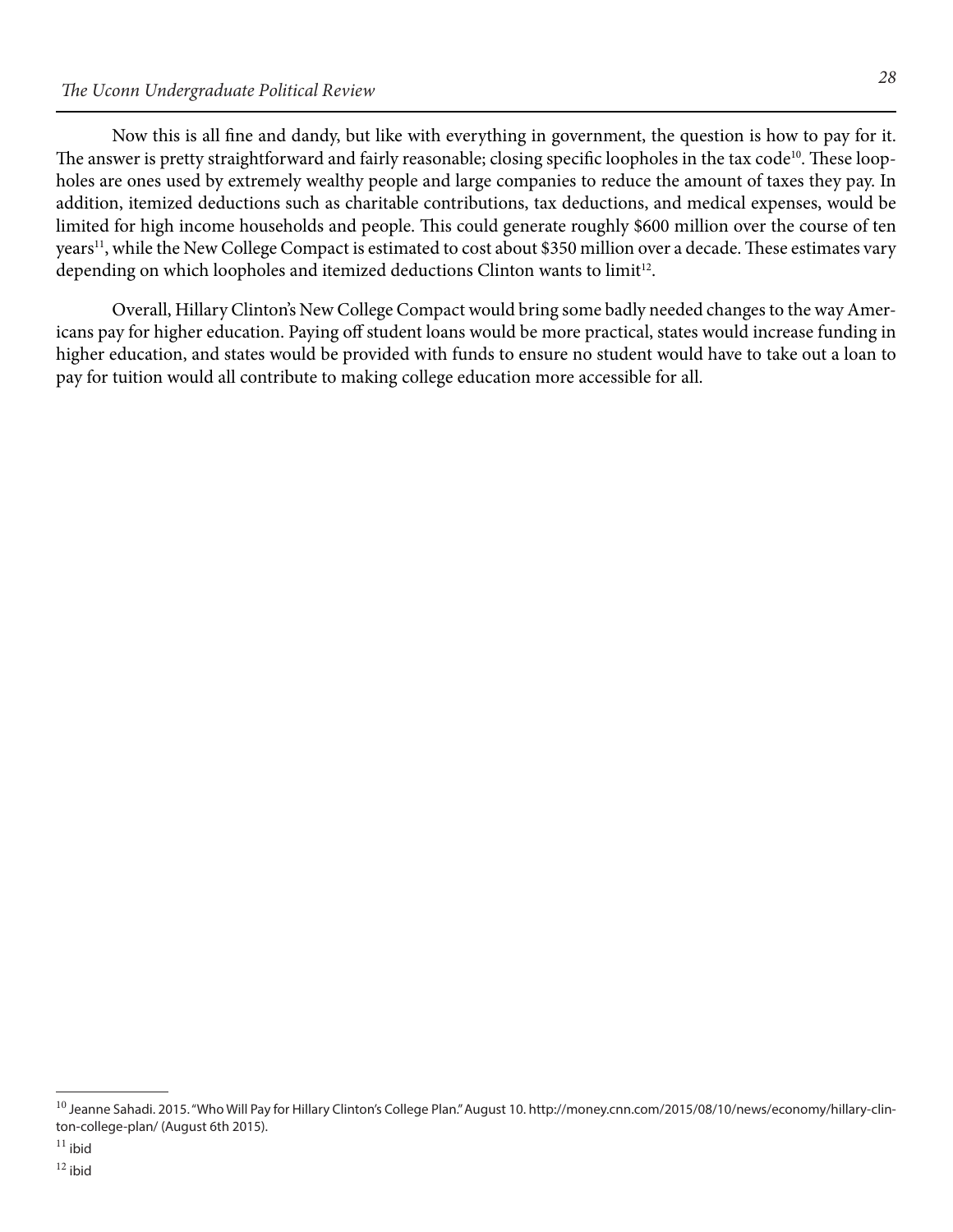### **Why You Should Care About Free Education**

#### *Humza Mirza*

Democratic candidates are pushing for free education amongst the slew of other important issues that are pressing in our society today, with no candidate pushing harder than Bernie Sanders. Bernie Sanders and Hillary Clinton have been the candidates discussing cheaper education, but with widely varied policy plans. It could be said that these candidates could just be pandering for the millennial vote and that cheap education isn't a problem that should be faced urgently, but from an economic standpoint, it is imperative that we focus on a reform in education fnancing, as our economy will face severe problems in the long run.

How is it fair on future members of the work force to be subjected to such predatory student loans, where the federal government reportedly made \$51 billion dollar proft in 20131 . Big corporations are making a huge proft on student loans as well, with companies such as Citibank, Discover, and most recently Wells Fargo, under investigation by the Consumer Financial Protection Bureau for "overstating the minimum amount due on bills, misrepresenting how much interest some students had paid, and engaging in aggressive and sometimes illegal collection practices"2 . Students who were ushered into the era of student loans are now facing crippling debt coming into the workforce on a loan that both has a high interest rate and zero ability to default. These are just a few of the reasons you should care about which candidate has the best plan for cheap education.

The Sanders plan, which was released last May, would make all public colleges and universities tuition-free. It would eliminate the federal "proft" from student debt and would allow students to refnance at signifcantly more favorable rates. Mr. Sanders has a very clear plan as to how he would generate enough revenue to cover the increasing cost of education. He has written and attempting to pass a bill called the College for All Act, which introduces legislation for restoration of historically low student loan interest rates, student loan refnancing, work study reforms, simplifying the student aid application process and fully paid for by imposing a robin hood tax on wall street. The first four points are fairly standard and consistent with most liberal education reform policies, but the Robin Hood tax is the most intriguing part of this bill. The Robin Hood tax is a tax on stock exchange transaction on Wall Street, which, according to CNN Money explanation of the bill, "would lower interest rates on federal student loans, give graduates a chance to refnance existing loans at lower rates, and stop the government from making profts on student loans. To fund the legislation by generating up to \$300 billion a year, Sanders proposes instituting a 0.5% tax on trades of stocks and 0.1% tax on bonds and an even smaller fee on so-called derivatives, such as stock options and futures contracts"<sup>3</sup>.

Free education sounds great and all, but how economically sound is it? There are certain problems that could occur just through basic economic principles, for example, creating a monopoly of sorts against private education institutions, decreasing incentive for innovation and could cause community colleges and public universities to be inefficient when it comes to cost control. These are all factors that should be considered when you decide which candidate you are choosing for the primaries especially, because whether millennials like it or not, education reform is a pressing issue. It is up to you to decide whether you want to be in a society where the government and big corporations make money off of your education, while you are stuck with high loans and the

3 CNN.com. 2015. "Free college and healthcare for all - how would Bernie Sanders pay for it?" October 16.<http://money.cnn.com/2015/10/16/news/economy/sand>ers-taxes-spending/. (accessed November 1, 2015)

<sup>1</sup> Woodruf, Mandy. 2013. "Te US Government Will Make A Record \$51 Billion Of Student Loan Debt Tis Year." <http://www.businessinsider.com/student-loans-net>-51-billion-proft-2013-5. (November 1, 2015) 2

<sup>&</sup>lt;sup>2</sup> CNN.com. 2015. "Citibank investigated over its student loan services."August 3. [http://money.cnn.com/2015/08/03/pf/college/citibank-student-loans-investigation/](http://money.cnn.com/2015/08/03/pf/college/citibank-student-loans-investigation). (accessed November 1, 2015)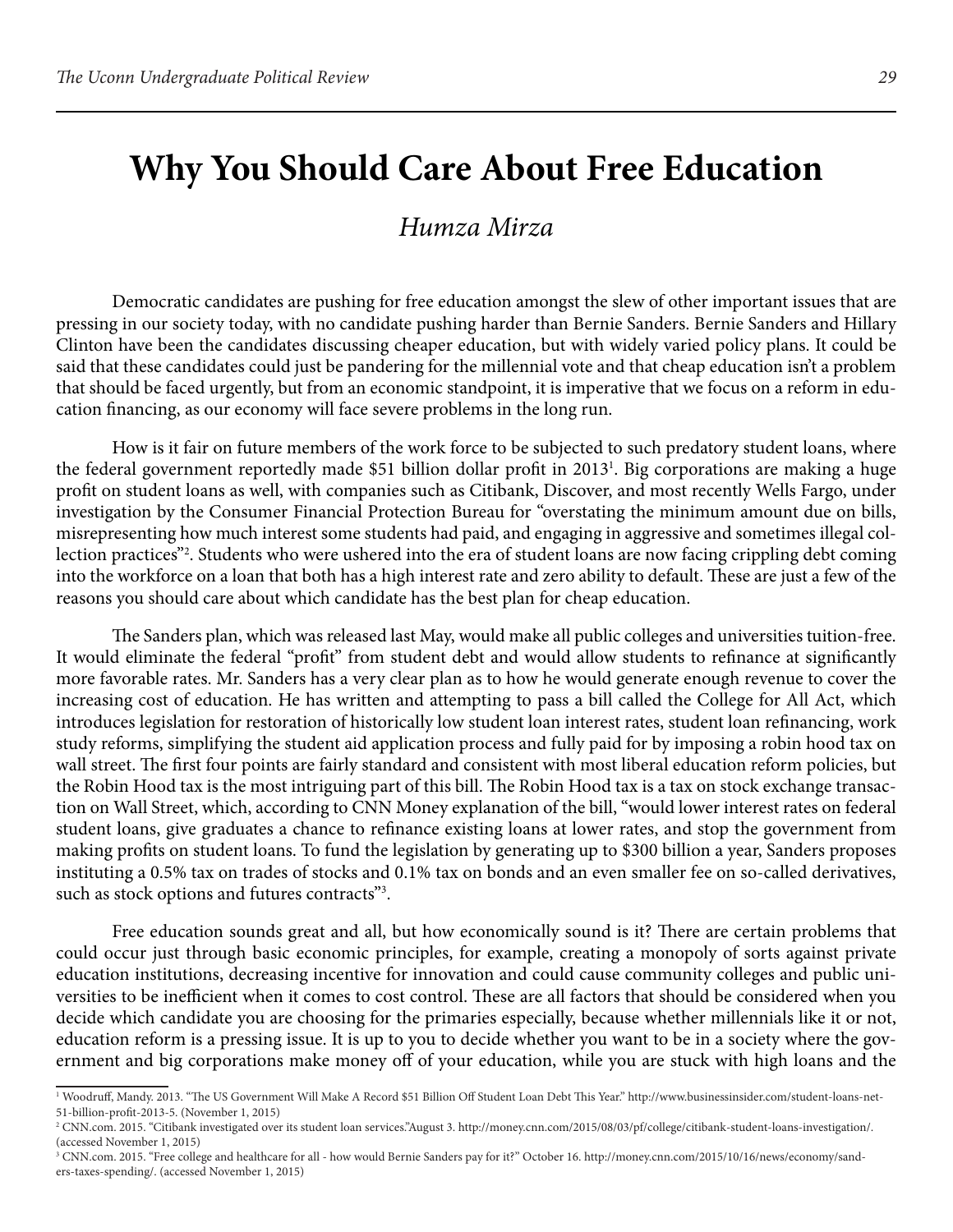potential for a terrible credit score just as you are entering adulthood, or worry about potential economic factors that would affect free education. The economic implications of education should not be overlooked, but those can be fxed through regulation, whereas our right for an afordable and complete education should not be placed on the back burner of todays politics.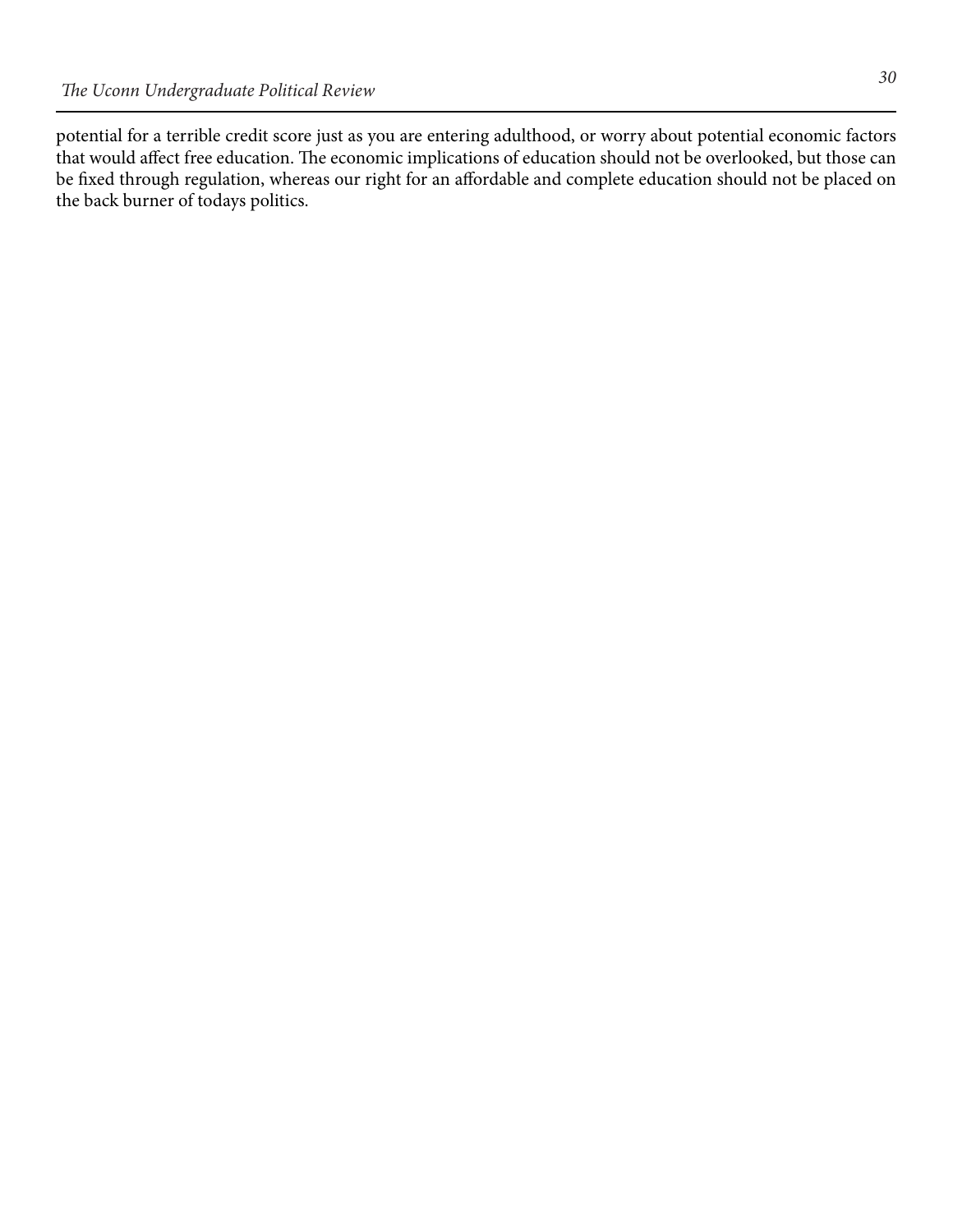### **Vouchers for Education**

#### *Isabel Blank*

The implementation of vouchers is an education reform policy that has received very little publicity or discussion during the 2016 presidential primaries. However, vouchers are already implemented in fourteen states and the District of Columbia. A policy that is represented in almost 30% of the United States should be challenged, especially during the primaries, to determine the viability of the strategy and whether or not politicians should look to expand it into other states.

Voucher programs that currently exist in the United States are scholarships funded by states that allow students to attend private schools using the same money normally allotted to their public education<sup>1</sup>. This type of program was frst implemented in Wisconsin in 1989 and focused on low-income students. Many of the programs currently in place in the United States are also concentrated on low-income students, while some also focus on disabled children or on students enrolled in schools that have received low ratings on the school grading system. The goal of the system is to increase competition between schools that should lead to lower costs and improved student success<sup>2</sup>.

Milton Friedman was the frst economist to suggest the modern voucher plan in 1955. His foundation, The Friedman Foundation for Educational Choice, is a huge supporter of voucher programs, and strives for their implementation throughout the country. The foundation argues that vouchers save tax dollars that could be used to cut taxes or to improve state entities such as school systems. The public school would eliminate additional costs attached to teaching students with disabilities who choose to attend private school because they would no longer require speech therapists or special education programs.<sup>3</sup> Many supporters argue that an influx in students newly able to attend private schools would also cause competition between private schools. While private schools normally market themselves to certain types of prospective students, the creation of a new type of student, the voucher student, would cause diferent schools in the same area to compete over their enrollment. This competition could lead to improvements in the learning process as each school searches for new innovative approaches to learning in the hopes of attracting new students<sup>4</sup>. With improved financial mobility, public schools would then be able to improve, and they too could compete with private schools and other public schools.

Opponents of the voucher program argue that shifing students from public schools to private schools will not lower the expense of teachers and facilities. The program would therefore cause schools to lose money rather than save it because funding is dependent on the number of students. They also argue that competition between private schools would not increase enough to lead to any signifcant innovations in learning. Competition is already high between schools and the introduction of voucher students as prospective students would comparatively not be very impactful<sup>5</sup>. When vouchers are being used to pay for a religiously associated school, many argue that it is also a violation of separation of church and state because government money is funding a religious institution.6

<sup>&</sup>lt;sup>1</sup> Cunningham, J. (2015) *School Choice: Vouchers.* Available at:<http://www.ncsl.org/research/education/school-choice-vouchers.aspx> (Accessed: 11 October 2015).<br><sup>2</sup> Ibid  $2$  Ibid.

<sup>&</sup>lt;sup>3</sup> Friedman Foundation for Educational Choice (2015) *Breaking Down the '2015 Schooling in America Survey'*. Available at: [http://www.edchoice.org/breaking-down-the-](http://www.edchoice.org/breaking-down-the)2015-schooling-in-america-survey/ (Accessed: 11 October 2015).

<sup>4</sup> Patrinos, H. (2012) 'How do School Vouchers Help Improve Education Systems?', *Education for Global Development*, 9 April. Available at: [http://blogs.worldbank.org/](http://blogs.worldbank.org) education/how-do-school-vouchers-help-improve-education-systems (Accessed: 11 October 2015).

<sup>&</sup>lt;sup>5</sup> Cunningham, J. (2015) *School Choice: Vouchers*. Available at:<http://www.ncsl.org/research/education/school-choice-vouchers.aspx> (Accessed: 11 October 2015).<br><sup>6</sup> Ibid <sup>6</sup> Ibid.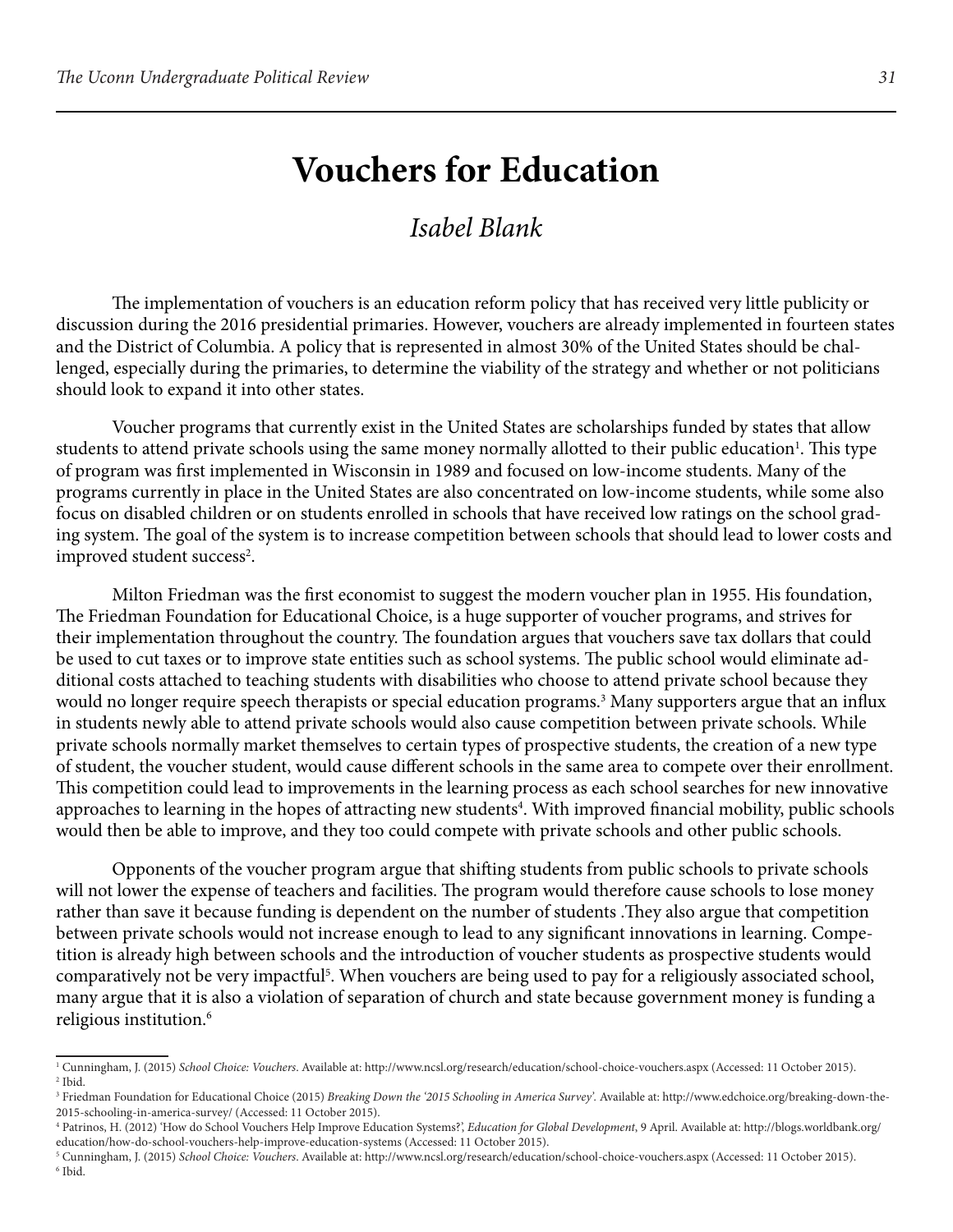Analysis of school systems with implemented voucher programs suggest some gains among low-income and minority voucher recipients' reading and math scores, along with a higher percentage of graduating students. School competition, which is a measurement based on spatial location and enrollment levels in diferent schools, also improved in multiple areas that offer vouchers.<sup>7</sup> Since the programs in the US are new and limited to only a few states and counties, it is difficult to ensure that these result solely from vouchers and not other educational reforms, however, similar programs implemented in Colombia and the Netherlands have been extremely successful in raising graduation rates and test scores. A program in Chile, however, has been under scrutiny for polarizing public and private schools and causing the highest achieving public school students to leave for a private education<sup>8</sup>.

Due to limited research within the United States, focusing on older institutions in other countries may be the best way to determine the efectiveness of a voucher system in the US. With mixed success globally, voucher systems have proven both efective and inefective. Further research must determine in what context voucher systems are successful and whether they could efectively improve the United States' education system.

<sup>7</sup> Chi, G. and Misra, K. (2011) *Measuring Public School Competition from Private Schools: A Gravity-Based Index*. Available at: <http://www.scirp.org/journal/PaperInfor>mation.aspx?PaperID=8027 (Accessed: 22 October 2015).

<sup>8</sup> Friedman Foundation for Educational Choice (2015) *Breaking Down the '2015 Schooling in America Survey'.* Available at: [http://www.edchoice.org/breaking-down-the-](http://www.edchoice.org/breaking-down-the)2015-schooling-in-america-survey/ (Accessed: 11 October 2015).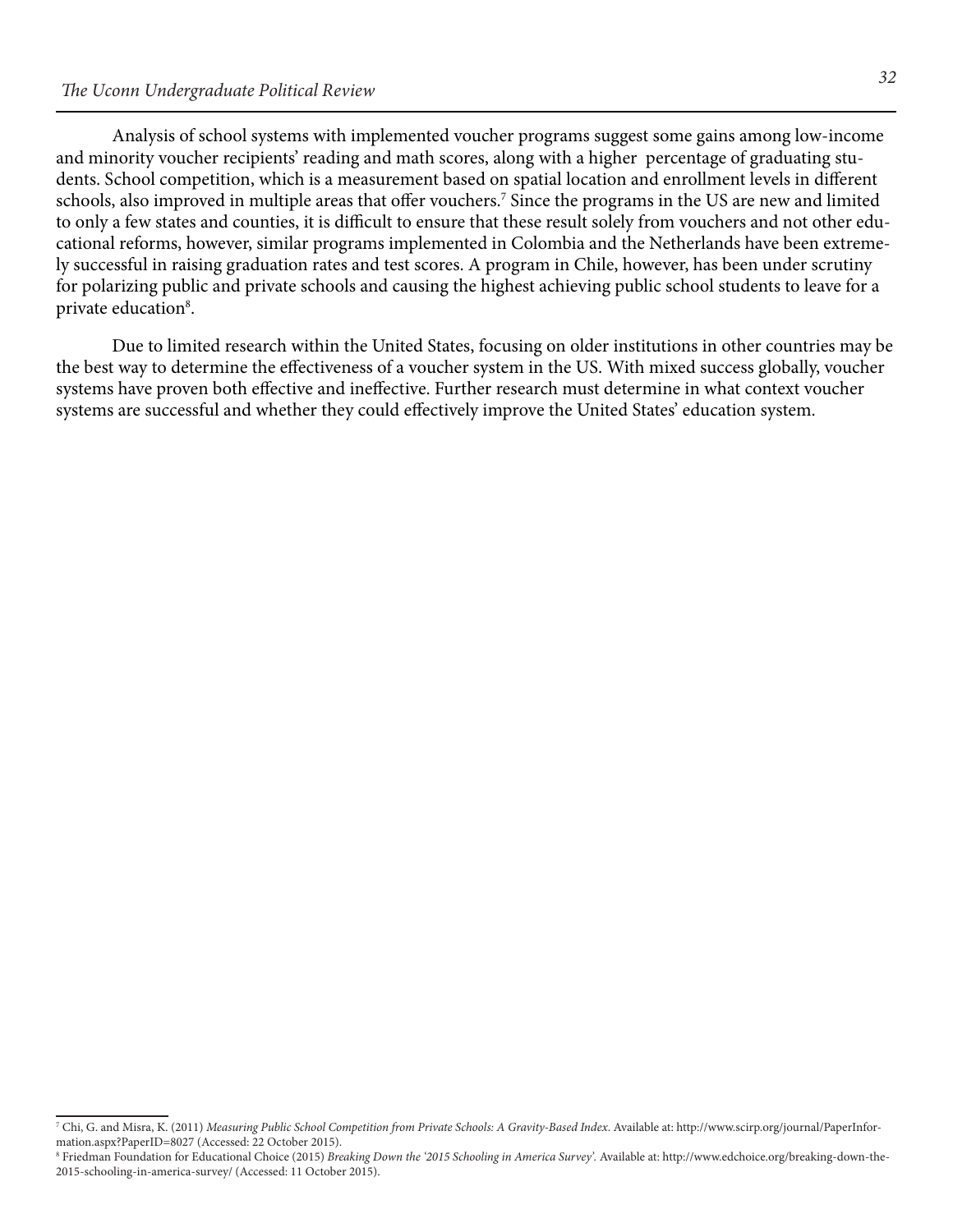# **Why Reform in Education is Doomed to Fail**

#### *Andrew Bolger*

For as long as Americans can remember, our Presidents have promised to be the "Education President". They've implemented reform after reform and we have seen test scores continue to fall relative to other countries around the world. Presidents and politicians will try to blame teachers, tenure, or crumbling schools, calling for voucher programs or more spending on public schools. President Bush enacted the *No Child left Behind Act* in 2002, increasing the number of test students take. President Obama's *Race to the Top* program gave states grants for achieving ambitious goals set by themselves. Programs like these are well intentioned, but their goals will not be acheived in the long run. They will not be effective until we address the wider issue of childhood poverty in the United States.

When a child is born into poverty it can signifcantly afect academic outcomes. Professors Misty Lacour and Lauara Tissington, in their study *The Effects of Poverty on Academic Achievement*, assert that kindergarten students living in poverty do systematically worse on tests than those who are not living in poverty. Diane Ravitch, in her book *Reign of Error*¸ talks about "the achievement gap" between rich and poor students. She says "When one considers the diference in life circumstances of children who are poor and children who are not poor, it is conceivable how any responsible person could claim that poverty doesn't matter or that poverty is an 'excuse'". Poverty afects a child's life in almost every way. Children born into poverty are more likely to be exposed to crime, have uneducated parents, health problems, and are absent from school more ofen. Furthermore, children living in poverty ofen do not have the tools to be successful in school, like a quiet place to study or access to books. In addition, poverty in a family often leads to self-esteem issues<sup>1.</sup> Having to worry about where your next meal will come from, if your parents can fnd work, or if you have to worry about crime outside your house can make learning and academic achievement extremely challenging for students. All of these factors drastically afect how a child does in school.

Over the last few decades, childhood poverty has nearly doubled and has afected educational outcomes dramatically<sup>2</sup>. As our economy shifted, middle income jobs left and wages stagnated. Furthermore, we've also see a widening wealth gap and inequality between the rich and the poor. This change in the economy has dramatically affected the educational outcomes of American students<sup>3</sup>. Presidential candidates will often say the solution is in reshaping our educational system itself. For example, former Governor Jeb Bush of Florida, as well as many other Republican candidates, advocates for a voucher system, saying parents should be able to choose where they want to send their children to school. Policy makers and voters should focus on lifing students out of poverty, before lifing them out of school. The rate of childhood poverty is greater in the U.S. than in any other developed nation<sup>1</sup>. We as a society have come to accept poverty as an inevitable part of the way our country works, and that our schools are the flawless tool escaping it. The reality is that schools are not a method of escaping poverty; rather, they are meant to prepare students for life afer education. Poor students cannot be as successful as their non-poor peers

<sup>&</sup>lt;sup>1</sup> Ravitch, Diane 2003. *Reign of Error:* Vintage Books<br><sup>2</sup> Lacour, Misty. Tissington, Laura 2001. *The effects of poverty on academic achievement.* Academic Journals. (May 12): http://www.academicjournals.org/journal/ERR article-full-text-pdf/31F3BFB6129 (October 10, 2015).

<sup>3</sup> Ludwig, Jens, Helen F. Ladd and Greg J. Duncan, eds. 2007. *Urban Poverty and Educational Outcomes*.: Brookings Institutuion Press.<http://www.jstor.org/sta>ble/25058785 (October, 11 2009)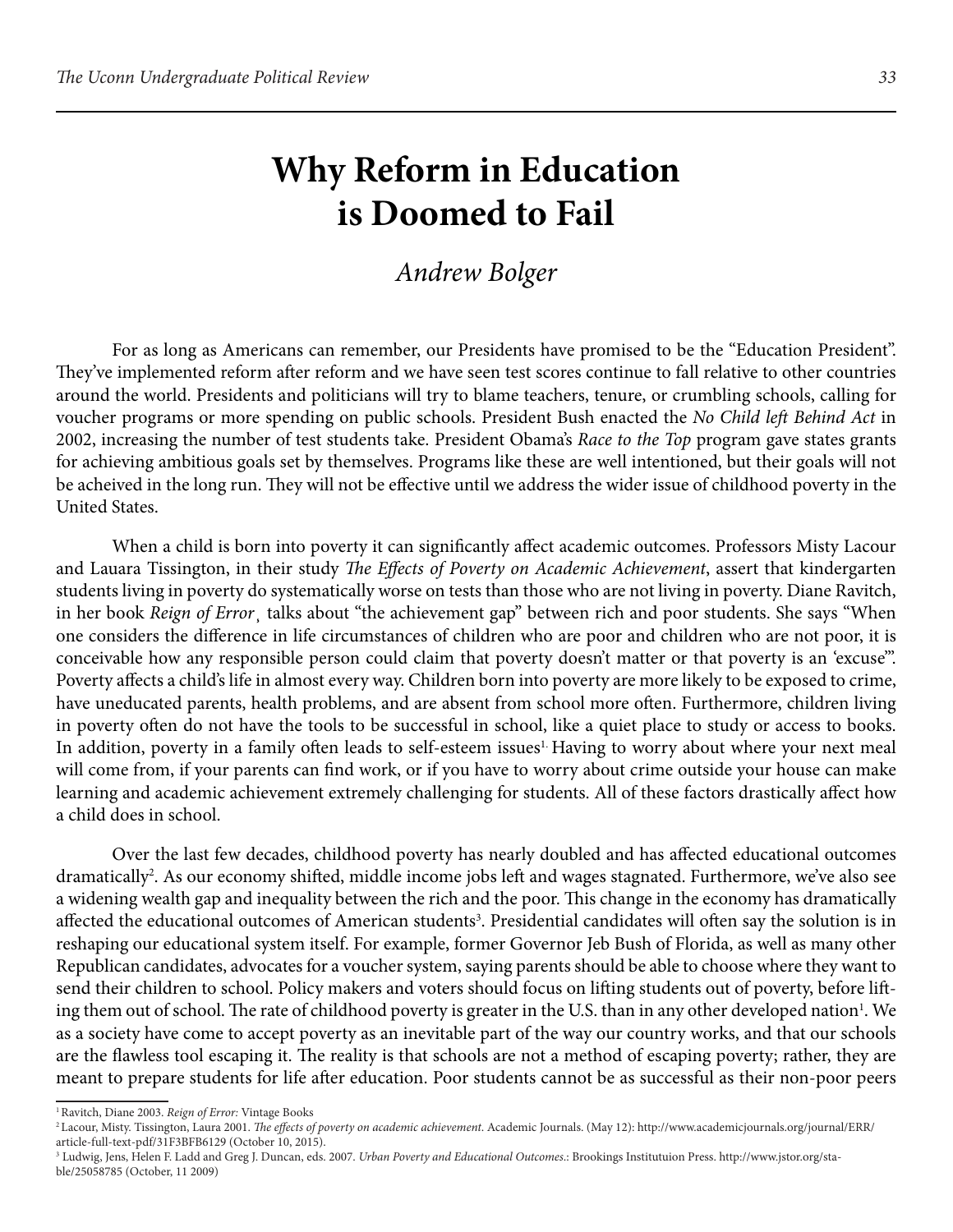until they have the same tools and conditions at home as they do in school.

The first step in fixing education in America is realizing that childhood poverty is a serious issue, and that rather than looking at poverty as a symptom or excuse for why there is such disparity in academic achievement. We as a country need to realize that poverty is the problem when looking at academics. A child born into a poor family will have completely diferent life circumstances compared to a child born into a richer family. We as a country need to create the economic and political will to address childhood poverty. Rather than strictly blaming teachers, unions, test scores, or lack of funding, we should all take a closer look at the lives of children who live in poverty and how those conditions afect a student's performance.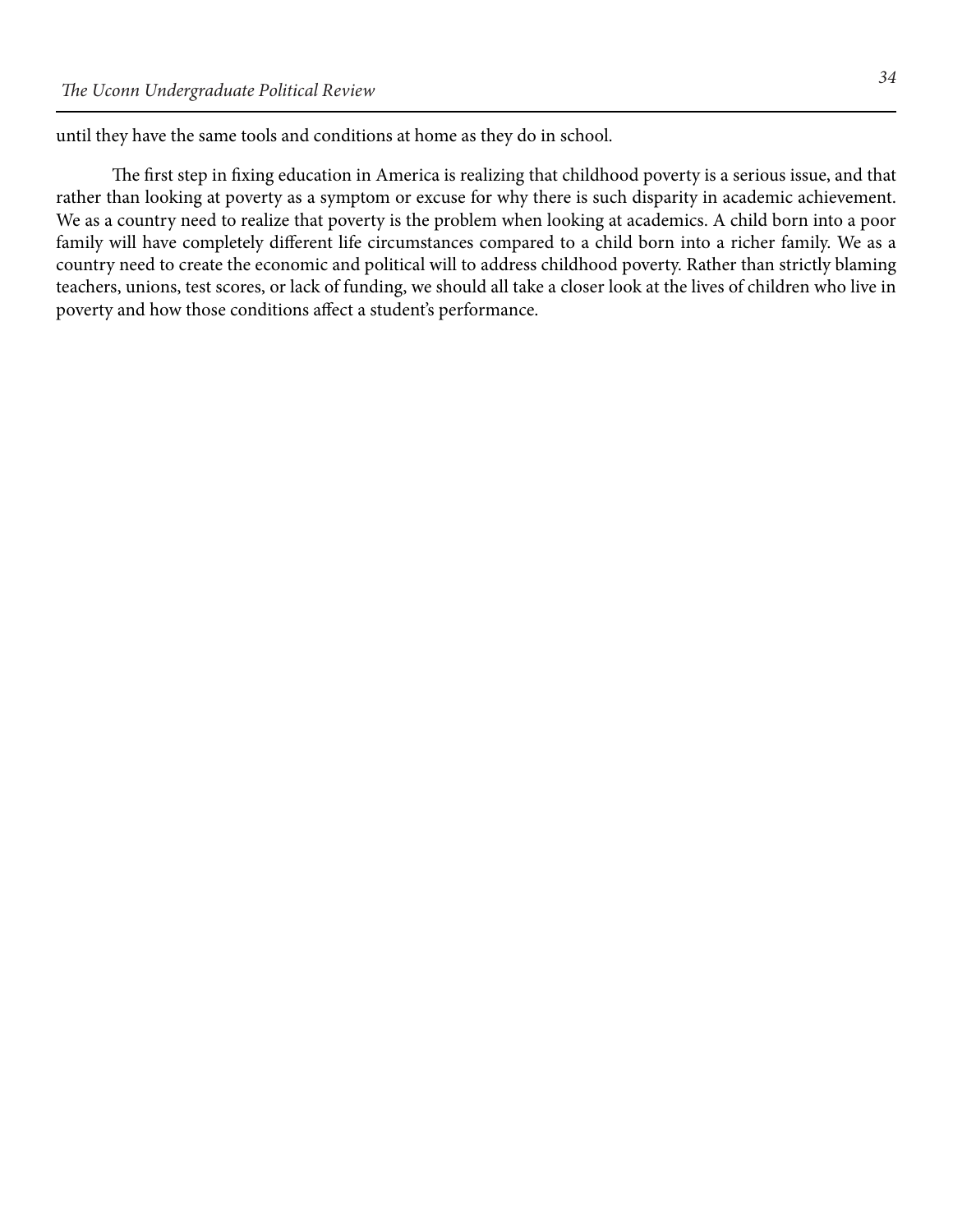### **The Tax Program from God**

#### *Joseph Fong*

For many of the Republican candidates, tax reform is a major talking point, with all offering unique approaches to the issue. A popular solution has been the idea of the fat tax, which has been proposed by four candidates: Rand Paul, Rick Santorum, Ted Cruz, and Ben Carson. [1] The flat tax is not a new concept in the American political realm, in fact in the 2012 election, the Republican Party saw Newt Gingrich propose a popular optional flat tax to the incremental tax in place. <sup>[2]</sup> Dr. Benjamin Carson, world renowned neurosurgeon and currently polling in second place, poses this very tax in a way that does not put the burden of responsibility on any one demographic. He proposes a tithe—a flat tax of 10-15% on all incomes in the United States. [3] The idea of flat tax has gained popularity because, for the working and middle classes, it simplifes their yearly fling process and eliminates the cost in time and money of working with an accountant or tax service. It's also popular for the wealthy, because it eliminates double taxation on both their wage income and income from capital gains.<sup>[4]</sup> Through this simple and easy to understand method of taxation, Carson hopes to win over voters through promises of a streamlined and fair policy that will quickly pay down the national debt. Unfortunately, contrary to his and the popular belief, such a tax policy would only increase the income disparity between rich and poor while additionally failing to pay down the debt in any way that is better than the incremental tax system already in place.

Carson's American tithe is based on the medieval concept that required compulsory payment of a tenth of one's crops paid to the church for upkeep costs. In theory, all sacrifce for the common good. In application, the fat tax is a sacrifce from the poor and a tax break for the rich. Under his policy, a person making \$25,000 per year will pay \$2500 in taxes and someone making \$1 Million will pay \$100,000. The working class individual is left with only \$22,500 for yearly spending while the wealthier individual still has \$900,000. In pursuit of Ben Carson's vision of fairness, everybody pays the same amount, but in terms of proportional equality, those of the lower income brackets sufer signifcantly. Carson believes that poor people have pride and fnd it very condescending that they cannot pay taxes [5] but, while the poor may be willing to do their part to the nation, will they be fnancially capable? An across the board fat tax will ensure that the poor remain poor, while the rich continue to enjoy their prosperity.

Carson attacks the American tax system as being full of loopholes and tax breaks, from which only the wealthy can beneft from through clever accountants and lawyers. [6] Using the above example again, employing the current system, a person making \$25,000 is taxed at an effective rate of \$3,000 or 13% <sup>[7]</sup>. In actuality, the amount paid is much lower, brought down by deductions and tax breaks yielded from costly ventures such as owning a house or having multiple dependents. Under a flat tax without any sort of deductions, it has been projected that the lowest 5% of taxpayers would see a \$2887 increase in actual yearly taxes paid, while the top 1% would see a decrease of \$209,562[8].

Extrapolating this concept to the national scale, we can get an idea of how truly inefective in aggregate Carson's plan is. Taking Governmental income, estimated for 2016 at approximately \$11.25 trillion, and multiplying it by the flat rate proposed of 10% yields tax revenues of around \$1.1 trillion. Though this may seem like a sizeable amount, one must consider the burdens the nature of the tax puts upon working people and tax breaks for the rich. The progressive tax we currently have, though also not necessarily the optimum solution of taxation, is projected to yield \$3.5 trillion, over three times more than what was gained from the flat tax [9]. To have a flat tax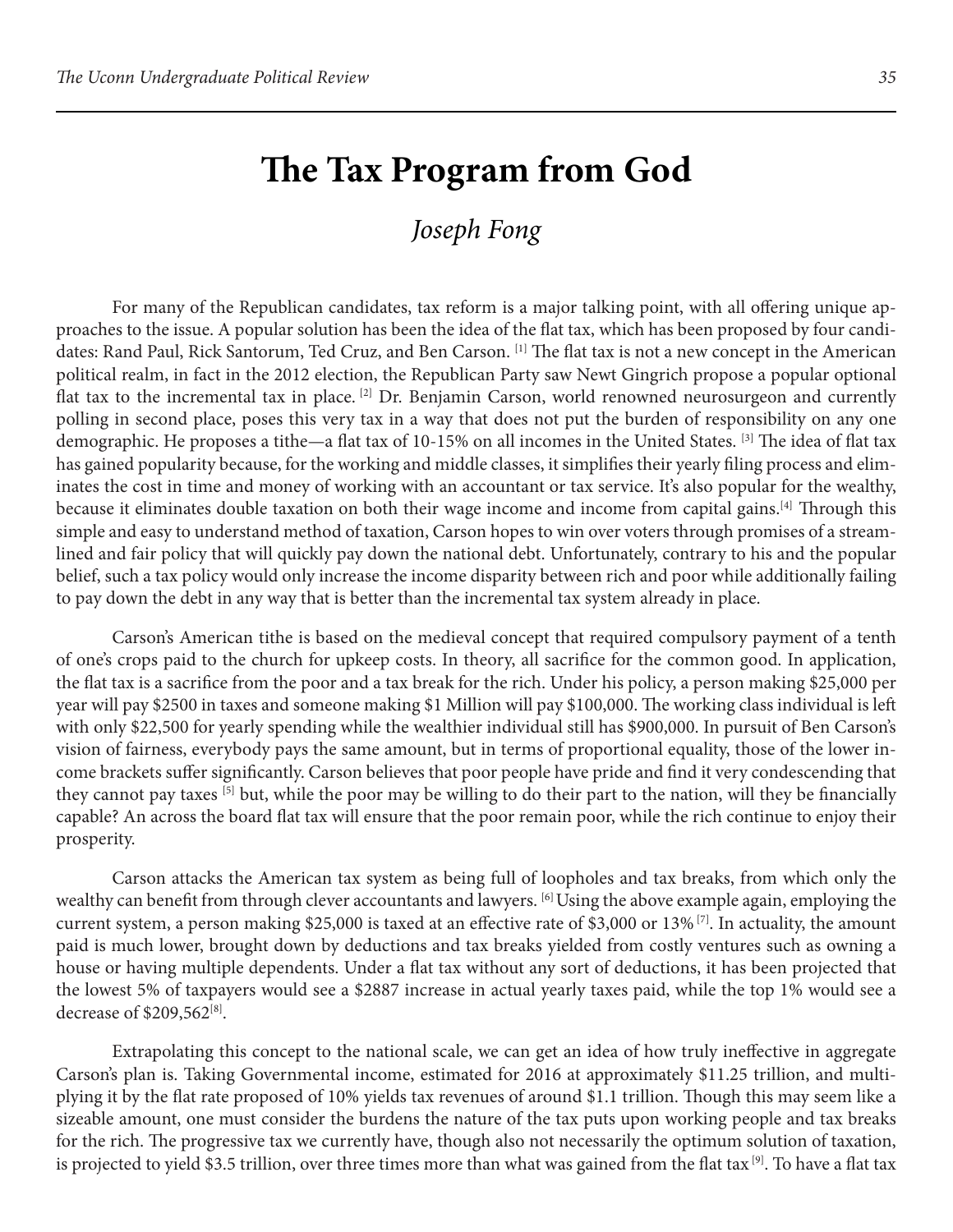with the same efectiveness as the incremental tax, rates would have to be in excess of 30%. Instead of striving to balance the budget, Carson's tax instead loses out on trillions of dollars that could have been used to pay off American debt. This increased deficit would make cuts other budgetary line items an absolute necessity. The first items most likely to be eliminated, or at least signifcantly defunded would be many of the national welfare programs such as Medicare, Medicaid, SNAP, etc., being but another blow to the working and middle classes, eliminating more aids in place for those in need of fnancial assistance. [10]

Carson's plan does not fully take into account the long term economic issues of such a tax. By actively gaping the class divide, this tax deprives working people any aid they receive based on their fnancial status while allowing for sanctioned tax breaks to the wealthiest citizens. Financially, there is no macroeconomic logic either that puts it ahead of the incremental tax system that we already have in place. This is not the first time the flat tax has been proposed by a candidate and, while it may be a popular topic to campaign for office with, in practice, it is an idea that possesses little virtue in helping the American people or the American economy.

- 1. New York Times. 2015. "Republican Presidential Candidates Rally Around Flat Tax." May 15, 2015. <http://www.nytimes.com/2015/05/16/business/econ>omy/republican-presidential-candidates-rally-around-fat-tax.html . October 17, 2015
- 2. Washington Post. 2011. "A Closer Look at Gingrich's Tax Plan" . November 29, 2011. <http://www.washingtonpost.com/blogs/ezra-klein/post/a-closer>look-at-gingrichs-fat-tax-plan/2011/11/28/gIQAn5Y25N\_blog.html . October 17, 2015.
- 3. Carson, Benjamin. 2014. "One Nation." New York, NY. Sentinel Press.
- 4. The Economist. 2005. "The Case for Flat Taxes" April 14, 2005. <http://www.economist.com/node/3860731> . October 17, 2015
- 5. Carson, Benjamin. 2012. "America the Beautiful." New York, NY. Zondervan Press.
- 6. Fox News. 2015. "2015 GOP Primary Debate." August 6. [http://www.foxnews.com/live-coverage/fox-news-republican-presidential-primary-debate.](http://www.foxnews.com/live-coverage/fox-news-republican-presidential-primary-debate) October 8, 2015.
- 7. Internal Revenue Service. 2014. "1040 Tax Tables 2014" January 14. "<https://www.irs.gov/pub/irs-pdf/i1040tt.pdf>. October 8.
- 8. Institute on Taxation and Economic Policy. 2004. "Te Efects of Replacing Most Federal Taxes with a National Sales Tax: A State-by-State Distributional Analysis," September 2004. <http://www.itepnet.org/pdf/sale0904.pdf>
- 9. Citizens for Tax Justice. August 2011. " 'Flat Tax' and 'Fair Tax' Both Mean Higher Taxes for Most Americans, Lower Taxes for the Rich." <http://www.ctj>. org/pdf/perryfattaxfairtax.pdf . October 8.
- 10. McIntyre, Robert S. 1995. "Te Flat Taxers' Distortions". Citizens for Tax Justice. Summer 1995. [http://www.ctj.org/html/fatdstr.htm](http://www.ctj.org/html/flatdstr.htm). October 17, 2015.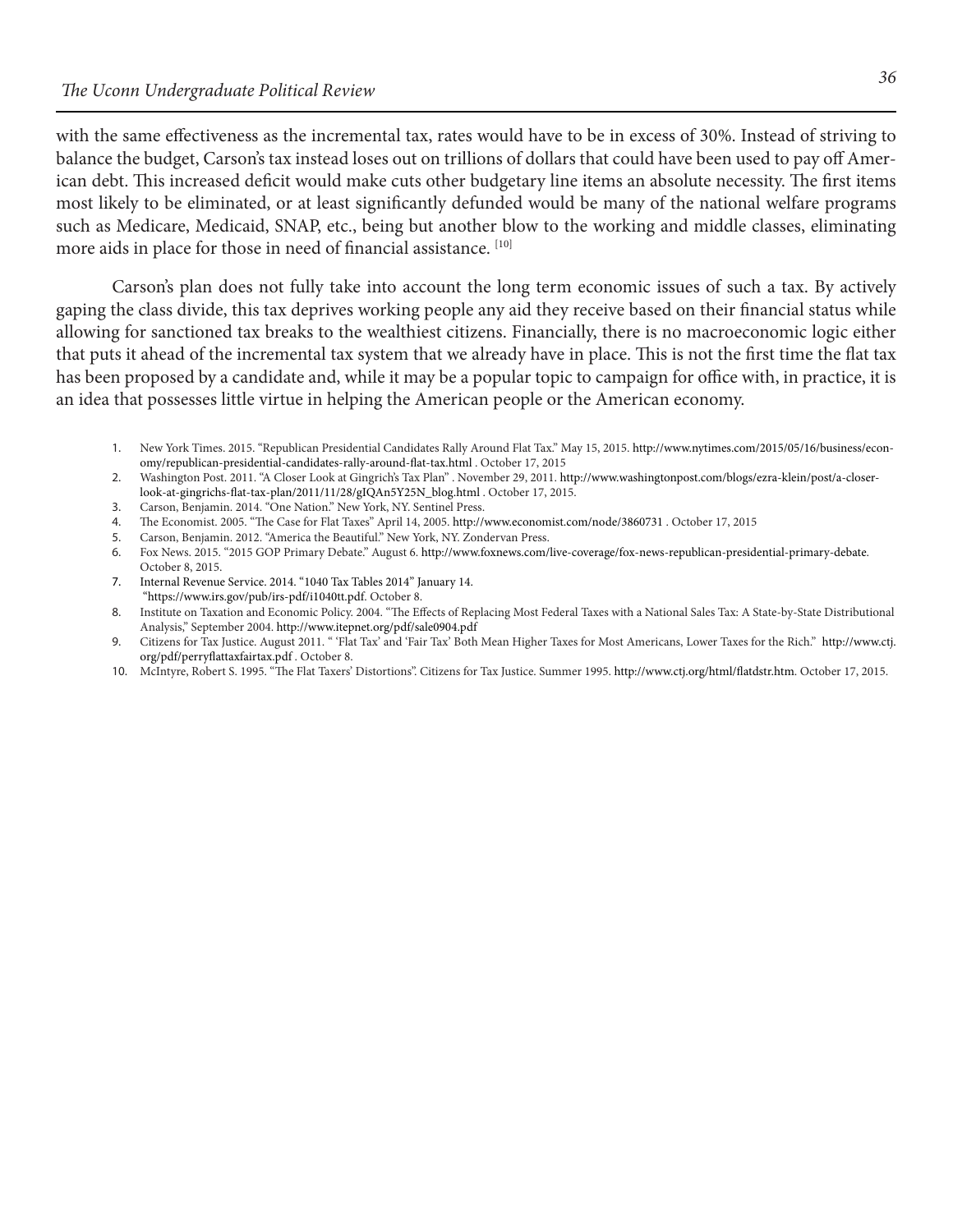### **Parties in Flux: Two Decades of Parallels Between the British Labour Party and the Republican Party**

#### *Peter Hopko*

In 1994, the left-wing British Labour Party, and the right-wing American Republican Party, were in strikingly similar, ascendant positions. Labour, under the leadership of Tony Blair, was a few years away from achieving its frst parliamentary majority since 1974. Blairite Labour moved to the center of British politics, abandoning its dedication to nationalization and socialism, before finally entering government in 1997. The party removed the call for "common ownership of the means of production, distribution and exchange" from its party constitution. Blair endorsed both free market economics and an interventionist foreign policy. Notably, Blair separated himself from an isolationist Labour tradition by supporting the Iraq War. Meanwhile, 1994 saw the culmination of the Newt Gingrich led "Republican Revolution". The Republicans achieved control of the House of Representatives for the frst time since 1954, while simultaneously gaining control of the Senate. Gingrich emphasized the corruption of Democratic incumbents, in contrast to the ideological purity of his insurgent Republicans. Interestingly, by disappointing the conservative members of his party, Gingrich was ultimately removed from the speakership by his own protégées.

21 years later, the Republican and Labour Parties once again find themselves in parallel conditions. This time the two parties are in disarray. Labour, having lost a general election in May, held a leadership election. In America, the race for the Republican Nomination for President in 2016 began in earnest. In August, rebellious socialist frebrand Jeremy Corbyn was elected to the Labour leadership; explicitly rejecting the centrism that had dominated the Party since 1994. The election of Corbyn exposed the immense gap between the Labour grassroots and the parliamentary Labour Party. As Corbyn rose in Britain, political outsiders, such as billionaire reality TV Star, and real estate hegemon, Donald Trump, and retired neurosurgeon Ben Carson, surged to the lead in Republican presidential polling; leaving traditional, high-profle politicians in the dust. At the same time, under pressure from the most conservative members of his caucus, notably the House Freedom Caucus, Republican Speaker of the House John Boehner was forced to resign, and his deputy, Kevin McCarthy, was prevented from succeeding him.

Both the Labour Party, and the Republican Party, face uphill battles in convincing the electorate, in their respective countries, they are capable of governing. The Labour Party has a leader who is ideologically distant from its parliamentary party. Corbyn supports nuclear disarmament and has an economic platform similar to Hugo Chavez's. The chaos in the parliamentary Labour Party calls into question Labour's ability to govern the country; or even to credibly oppose the Conservative government. Meanwhile, the Republicans, while controlling the Senate and the House, seem incapable of finding a coherent method of opposing the Obama Administration. The party is not so much ideologically separated, however it is strategically divided. Some favor a confrontational approach, while the current leadership team would rather bide its time, waiting for a potential Republican President in 2016. Ultimately, the Labour Party and the Republican Party face dramatic internal divisions and chaos, and it is difficult to imagine an easy path to intra-party peace in either situation.

In search of the origins of the current populist, anti-establishment fever that dominates the Republican and Labour Parties, I return to the two leaders mentioned earlier: Tony Blair and Newt Gingrich. Blair purpose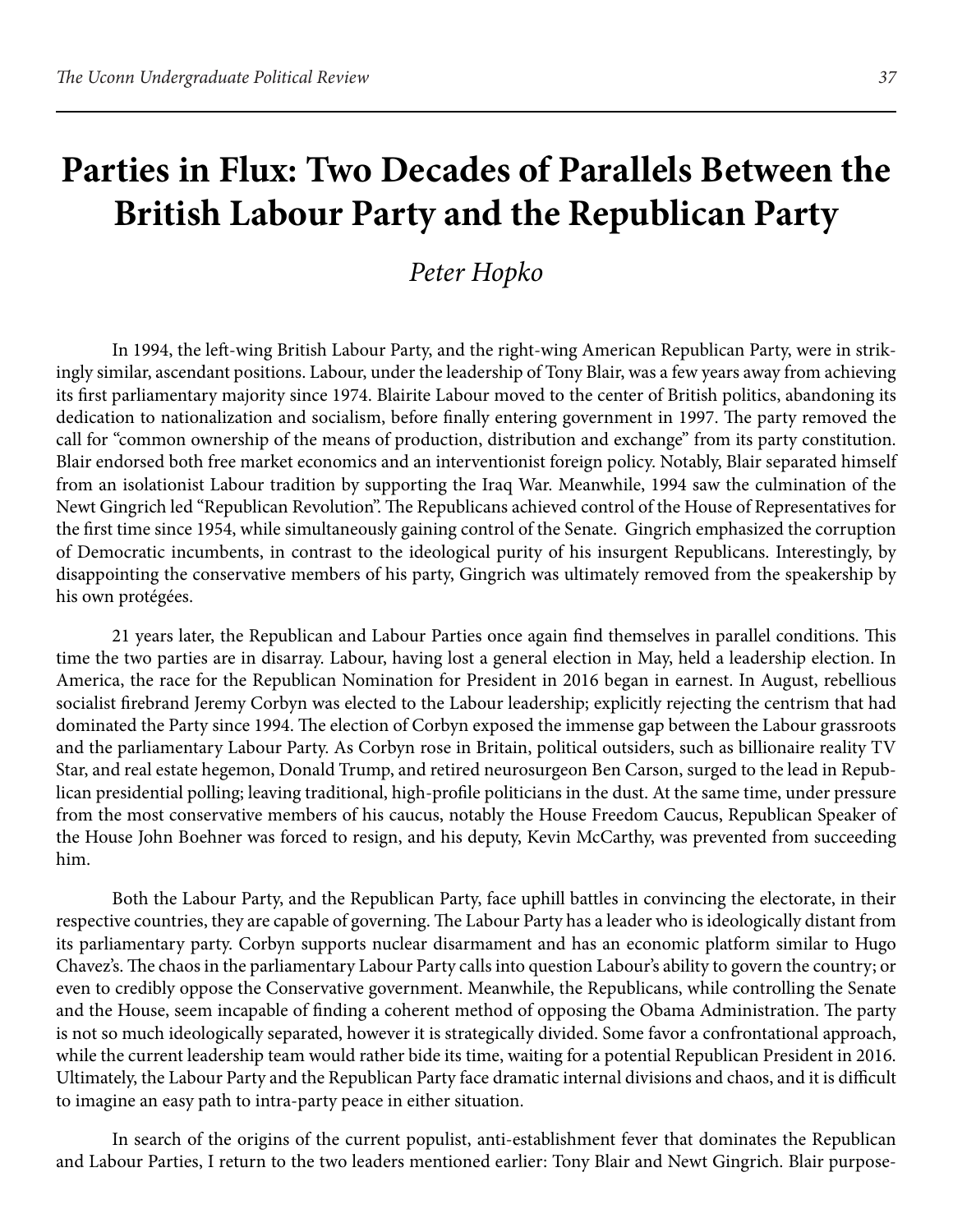fully separated himself from the Labour base. This was acceptable during Blair's electorally successful leadership. However, when the party was defeated in consecutive general elections under Gordon Brown, Tony Blair's Chancellor of the Exchequer, and then Ed Miliband, also from the moderate wing of the party, the frustrated Labour base demanded a return to socialist purity under Jeremy Corbyn. Left wing purity is the new Labour priority: symbolized by Corbyn's support for potential charges of war crimes against Tony Blair for his role in the Iraq War. Moderate Blairite politicians are seen as traitors or conservatives in disguise. In America, Gingrich made diametrically opposite mistakes that produced similar results. As Thomas Mann and Norman Ornstein argued in their 2012 Washington Post editorial "Let's just say it: The Republicans are the Problem", by portraying himself and his protégées as crusaders against corruption and compromised principles, Gingrich energized a base of intensely anti-Washington conservative activists who see moderate Republicans as part of the problem. This conservative base encourages unrealistic conservative purity from elected officials: totally eschewing compromise. This McCarthyite search for purity even reaches to people such as Representative Paul Ryan, onetime Vice-Presidential nominee and paragon of conservatism, who was nearly prevented from a candidacy for the newly vacant Speakership due to his moderate views on immigration: despite being a doctrinaire conservative in nearly every other circumstance. Meanwhile, the Republican base is embracing Donald Trump as its Presidential frontrunner, despite his former support for progressive causes like single payer healthcare and expansive gun control. The Republican Party is tearing itself apart in an oddly inconsistent search for ideological purity.

Though distant in ideological orientation, both the Labour and Republican Parties fell victim to the success of radical insurgencies from within their own ranks. The anger of the party faithful towards its leadership is real and intense. The establishment wings of both parties will try to reassert control. However, it seems that their return to dominance will be a difficult one.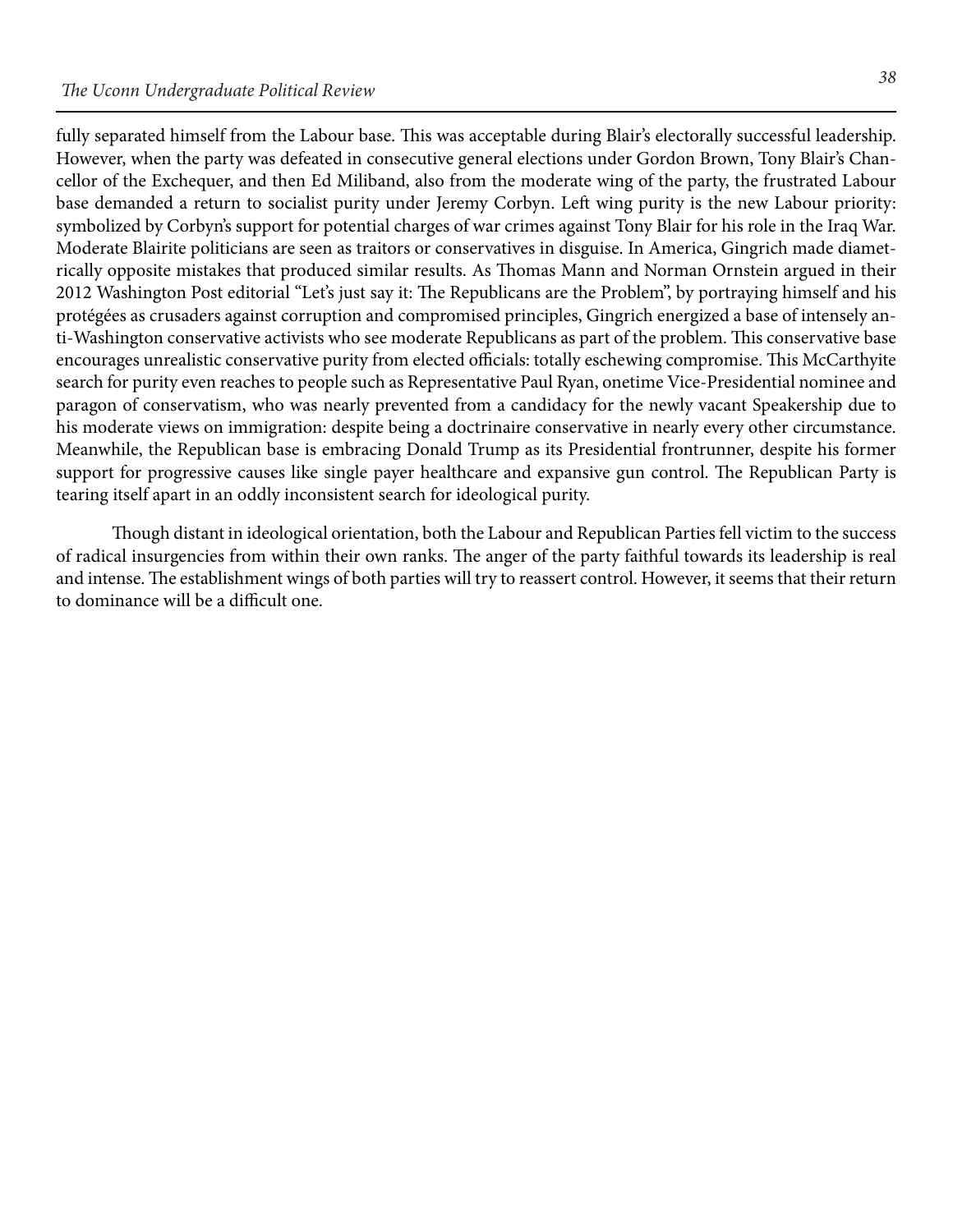### **The Great Recession and the Resurgence of European and Domestic Populism**

### *Harrison Fregeau*

The rise of populism defines the post-recession political realm in both America and Europe. Populist parties and candidates, both of the left and the right, are fiercely challenging the once dominant political center. This rise creates a moment of great opportunity, but also a moment of great danger.

The Great Recession changed much in the world; the world political system was no exception. The bursting of the American property bubble collapsed the laissez-faire neo-liberal banking system developed under Alan Greenspan and Hank Paulson during the Clinton and Bush Administrations. This provided extra momentum to Barack Obama's presidential campaign, helping him score victory over John McCain in 2008. America's borders failed to contain the contagion of toxic assets, triggering the collapse of massive housing bubbles in Ireland and Spain and plunging most of Europe into a sharp recession. The slow growth PIGS countries (Portugal, Italy, Greece and Spain) suffered acutely, causing great suffering to their citizens. The dire situation forced the Eurozone to bail out three separate nations (Portugal and Cyprus once and Greece three times). Countries with higher savings rates, particularly the Netherlands, Finland and powerhouse Germany, footed the bill for bailing out the debts of free spending southern countries. In return, these countries imposed austerity measures which caused even further recession to Greeks, Portuguese, and Cypriots.

The recession and these previously mentioned conditions lit the fire for European populist anger directed at these governments. In the wake of the recession, extremist groups like the United Kingdom Independence Party (UKIP) in the UK, le Front National (NF) in France, and Syriza and Golden Dawn in Greece, have grown in strength. Though there is considerable variation among the parties, their common thread is hatred of the Eurozone. UKIP helped force a referendum in England on whether or not to leave the EU. NF won nearly 25% of the vote in France on an anti-EU and virulent anti-immigrant platforms, and NF has an anti-Semitic background to boot. Syriza became the majority party in Greece, and won a dangerous referendum to reject the initial terms of a vital 3<sup>rd</sup> bailout back in July.<sup>1</sup> Golden Dawn, does not even bother to hide its neo-fascist stance. Above all, in the wake of the 2008 recession, European voters turned their anger at the economy and the boogeymen of the European Union and the immigrants and refugees fooding into the euro-zone.

At home in the United States, populism is rising as well. Right wing Tea Party activists dominated the 2010 midterm elections. In 2016, lefist elements advocating for issues like Black Lives Matter and income inequality clash with reactionary elements advocating for deporting immigrants and erasing the Affordable Care Act. These elements are represented by presidential candidates Bernie Sanders on one side, and Ben Carson and Donald Trump on the other. Populism also shook the position of the Speaker of the House of Representatives. Afer 5 painful years as House Speaker, John Boehner of Ohio abruptly resigned the speakership: likely frustrated that the extremist Freedom Caucus prevented him from compromising with Democrats numerous times. This caucus also successfully derailed the candidacy of Kevin McCarthy, Boehner's understudy, and plunged the race into chaos. Finally Representative Paul Ryan was eventually coaxed into running for an office which, though granted nominal power, has great uncertainty moving forward.

<sup>&</sup>lt;sup>1</sup> I Liz Alderman, *With Greek 'No' Vote, Tsipras Wins a Victory That Could Carry a Steep Price, New York Times, July 5, 2015.*